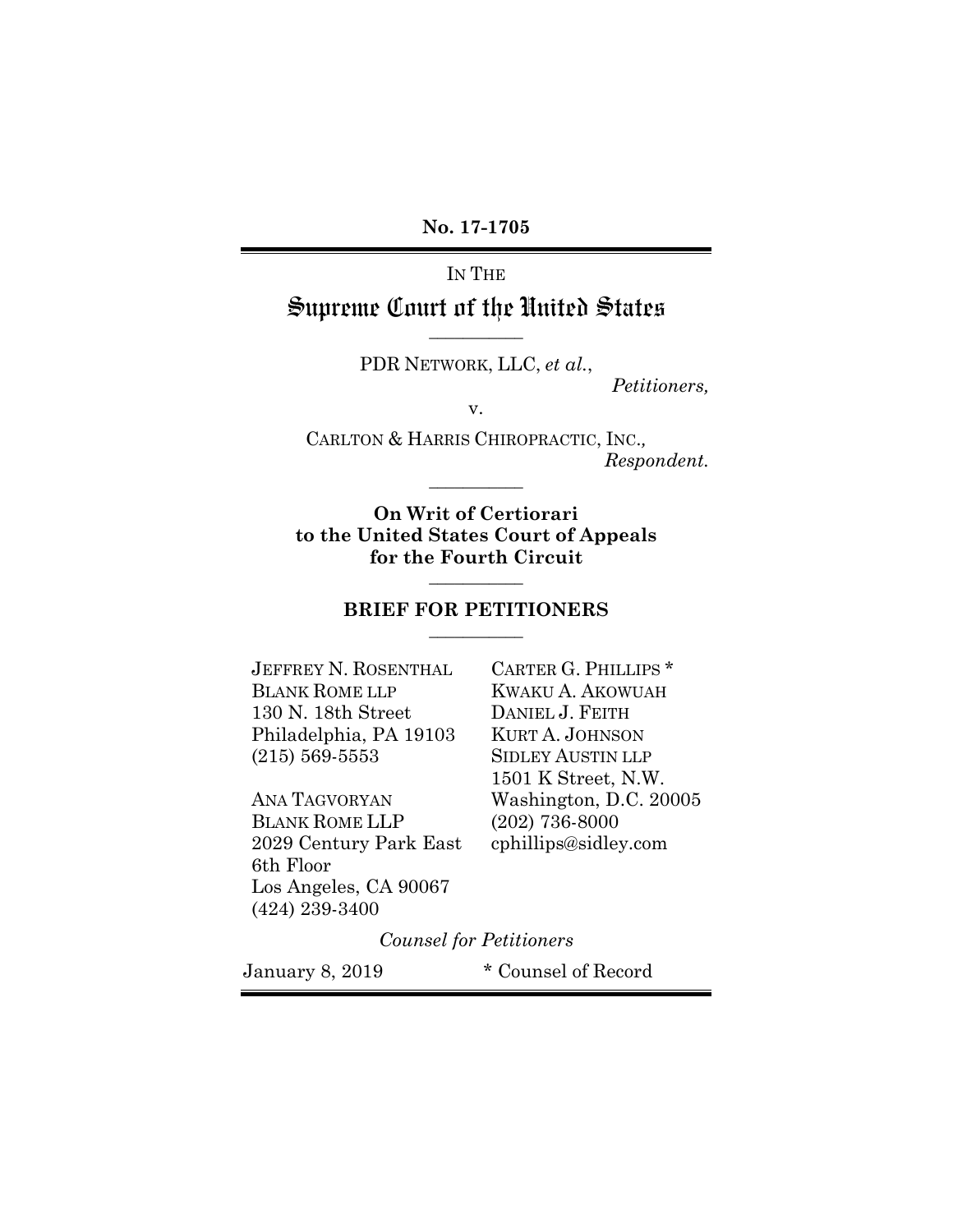## **QUESTION PRESENTED**

Whether the Hobbs Act required the district court in this case to accept the FCC's legal interpretation of the Telephone Consumer Protection Act.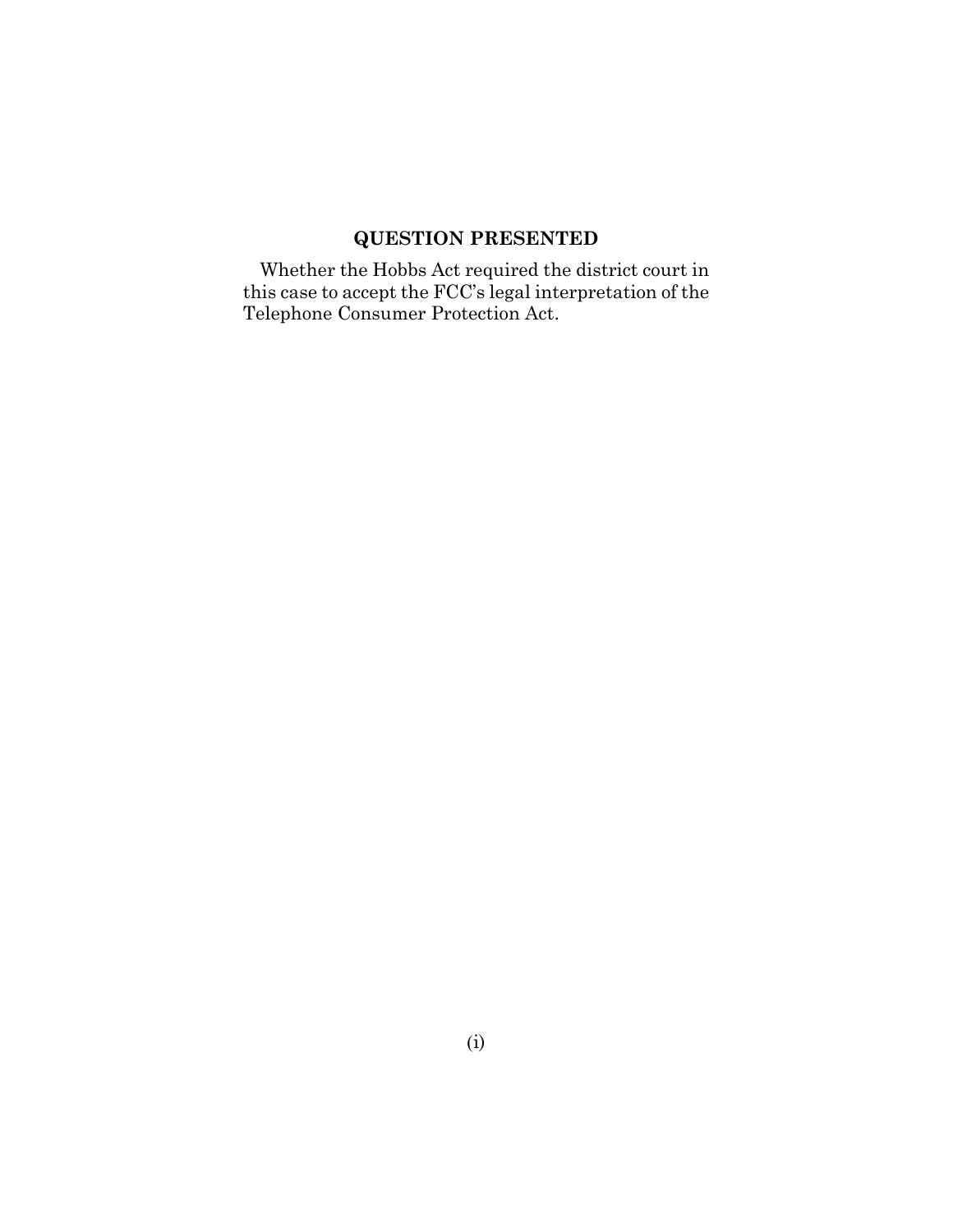#### **PARTIES TO THE PROCEEDING AND CORPORATE DISCLOSURE STATEMENT**

Petitioners are PDR Network, LLC, PDR Distribution, LLC, and PDR Equity, LLC. Each Petitioner belongs to a corporate family of entities dedicated to delivering health knowledge products and services that support drug prescribing decisions and patient adherence to medication regimes to improve health. PDR Network, LLC, and PDR Distribution, LLC, are wholly owned subsidiaries of PDR, LLC. PDR Equity, LLC, is a wholly owned subsidiary of PSKW Holdings, LLC. No publicly held corporation holds 10% or more of any petitioner's stock.

Respondent Carlton & Harris Chiropractic, Inc., is a chiropractic medical office located in West Virginia that delivers healthcare services.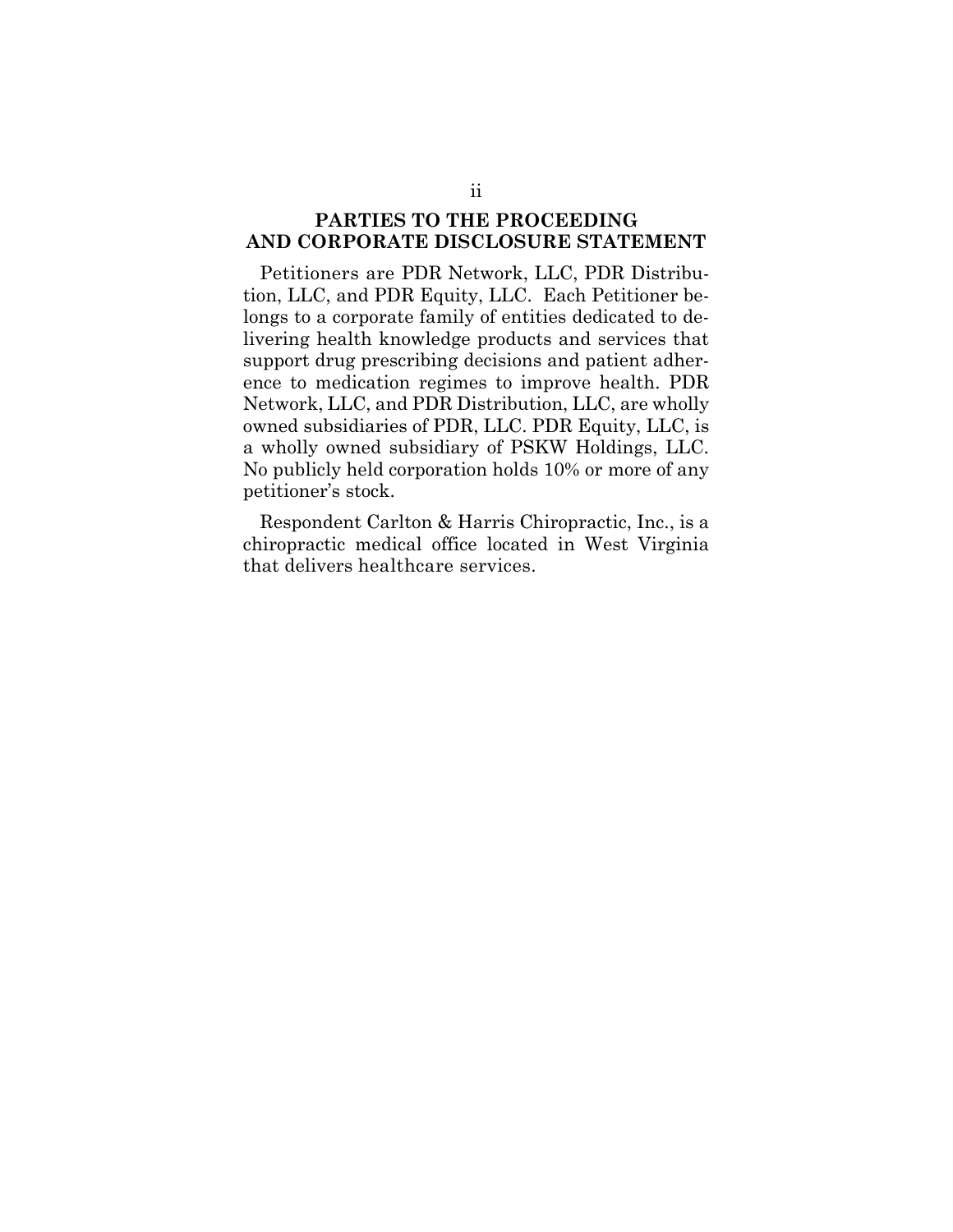## TABLE OF CONTENTS

|                                                                                                                                             | Page                    |
|---------------------------------------------------------------------------------------------------------------------------------------------|-------------------------|
|                                                                                                                                             | Ť                       |
| PARTIES TO THE PROCEEDING AND COR-<br>PORATE DISCLOSURE STATEMENT                                                                           | 11                      |
|                                                                                                                                             | $\overline{\mathbf{V}}$ |
|                                                                                                                                             | 1                       |
|                                                                                                                                             | 1                       |
|                                                                                                                                             | 1                       |
| STATUTORY PROVISIONS INVOLVED                                                                                                               | 1                       |
| STATEMENT OF THE CASE                                                                                                                       | 1                       |
| A. Statutory And Regulatory Background                                                                                                      | 3                       |
| 1. The Telephone Consumer Protection                                                                                                        | 3                       |
|                                                                                                                                             | 6                       |
| B. Factual Background And Proceedings Be-                                                                                                   | 7                       |
|                                                                                                                                             | 13                      |
| I. THE HOBBS ACT DOES NOT PRECLUDE<br>A DISTRICT COURT FROM DECIDING<br>LEGAL QUESTIONS IN TCPA ENFORCE-<br>MENT SUITS BETWEEN PRIVATE PAR- | 18                      |
|                                                                                                                                             | 18                      |
| A. The Hobbs Act Solely Addresses Suits<br>Against The Government Seeking Equi-<br>table Or Declaratory Relief From Unlaw-                  |                         |
|                                                                                                                                             | 18                      |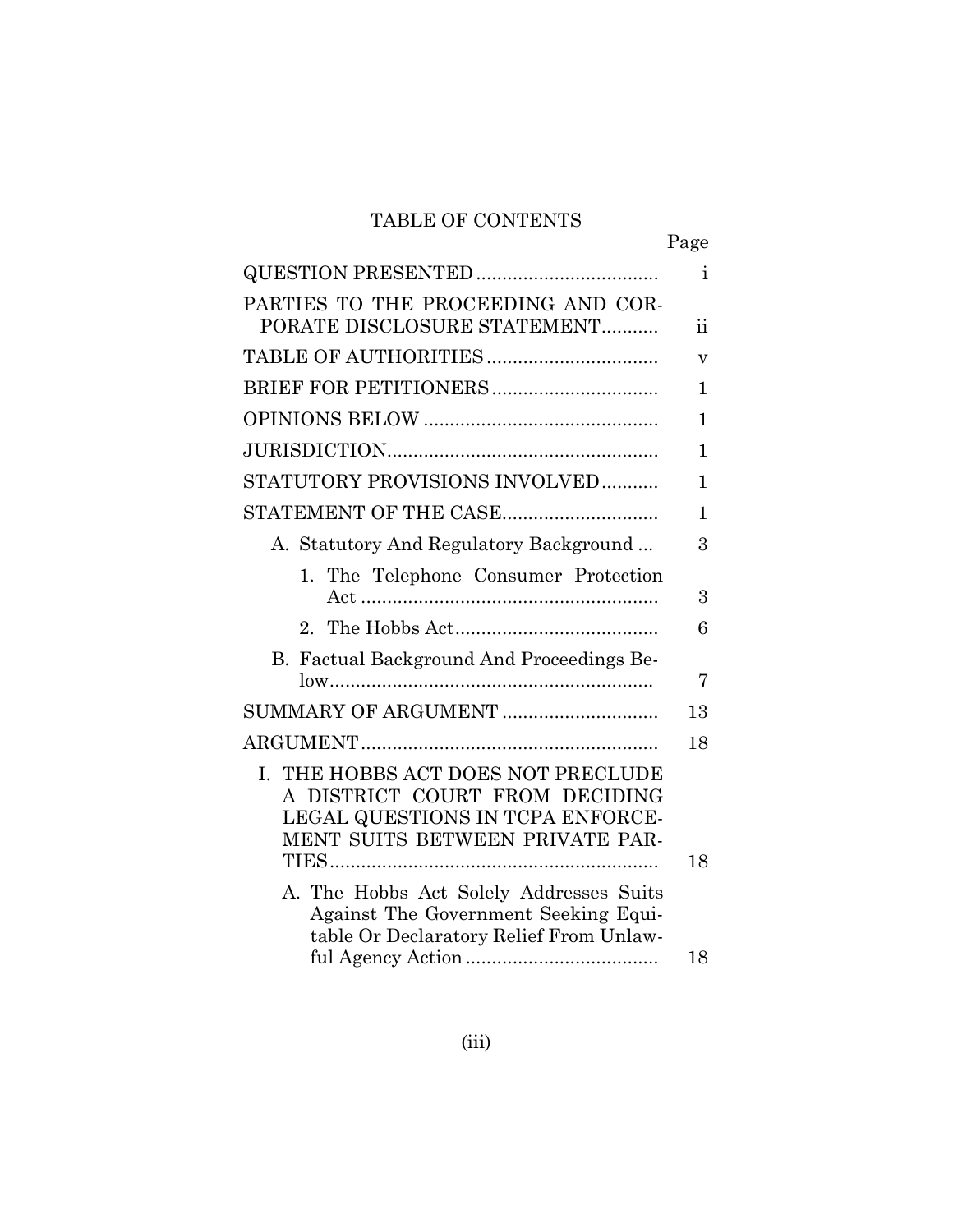### TABLE OF CONTENTS—continued

| TADLE OF CONTENTS—continued                                                                                                                                                                                   |      |
|---------------------------------------------------------------------------------------------------------------------------------------------------------------------------------------------------------------|------|
|                                                                                                                                                                                                               | Page |
| B. The Administrative Procedure Act Con-<br>firms That A Defendant Generally May<br>Challenge Agency Action In A Judicial                                                                                     | 24   |
| C. The Presumption Of Reviewability Of<br>Agency Action Supports Construing The                                                                                                                               | 35   |
| D. The Fourth Circuit's Interpretation Of<br>The Hobbs Act Raises Grave Constitu-<br>tional Concerns That Can And Should Be                                                                                   | 39   |
| 1. The Fourth Circuit's Interpretation<br>Raises Grave Due Process Con-                                                                                                                                       | 40   |
| 2. The Fourth Circuit's Interpretation<br>Raises Severe Separation Of Powers                                                                                                                                  | 41   |
| II. ALTERNATIVELY, THE DISTRICT<br>COURT WAS NOT REQUIRED TO AC-<br>CEPT THE FCC'S INTERPRETATION IN<br>THIS CASE BECAUSE THE AGENCY<br>STATEMENTS AT ISSUE ARE NOT BIND-<br>ING ON THE COURTS OR ANY PRIVATE | 45   |
|                                                                                                                                                                                                               | 50   |

iv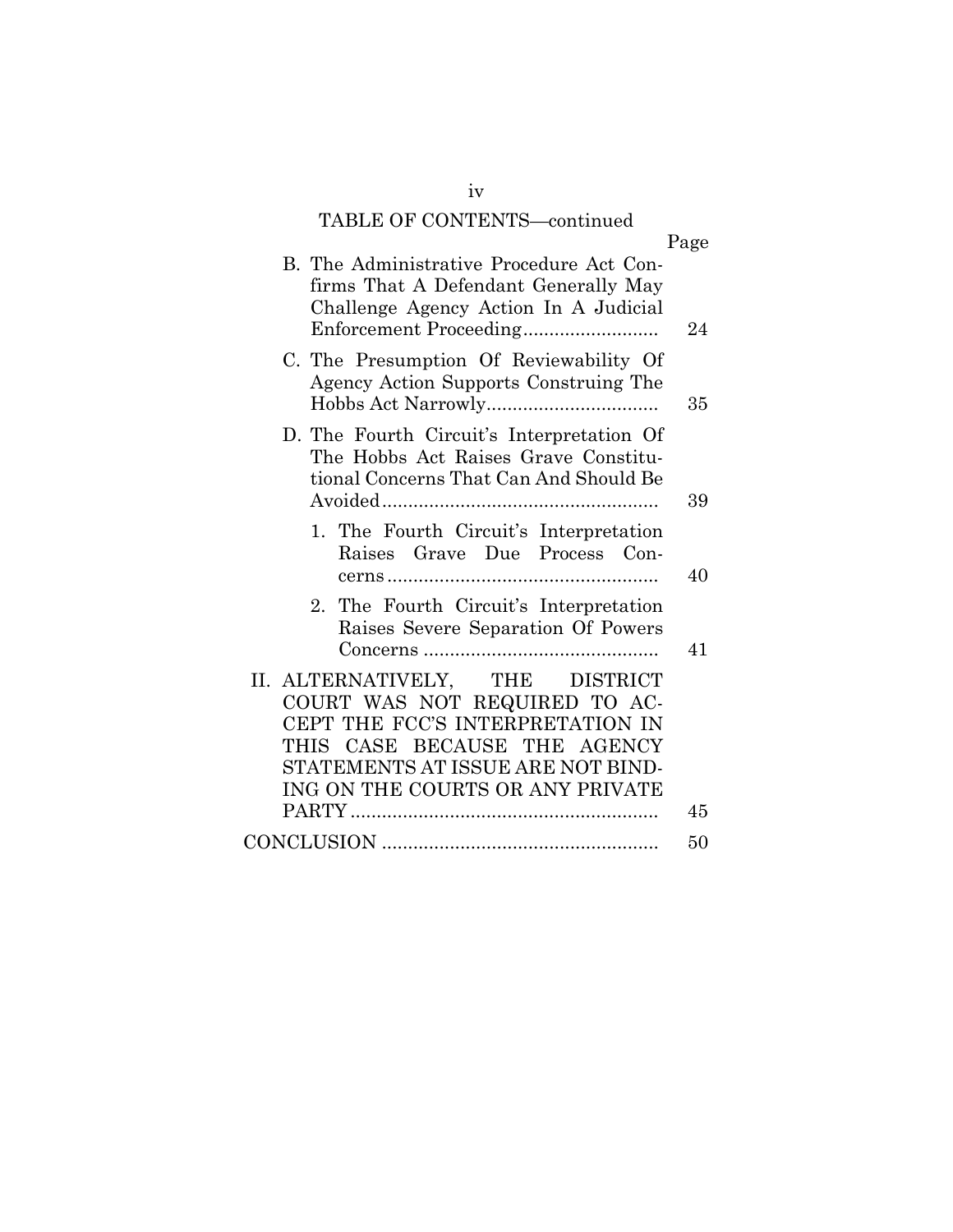## TABLE OF AUTHORITIES

CASES Page

| ACA Int'l v. FCC, 885 F.3d 687 (D.C. Cir.     |    |
|-----------------------------------------------|----|
| $2018)$                                       | 38 |
| Adamo Wrecking Co. v. United States, 434      |    |
|                                               |    |
| Appalachian Power Co. v. EPA, 208 F.3d        |    |
|                                               | 45 |
| Ass'n of Flight Attendants-CWA v. Huerta,     |    |
|                                               | 48 |
| AT&T Mobility LLC v. Concepcion, 563 U.S.     |    |
|                                               | 38 |
| B&B Hardware, Inc. v. Hargis Indus., Inc.,    |    |
|                                               | 40 |
| Bais Yaakov of Spring Valley v. FCC, 852      |    |
| F.3d 1078 (D.C. Cir. 2017), cert. denied,     |    |
| 138 S. Ct. 1043 (2018)                        | 37 |
| Bank Markazi v. Peterson, 136 S. Ct. 1310     |    |
|                                               | 43 |
| Batterton v. Francis, 432 U.S. 416 (1977)     | 47 |
| Blonder-Tongue Labs., Inc. v. Univ. of Ill.   |    |
|                                               | 41 |
| Bowen v. Georgetown Univ. Hosp., 488 U.S.     |    |
| $204(1988)$                                   | 37 |
| Bowen v. Mich. Acad. of Family Physicians,    |    |
|                                               | 35 |
| Bridgeview Health Care Ctr., Ltd. v. Clark,   |    |
|                                               | 38 |
| Calderon v. Ashmus, 523 U.S. 740 (1998)       | 21 |
| CE Design, Ltd. v. Prism Bus. Media, Inc.,    |    |
| 606 F.3d 443 (7th Cir. 2010)                  | 20 |
| Chevron, U.S.A., Inc. v. Nat. Res. Def. Coun- |    |
|                                               | 47 |
| Chrysler Corp. v. Brown, 441 U.S. 281         |    |
|                                               | 45 |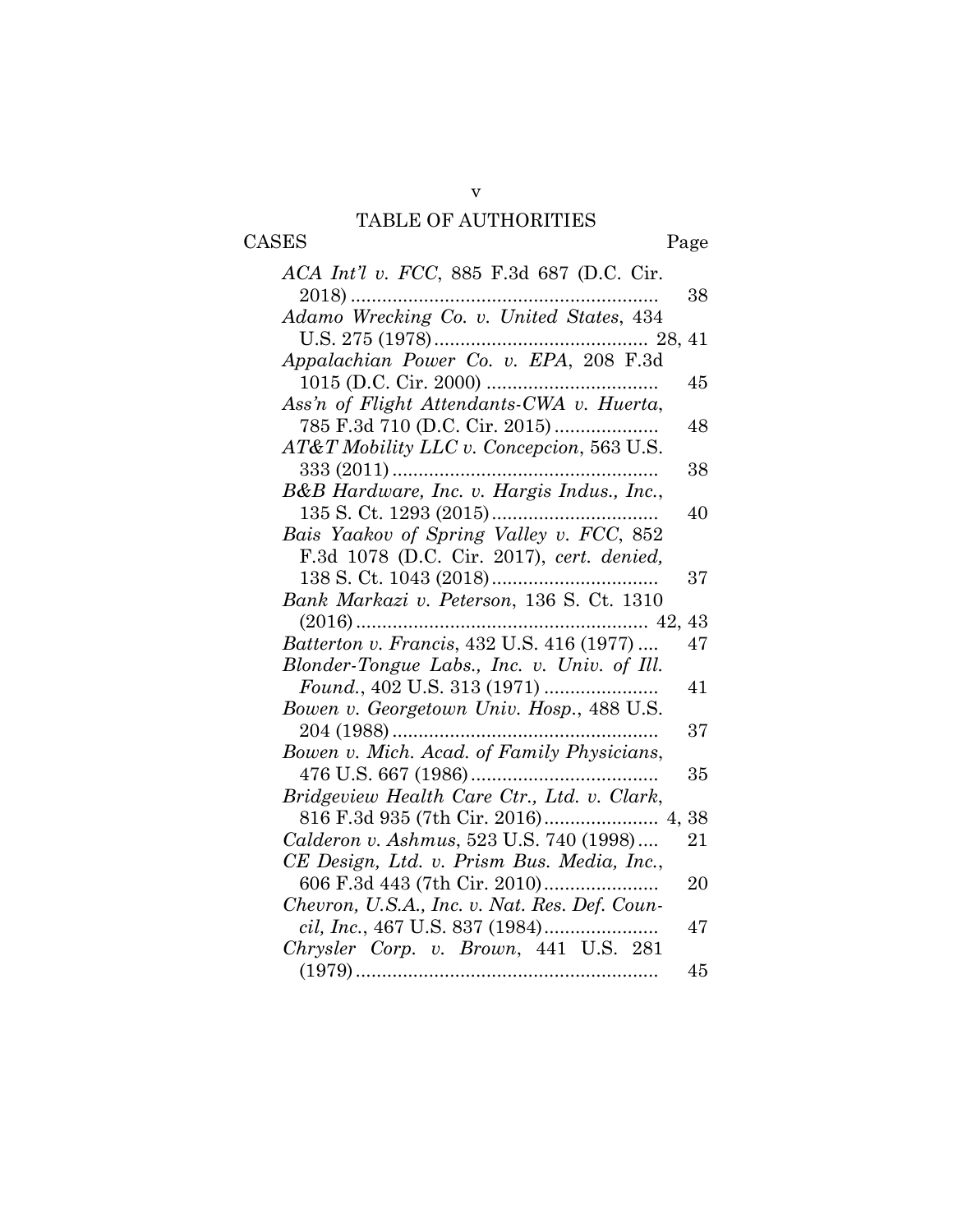|                                              | Page           |
|----------------------------------------------|----------------|
| Chrysler Corp. v. EPA, 600 F.2d 904 (D.C.    |                |
| Cir. 1979)                                   | 41             |
| City of Arlington v. FCC, 569 U.S. 290       |                |
|                                              | 43             |
| Clark v. Martinez, 543 U.S. 371 (2005)       | 45             |
| Columbia Broad. Sys., Inc. v. United States, |                |
|                                              | 46             |
| In re Core Commc'ns, Inc., 531 F.3d 849      |                |
|                                              | 37             |
| Council Tree Inv'rs, Inc. v. FCC, 739 F.3d   |                |
|                                              | 25             |
| Creative Montessori Learning Ctrs. v. Ash-   |                |
| ford Gear LLC, 662 F.3d 913 (7th Cir.        |                |
|                                              | $\overline{4}$ |
| Crowell v. Benson, 285 U.S. 22 (1932)        | 44             |
| Decker v. Nw. Envtl. Def. Ctr., 568 U.S. 597 |                |
|                                              | 47             |
| Edwards v. Oportun, Inc., 193 F. Supp. 3d    |                |
|                                              | 37             |
| Ernst & Ernst v. Hochfelder, 425 U.S. 185    |                |
|                                              |                |
| FCC v. ITT World Commc'ns, Inc., 466 U.S.    |                |
|                                              |                |
| Flockhart v. Synchrony Bank, 2017 WL         |                |
| 3276266 (N.D. Iowa Aug. 1, 2017)             | 38             |
| Freeman v. Quicken Loans, Inc., 566 U.S.     |                |
|                                              | 20             |
| Functional Music, Inc. v. FCC, 274 F.2d 543  |                |
|                                              | 29             |
| Gage v. U.S. Atomic Energy Comm'n, 479       |                |
|                                              | 28             |
| Gray v. N.M. Military Inst., 249 F.2d 28     |                |
|                                              | 21             |
| Guevara v. Dorsey Labs., 845 F.2d 364 (1st   |                |
|                                              | 8              |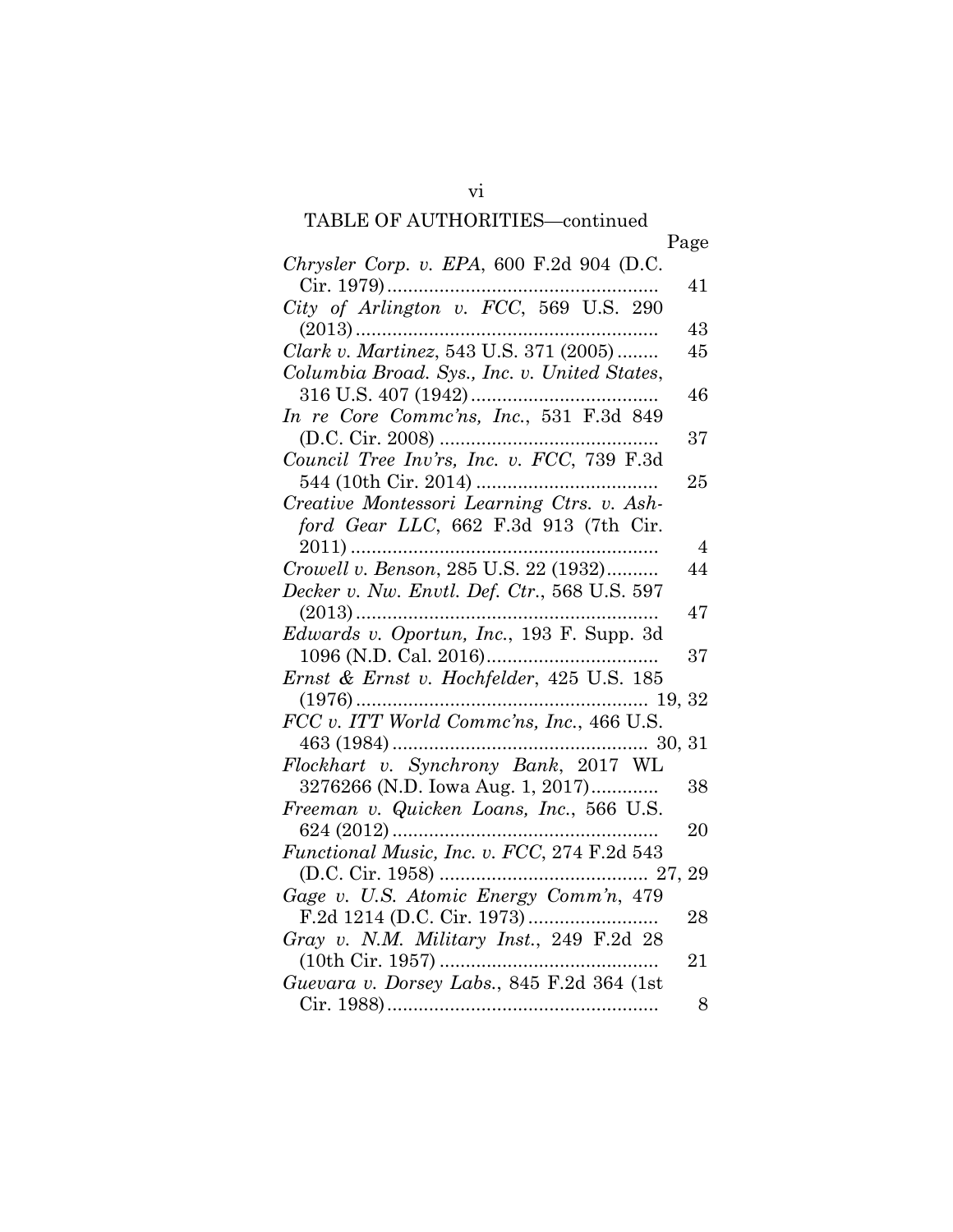|                                                                  | Page |
|------------------------------------------------------------------|------|
| Hall v. Merck, Sharp & Dohme, 774 F. Supp.                       |      |
|                                                                  | 8    |
| Harrison v. PPG Indus., Inc., 446 U.S. 578                       |      |
|                                                                  | 41   |
|                                                                  |      |
|                                                                  | 38   |
| ICC v. Bhd. of Locomotive Eng'rs, 482 U.S.                       |      |
|                                                                  |      |
|                                                                  |      |
|                                                                  |      |
| Japan Whaling Ass'n v. Am. Cetacean Soc'y,                       |      |
|                                                                  | 42   |
| Jennings v. Rodriguez, 138 S. Ct. 830                            |      |
|                                                                  | 44   |
| $(2018) \dots 40, Kawaauhau v. Geiger, 523 U.S. 57 (1998) \dots$ | 34   |
| Lathrop v. Uber Techs., Inc., 2016 WL 97511                      |      |
|                                                                  | 38   |
| Leyse v. Clear Channel Broad., Inc., 545 F.                      |      |
|                                                                  | 35   |
| McDonnell v. United States, 136 S. Ct. 2355                      |      |
|                                                                  | 20   |
| Mims v. Arrow Fin. Servs., LLC, 565 U.S.                         |      |
|                                                                  | 42   |
| Mutual Pharm. Co. v. Bartlett, 570 U.S. 472                      |      |
|                                                                  | 8    |
| Nack v. Walburg, 715 F.3d 680 (8th Cir.                          |      |
|                                                                  |      |
| Nat. Res. Def. Council v. Nuclear Regulatory                     |      |
| Comm'n, 666 F.2d 595 (D.C. Cir. 1981)                            | 25   |
| Nat'l Ass'n of Mfrs. v. Dep't of Def., 138 S. Ct.                |      |
|                                                                  | 34   |
| Nelson v. Sandoz Pharm. Corp., 288 F.3d                          |      |
|                                                                  | 8    |
|                                                                  |      |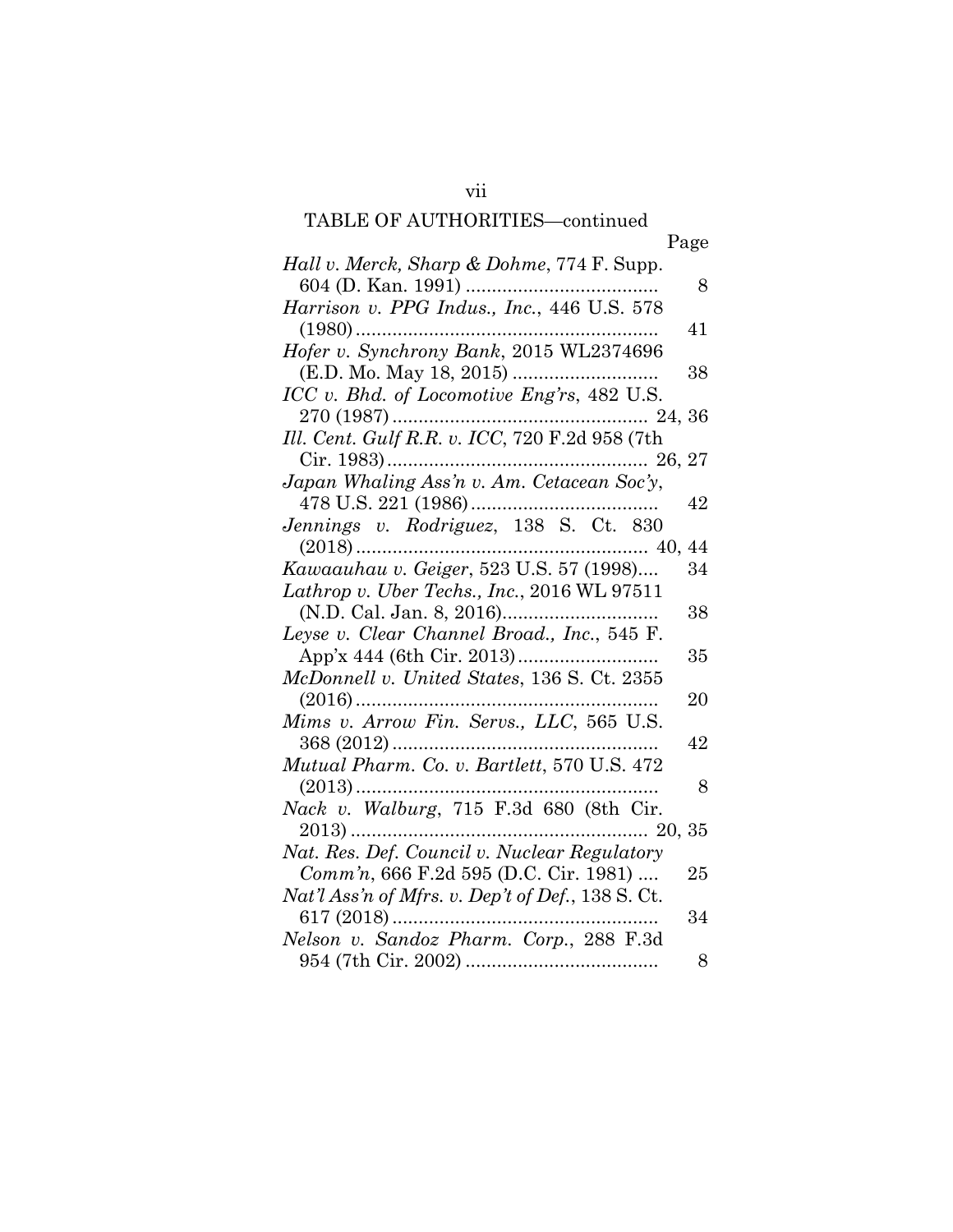viii

|                                               | Page |
|-----------------------------------------------|------|
| N.J. Dep't of Envtl. Prot. & Energy v. Long   |      |
| Island Power Auth., 30 F.3d 403 (3d. Cir.     |      |
|                                               | 26   |
| P.A.K. Transp., Inc. v. United States, 613    |      |
|                                               | 26   |
| Parklane Hosiery Co. v. Shore, 439 U.S. 322   |      |
|                                               | 41   |
| Pereira v. Sessions, 138 S. Ct. 2105 (2018)   | 22   |
| Perez v. Mortg. Bankers Ass'n, 135 S. Ct.     |      |
|                                               |      |
| In re Pesticide Action Network N. Am., 798    |      |
|                                               | 37   |
| Physicians Healthsource, Inc. v. Boehringer   |      |
| Ingelheim Pharm., Inc., 847 F.3d 92 (2d       |      |
|                                               |      |
| Plaut v. Spendthrift Farm, Inc., 514 U.S. 211 |      |
|                                               | 43   |
|                                               |      |
| Port of Bos. Marine Terminal Ass'n v.         |      |
| Rederiaktiebolaget Transatlantic, 400 U.S.    |      |
|                                               |      |
| Richards v. Jefferson Cty., 517 U.S. 793      |      |
|                                               | 41   |
| Roberts v. Sea-Land Servs., Inc., 566 U.S. 93 |      |
| $(2012)$                                      | 22   |
| Ry. Mail Ass'n v. Corsi, 326 U.S. 88          |      |
|                                               | 21   |
| Sandusky Wellness Ctr., LLC v. Medco          |      |
| Health Sols., Inc., 788 F.3d 218 (6th Cir.    |      |
|                                               |      |
| Schenebeck v. Sterling Drug, Inc., 423 F.2d   |      |
|                                               | -8   |
| SEC v. Alpine Secs. Corp., 308 F. Supp. 3d    |      |
|                                               | 32   |
| Setser v. United States, 566 U.S. 231         |      |
|                                               | 35   |
|                                               |      |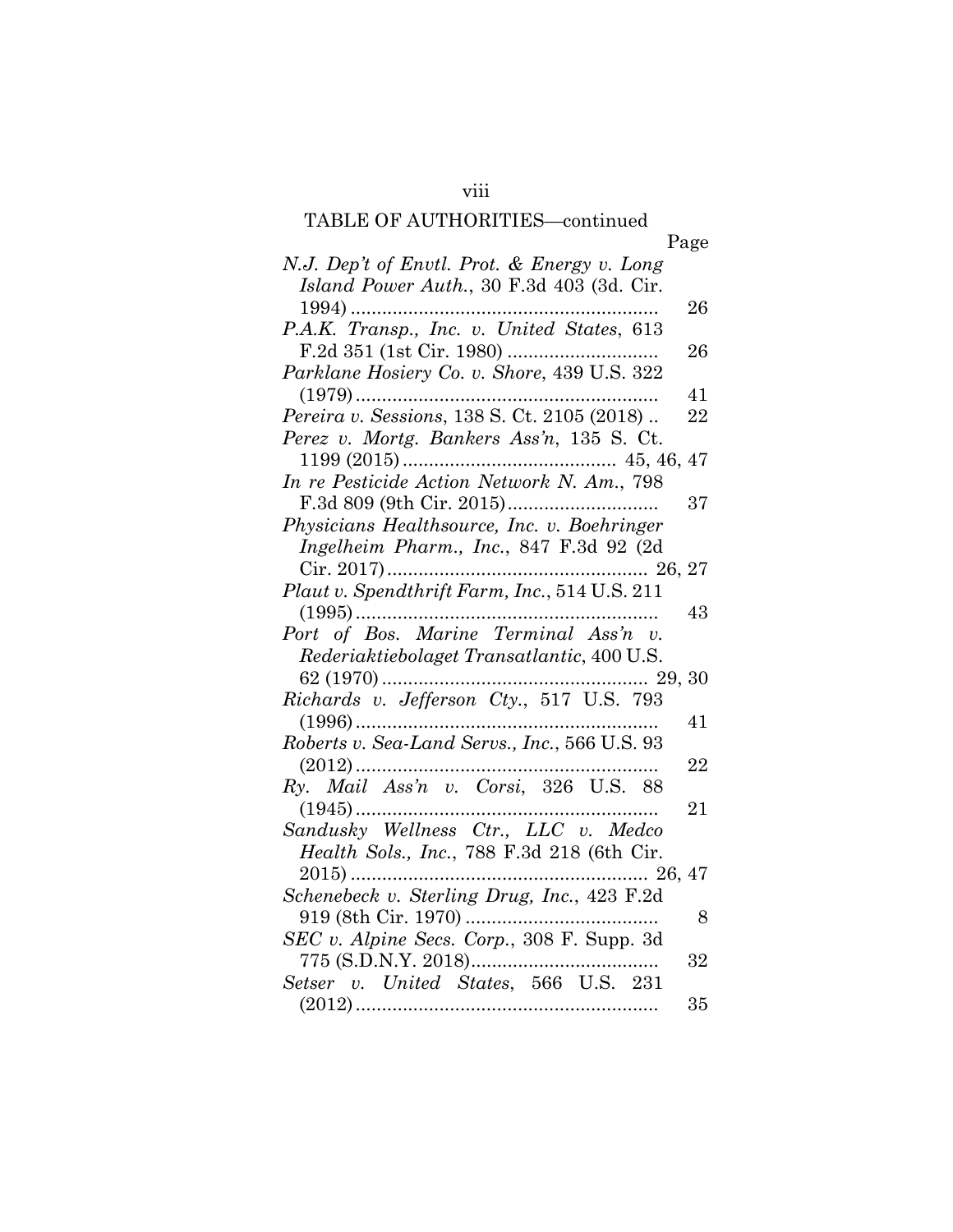|                                                                                                                                                                                                                                                                                                                                                                                                    | Page   |
|----------------------------------------------------------------------------------------------------------------------------------------------------------------------------------------------------------------------------------------------------------------------------------------------------------------------------------------------------------------------------------------------------|--------|
| Shalala v. Guernsey Mem'l Hosp., 514 U.S.                                                                                                                                                                                                                                                                                                                                                          |        |
|                                                                                                                                                                                                                                                                                                                                                                                                    | 19     |
| Simmons v. ICC, 716 F.2d 40 (D.C. Cir.                                                                                                                                                                                                                                                                                                                                                             |        |
|                                                                                                                                                                                                                                                                                                                                                                                                    |        |
|                                                                                                                                                                                                                                                                                                                                                                                                    |        |
|                                                                                                                                                                                                                                                                                                                                                                                                    | 44     |
| Taylor v. Sturgell, 553 U.S. 880 (2008)                                                                                                                                                                                                                                                                                                                                                            | 40     |
| Telecomms. Research & Action Ctr. v. FCC,                                                                                                                                                                                                                                                                                                                                                          |        |
|                                                                                                                                                                                                                                                                                                                                                                                                    | 37     |
| Tenn. Pub. Serv. Comm'n v. ICC, 921 F.2d                                                                                                                                                                                                                                                                                                                                                           |        |
|                                                                                                                                                                                                                                                                                                                                                                                                    | 26     |
| Texas v. United States, 749 F.2d 1144 (5th                                                                                                                                                                                                                                                                                                                                                         |        |
|                                                                                                                                                                                                                                                                                                                                                                                                    | $27\,$ |
|                                                                                                                                                                                                                                                                                                                                                                                                    |        |
|                                                                                                                                                                                                                                                                                                                                                                                                    | 44     |
| Tri-State Motor Transit Co. v. ICC, 739 F.2d                                                                                                                                                                                                                                                                                                                                                       |        |
|                                                                                                                                                                                                                                                                                                                                                                                                    | 27     |
| U.S. Nat'l Bank of Or. v. Indep. Ins. Agents                                                                                                                                                                                                                                                                                                                                                       |        |
| of Am., Inc., 508 U.S. 439 (1993)                                                                                                                                                                                                                                                                                                                                                                  | $22\,$ |
| United States v. Azmat, 805 F.3d 1018 (11th                                                                                                                                                                                                                                                                                                                                                        |        |
|                                                                                                                                                                                                                                                                                                                                                                                                    | 8      |
| United States v. Klein, 80 U.S. (13 Wall.) 128                                                                                                                                                                                                                                                                                                                                                     |        |
| $\begin{minipage}{0.9\linewidth} \vspace{0.1in} \begin{minipage}{0.9\linewidth} \vspace{0.1in} \rule[-0.2ex]{0.1in}{0.1in} \vspace{0.1in} \vspace{0.1in} \rule[-0.2ex]{0.1in}{0.1in} \vspace{0.1in} \vspace{0.1in} \vspace{0.1in} \vspace{0.1in} \vspace{0.1in} \vspace{0.1in} \vspace{0.1in} \vspace{0.1in} \vspace{0.1in} \vspace{0.1in} \vspace{0.1in} \vspace{0.1in} \vspace{0.1in} \vspace{0$ | 43     |
|                                                                                                                                                                                                                                                                                                                                                                                                    |        |
|                                                                                                                                                                                                                                                                                                                                                                                                    | 32     |
| United States v. Picciotto, 875 F.2d 345 (D.C.                                                                                                                                                                                                                                                                                                                                                     |        |
|                                                                                                                                                                                                                                                                                                                                                                                                    | 48     |
| United States v. Pitt-Des Moines, Inc., 970 F.                                                                                                                                                                                                                                                                                                                                                     |        |
|                                                                                                                                                                                                                                                                                                                                                                                                    | 32     |
| Viet. Veterans of Am. v. Sec'y of the Navy, 843                                                                                                                                                                                                                                                                                                                                                    |        |
|                                                                                                                                                                                                                                                                                                                                                                                                    | 46     |
| Weaver v. Fed. Motor Carrier Safety Admin.,                                                                                                                                                                                                                                                                                                                                                        |        |
|                                                                                                                                                                                                                                                                                                                                                                                                    | 27     |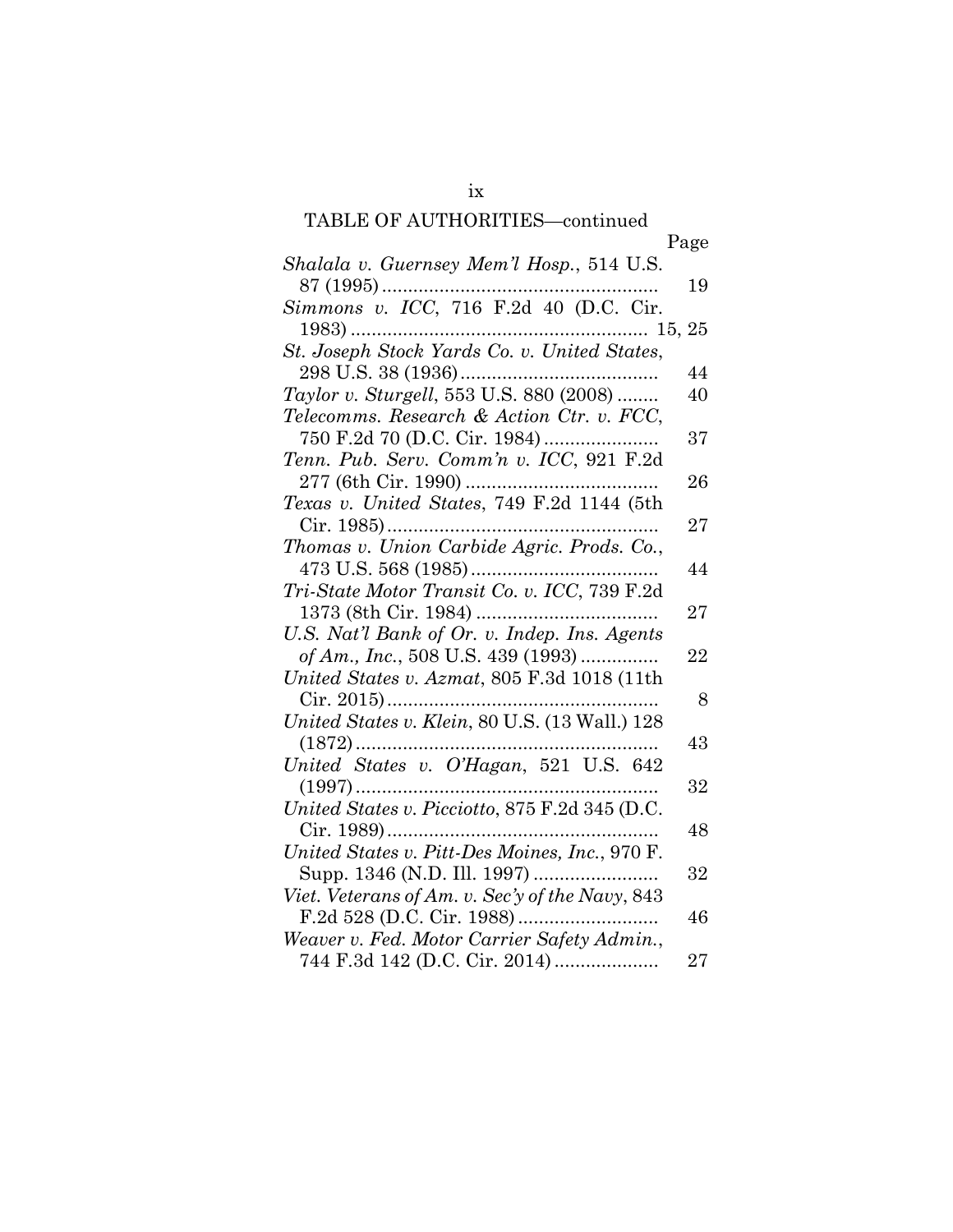|                                           | Page |
|-------------------------------------------|------|
| Whirlpool Corp. v. Marshall, 445 U.S. 1   |      |
|                                           | 32   |
| Wind River Mining Corp. v. United States, |      |
|                                           | 27   |
| Yakus v. United States, 321 U.S. 414      |      |
|                                           | 43   |

### STATUTES AND REGULATIONS

| Administrative Orders Review Act, Pub. L.  |
|--------------------------------------------|
| No. 81-901, 64 Stat. 1129 (1950)<br>6      |
| Telephone Consumer Protection Act of 1991, |
| Pub. L. No. 102-243, 105 Stat. 2394<br>3   |
| Junk Fax Prevention Act of 2005, Pub. L.   |
| 4                                          |
|                                            |
| 32                                         |
| 32                                         |
| 32                                         |
| 32                                         |
| 1                                          |
| 3                                          |
| 21                                         |
| 1                                          |
|                                            |
|                                            |
|                                            |
| 6                                          |
| 14                                         |
|                                            |
| 31                                         |
| 31                                         |
| $31\,$                                     |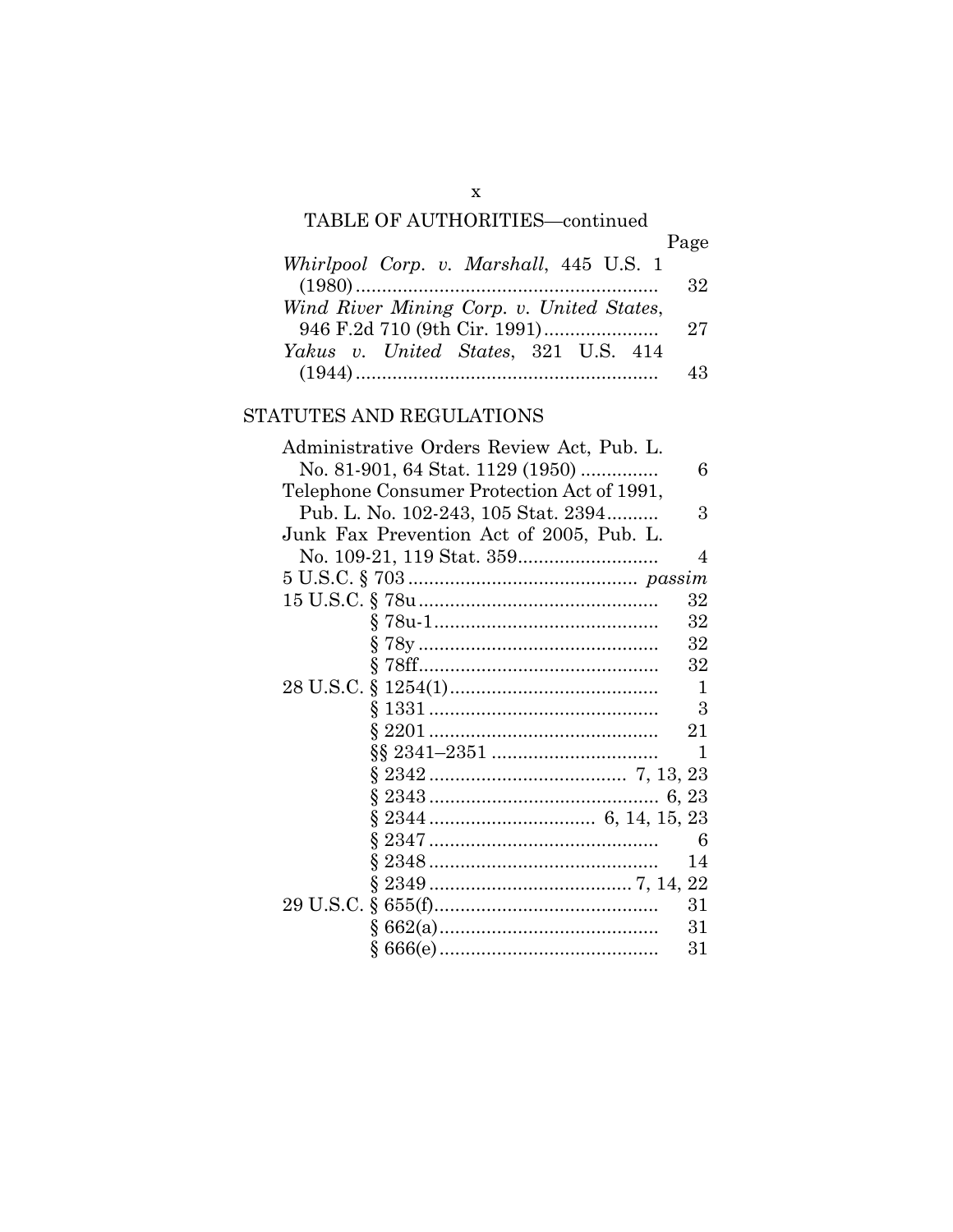|                                   | Page |
|-----------------------------------|------|
|                                   | 34   |
|                                   | 7    |
|                                   | 34   |
|                                   | 34   |
|                                   |      |
|                                   |      |
|                                   |      |
|                                   | 36   |
|                                   | 36   |
|                                   | 49   |
| 71 Fed. Reg. 25,967 (May 3, 2006) | 5    |

### ADMINISTRATIVE DECISIONS

| Rules & Regulations Implementing the Tel.  |    |
|--------------------------------------------|----|
| Consumer Prot. Act of 1991, 30 FCC Red.    |    |
| 7961 (2015), vacated in part, ACA Int'l v. |    |
| FCC, 885 F.3d 687 (D.C. Cir. 2018)         |    |
| Rules & Regulations Implementing the Tel.  |    |
| Consumer Prot. Act of 1991, 29 FCC Red.    |    |
| 13998 (2014), vacated sub nom. Bais Yaa-   |    |
| kov of Spring Valley v. FCC, 852 F.3d 1078 |    |
| (D.C. Cir. 2017), cert. denied, 138 S. Ct. |    |
|                                            | 36 |
| Rules & Regulations Implementing the Tel.  |    |
| Consumer Prot. Act of 1991, 21 FCC Red.    |    |
|                                            |    |

### SCHOLARLY AUTHORITY

| Henry M. Hart, Jr., The Power of Congress    |    |
|----------------------------------------------|----|
| to Limit the Jurisdiction of Federal Courts: |    |
| An Exercise in Dialectic, 66 Harv. L. Rev.   |    |
|                                              | 43 |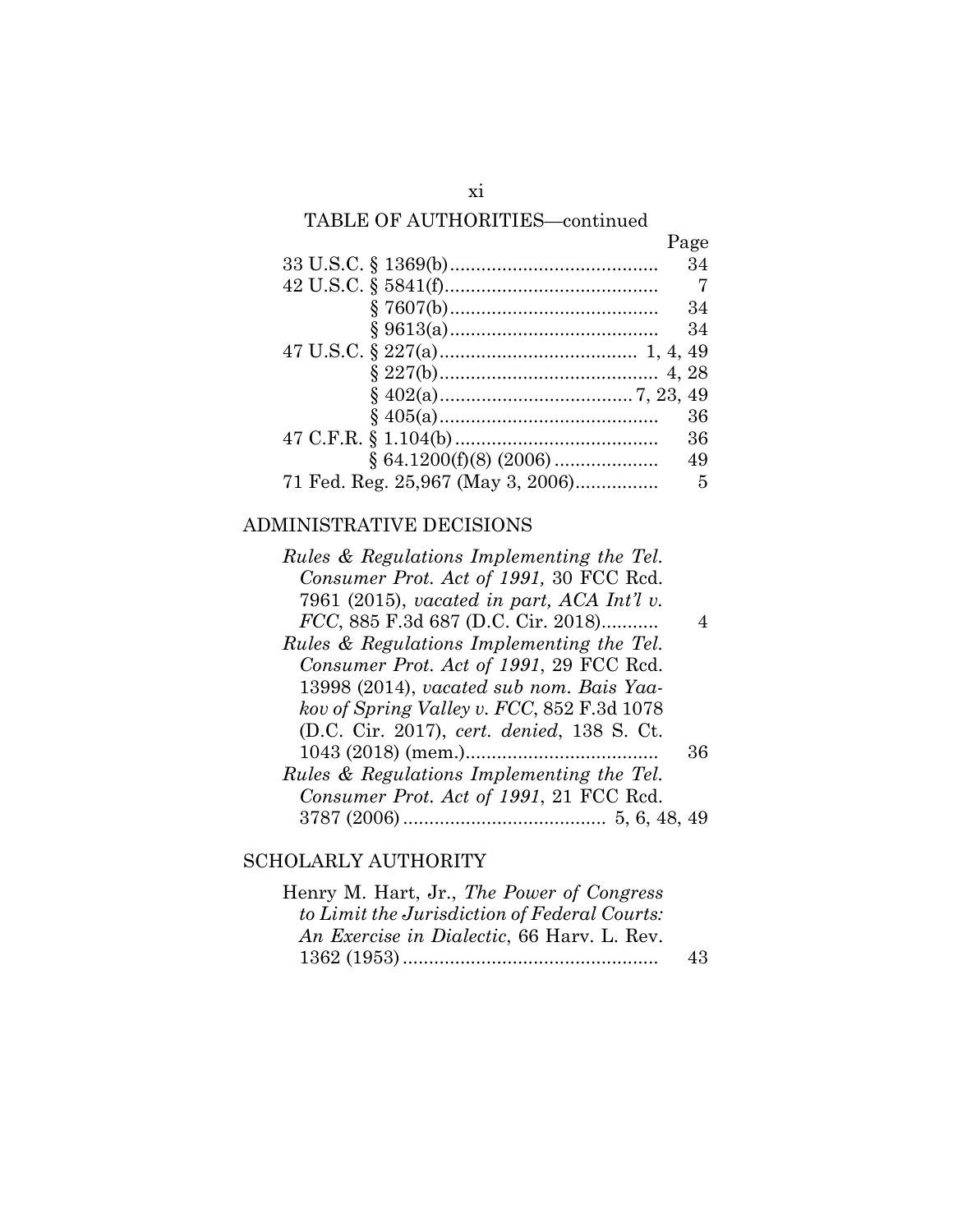# TABLE OF AUTHORITIES—continued OTHER AUTHORITIES Page

| Fed. R. Civ. P. 23(f) advisory committee's  |    |
|---------------------------------------------|----|
|                                             | 38 |
| Frequently Asked Questions About Drugs,     |    |
| U.S. Food & Drug Admin., https://www.       |    |
| fda.gov/aboutfda/centersoffices/officeof    |    |
| medicalproductsandtobacco/cder/ucm          |    |
| 082690.htm (last updated Nov. 27,           |    |
|                                             |    |
| Set Aside, Black's Law Dictionary (10th ed. |    |
|                                             | 21 |
| 16 Charles Alan Wright & Arthur R. Miller,  |    |
| Federal Practice and Procedure (3d ed.      |    |
|                                             |    |
|                                             |    |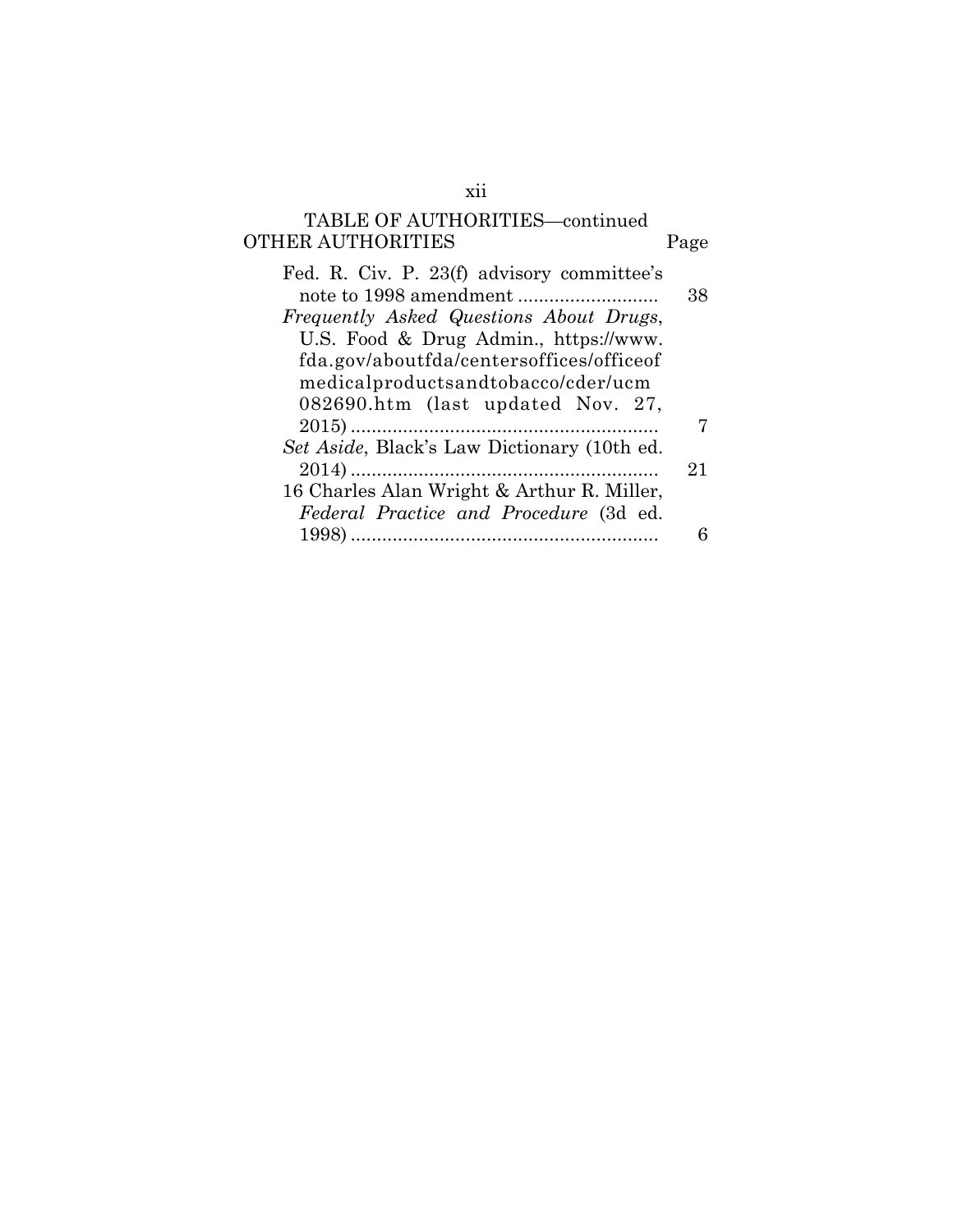#### **BRIEF FOR PETITIONERS**

Petitioners PDR Network, LLC, et al. (collectively, "PDR"), respectfully request that this Court reverse the judgment of the U.S. Court of Appeals for the Fourth Circuit.

#### **OPINIONS BELOW**

The opinion of the court of appeals (Pet. App. 1a– 31a) is reported at 883 F.3d 459. The unpublished opinion and order of the district court (Pet. App. 32a– 43a) are available at 2016 WL 5799301.

#### **JURISDICTION**

The judgment of the court of appeals was entered on February 23, 2018. Petitioner timely sought rehearing en banc, which was denied on March 23, 2018. The petition for a writ of certiorari was filed on June 21, 2018, and granted on November 13, 2018. This Court has jurisdiction under 28 U.S.C. § 1254(1).

#### **STATUTORY PROVISIONS INVOLVED**

The statutory provisions principally involved are the Hobbs Act (28 U.S.C. §§ 2341–2351), Section 10(b) of the Administrative Procedure Act (5 U.S.C. § 703), and the provision of the Telephone Consumer Protection Act that defines the term "unsolicited advertisement"  $(47 \text{ U.S.C.} \S 227(a)(5))$ . The pertinent text of these provisions is set out in the appendix to the brief.

#### **STATEMENT OF THE CASE**

PDR's position in this case proceeds from a simple and natural premise. When Congress vests an Article III court with power to impose liability for an alleged statutory violation, Congress ordinarily intends also to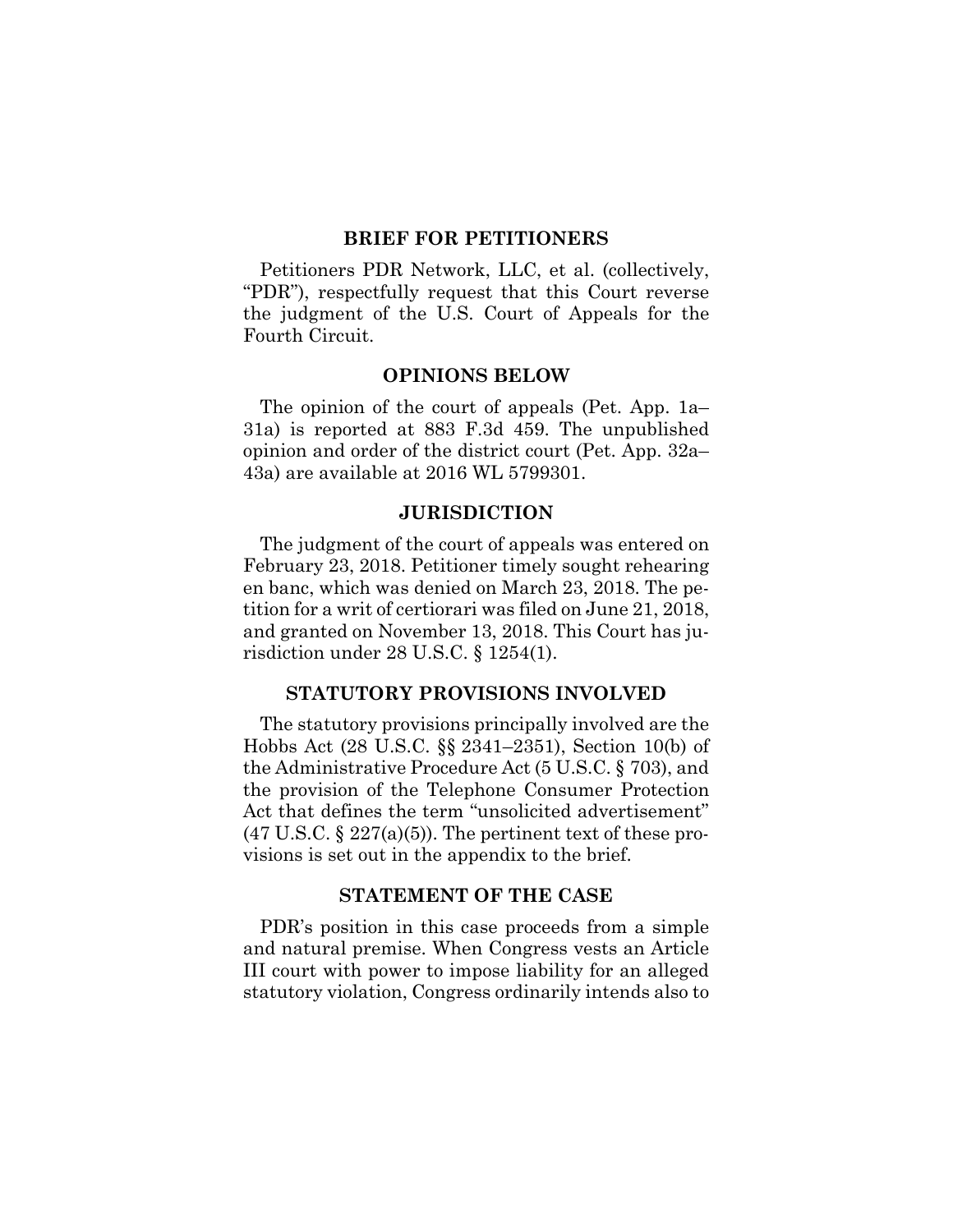vest that court with the power to decide the meaning of the statute at issue.

The decision below proceeds from the opposite premise. It takes the Hobbs Act (the "Act")—an ordinary agency review statute, which even the Fourth Circuit recognized to be "nothing unique," Pet. App. 8a (internal quotation marks omitted)—and reads it to "specifically strip[] jurisdiction from the district courts" to consider dispositive statutory questions because an agency has previously weighed in on those questions. Pet. App. 8a. The court of appeals thus treated the Hobbs Act as though it gives agencies, rather than courts, the final word as to what federal law means.

The Fourth Circuit was wrong to ascribe such revolutionary meaning to a statute as ordinary as the Hobbs Act. That statute is one of many that establish what the Administrative Procedure Act ("APA") calls "special statutory review proceeding[s]." 5 U.S.C. § 703. There is variety across these provisions, but in broad strokes they serve to route judicial actions seeking equitable or declaratory relief from unlawful agency action to specified courts. They do not go the further step, however, of prohibiting all other courts from considering whether to apply an agency's interpretation of a statute in cases that do not seek relief against the government and that are properly before those courts.

Correctly construed, the Hobbs Act has a limited and sensible reach. Where applicable, it gives the courts of appeals exclusive jurisdiction over just one kind of proceeding: suits against the United States brought to obtain injunctive or declaratory relief from agency action. No other kind of proceeding is mentioned in the Hobbs Act. There is thus no reason to read the Act to give the courts of appeals a monopoly over all judicial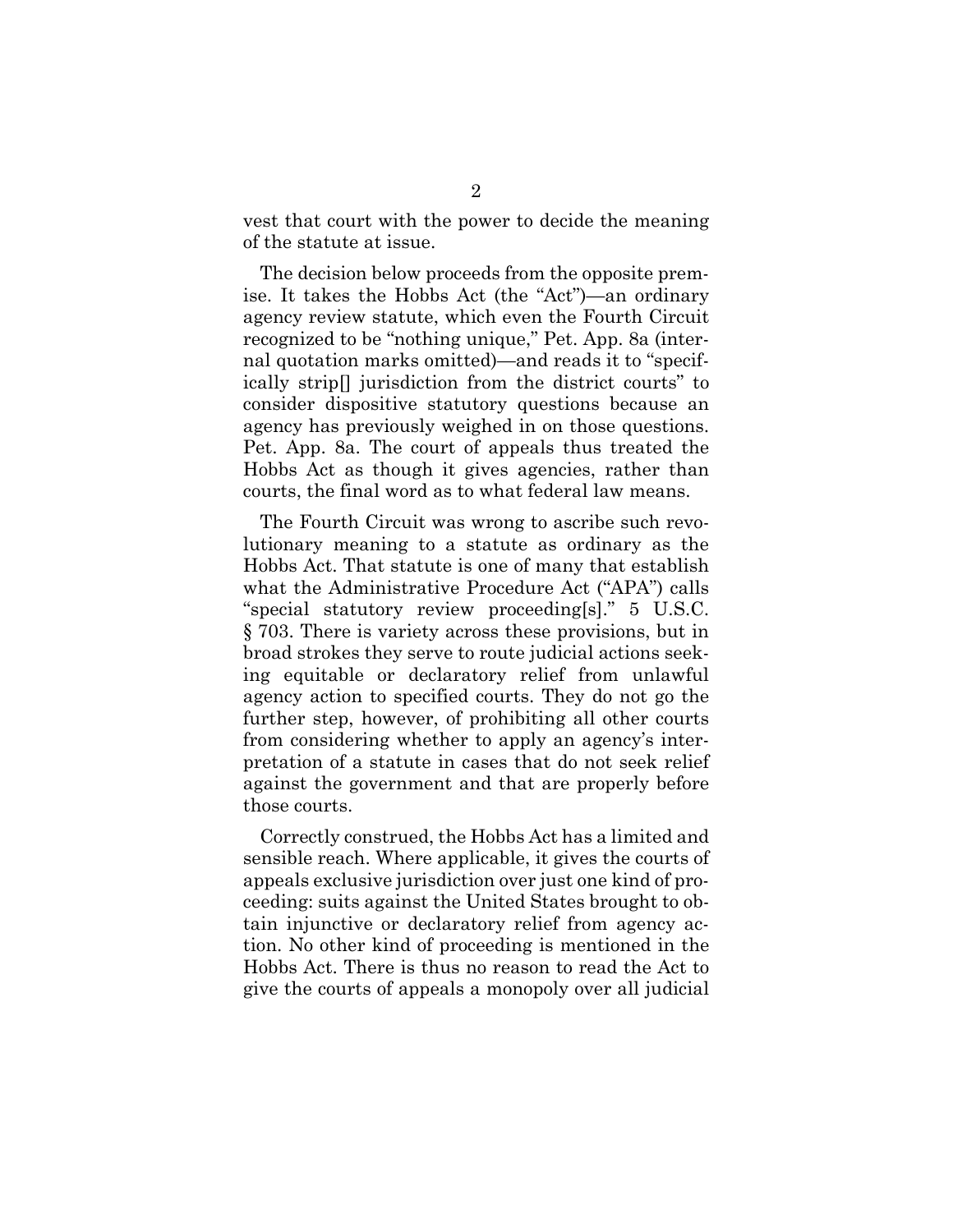review of agency orders, even where no relief is sought against any federal agency, officer, or employee.

Moreover, a host of considerations strongly counsel against the Fourth Circuit's radical reading. Under that reading, the Hobbs Act would conflict with the presumption in favor of the reviewability of agency action, with a key provision of the APA embodying that presumption, *see* 5 U.S.C. § 703, and with constitutional avoidance principles, given the grave due process and separation of powers questions raised by the Fourth Circuit's construction. The better course, by far, is to treat the Hobbs Act as the conventional agency review statute that it is, and thus to hold that the Act merely confers original jurisdiction over certain equitable or declaratory actions against the government on the courts of appeals. It says nothing about other actions, like this one, properly brought in district court, and therefore does not interfere with the district court's authority, pursuant to its own "original jurisdiction [over] all civil actions arising under the Constitution, laws, or treaties of the United States," 28 U.S.C § 1331, to decide the legal questions at the core of those actions.

## **A. Statutory And Regulatory Background**

#### **The Telephone Consumer Protection Act**

The Telephone Consumer Protection Act of 1991 ("TCPA") prohibits the use of "any telephone facsimile machine" to "send an unsolicited advertisement" to another "telephone facsimile machine." Pub. L. No. 102- 243, sec. 3(a), § 227(b)(1)(C), 105 Stat. 2394, 2396 (codified as amended at 47 U.S.C.  $\S 227(b)(1)(C)$ . The TCPA defines an "unsolicited advertisement" as "any material advertising the commercial availability or quality of any property, goods, or services which is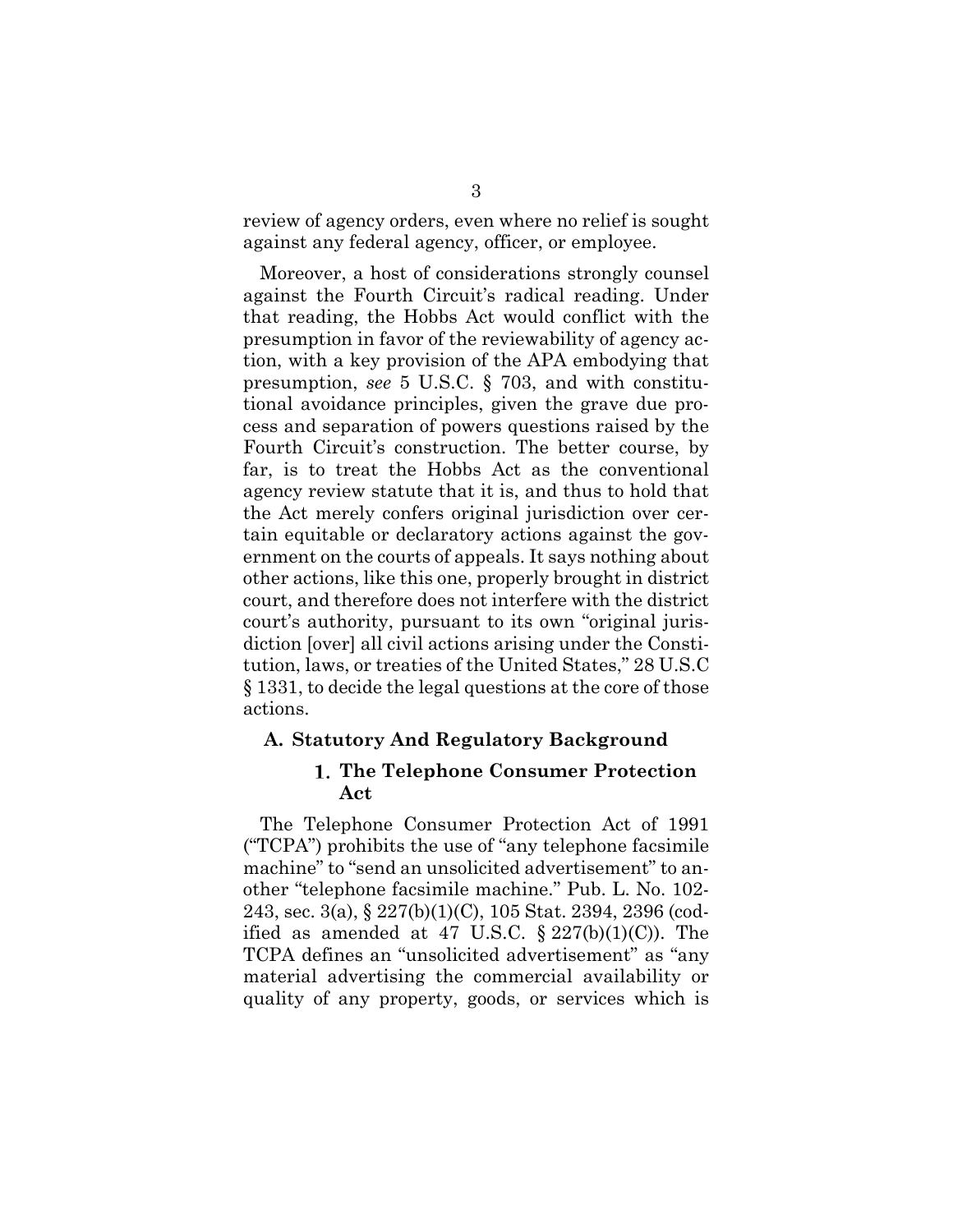transmitted to any person without that person's prior express invitation or permission, in writing or otherwise." 47 U.S.C.  $\S$  227(a)(5). The TCPA creates a private right of action for "violation[s] of [the TCPA] or the regulations prescribed [thereunder]." *Id.* § 227(b)(3). In these private enforcement suits, each individual TCPA infraction may be punished by a \$500 per violation penalty, which may be trebled if the violation was made "willfully or knowingly." *Id.* As many courts have observed, this statutory damages provision has made the TCPA a magnet for litigation. Many businesses that "have never heard of this obscure statute" face "very heavy penalties" for violations. *Creative Montessori Learning Ctrs. v. Ashford Gear LLC*, 662 F.3d 913, 916 (7th Cir. 2011); *see also Bridgeview Health Care Ctr., Ltd. v. Clark*, 816 F.3d 935, 941 (7th Cir. 2016) ("We doubt that Congress intended the TCPA, which it crafted as a consumer-protection law, to become the means of targeting small businesses. Yet in practice, the TCPA is nailing the little guy ...."); *Rules & Regulations Implementing the Tel. Consumer Prot. Act of 1991*, 30 FCC Rcd. 7961, 8073 (2015) (Commissioner Pai, dissenting) ("[T]he TCPA has become the poster child for lawsuit abuse, with the number of TCPA cases filed each year skyrocketing from 14 in 2008 to 1,908 in the first nine months of 2014."), *vacated in part*, *ACA Int'l v. FCC*, 885 F.3d 687, 693 (D.C. Cir. 2018).

The TCPA directs the Federal Communications Commission ("FCC" or "Commission") to "prescribe regulations to implement the requirements" of the statute. 47 U.S.C.  $\S 227(b)(2)$ . In 2006, pursuant to this responsibility, the Commission issued the order at the center of this case. For the most part, the order amended certain rules in light of changes to the TCPA made by the Junk Fax Prevention Act of 2005. *See* Pub.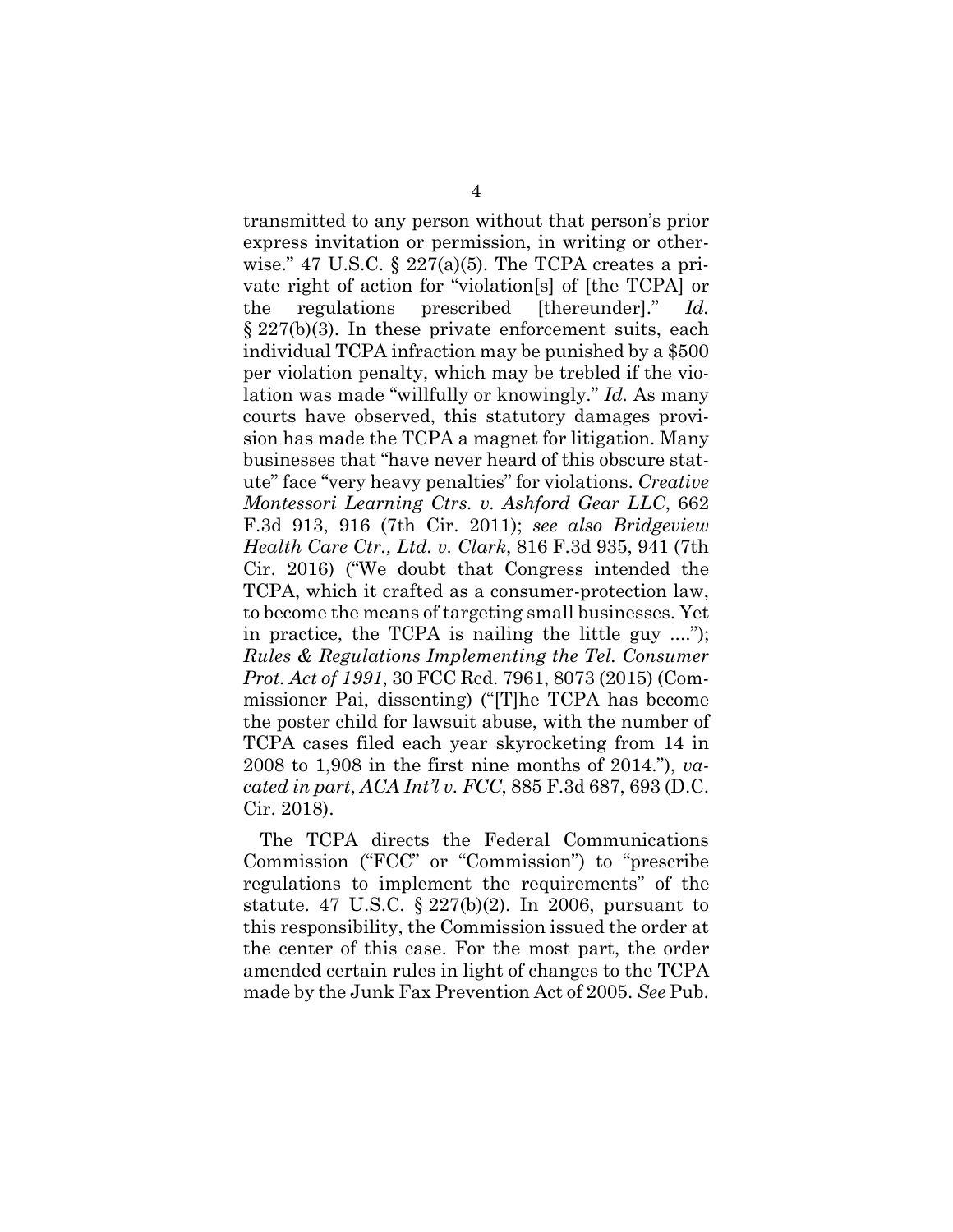L. No. 109-21, 119 Stat. 359 (codified as amended at 47 U.S.C. § 227). Those amendments are not relevant here. What is relevant is that in issuing the order, the Commission also "t[ook] the opportunity to address certain issues raised in petitions for reconsideration" of a 2003 FCC order concerning the TCPA's facsimile advertising rules. *See Report and Order and Third Order on Reconsideration: Rules & Regulations Implementing the Tel. Consumer Prot. Act of 1991*, 21 FCC Rcd. 3787, 3788 (2006) ("2006 Order").1 Those issues included the proper application of the TCPA's definition of "unsolicited advertisement" to "offers for free goods and services and informational messages."

With respect to that subject, the 2006 Order states that unsolicited "facsimile messages that promote goods or services even at no cost, such as free magazine subscriptions, catalogs, or free consultations or seminars, are unsolicited advertisements under the TCPA's definition." *Id.* at 3814. The order observes that, "[i]n many instances, 'free' seminars serve as a pretext to advertise commercial products and services," and "free" publications likewise "are often part of an overall marketing campaign to sell property, goods, or services." *Id.*

At the same time, the 2006 Order states that "facsimile communications that contain only information, such as industry news articles, legislative updates, or employee benefit information, would not be prohibited by the TCPA rules," and that "[a]n incidental adver-

<sup>&</sup>lt;sup>1</sup> A "summary" of the 2006 Order was subsequently published in the Federal Register. *See* Rules and Regulations Implementing the Telephone Consumer Protection Act of 1991; Junk Fax Prevention Act of 2005, 71 Fed. Reg. 25,967, 25,973 (May 3, 2006). The Fourth Circuit referred to that summary as the "2006 FCC Rule." Pet. App. 5a.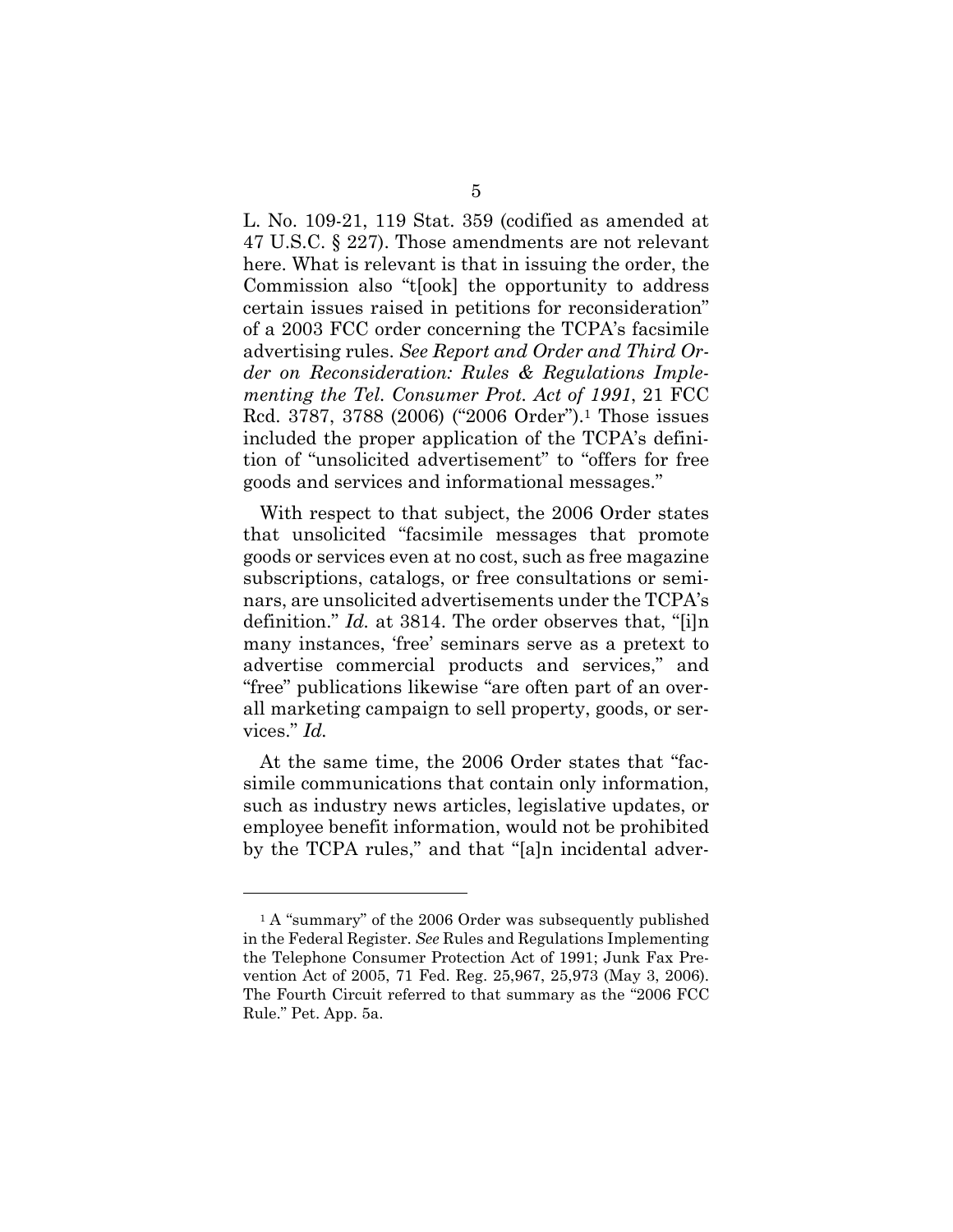tisement contained in such a newsletter does not convert the entire communication into an advertisement." *Id.* The order then sets forth a number of factors the Commission "will consider" in determining whether an advertisement is incidental to an "informational communication." *Id.* at 3814 n.187. Importantly, the order provides that the Commission "will review such newsletters on a *case-by-case* basis" to determine if their "primary purpose is informational, rather than to promote commercial products." *Id.* at 3814–15 (emphasis added).

#### **The Hobbs Act**

The Administrative Orders Review Act, better known as the Hobbs Act, establishes a mechanism for direct judicial review of certain final orders from several agencies, including the FCC. Pub. L. No. 81-901, 64 Stat. 1129 (1950) (codified as amended at 28 U.S.C. §§ 2341–2351); *see generally* 16 Charles Alan Wright & Arthur R. Miller, *Federal Practice and Procedure* § 3941 (3d ed. 1998) (noting that the Hobbs Act is part of "a startling array of specific statutory provisions" that "establish court of appeals jurisdiction to review actions of agencies").

The Act outlines how a proceeding for direct review must be brought and conducted, and specifies what relief may be granted to a prevailing party. To obtain direct review, a "party aggrieved" by an order must petition within 60 days of the order's entry. 28 U.S.C. § 2344. "The action shall be against the United States," *id.*, and must be brought in the "judicial circuit in which the petitioner resides or has its principal office," or in the D.C. Circuit, *id.* § 2343. The record generally comprises any "proceedings before the agency," *id.* § 2347(a), and the court of appeals "has exclusive jurisdiction to make and enter . . . a judg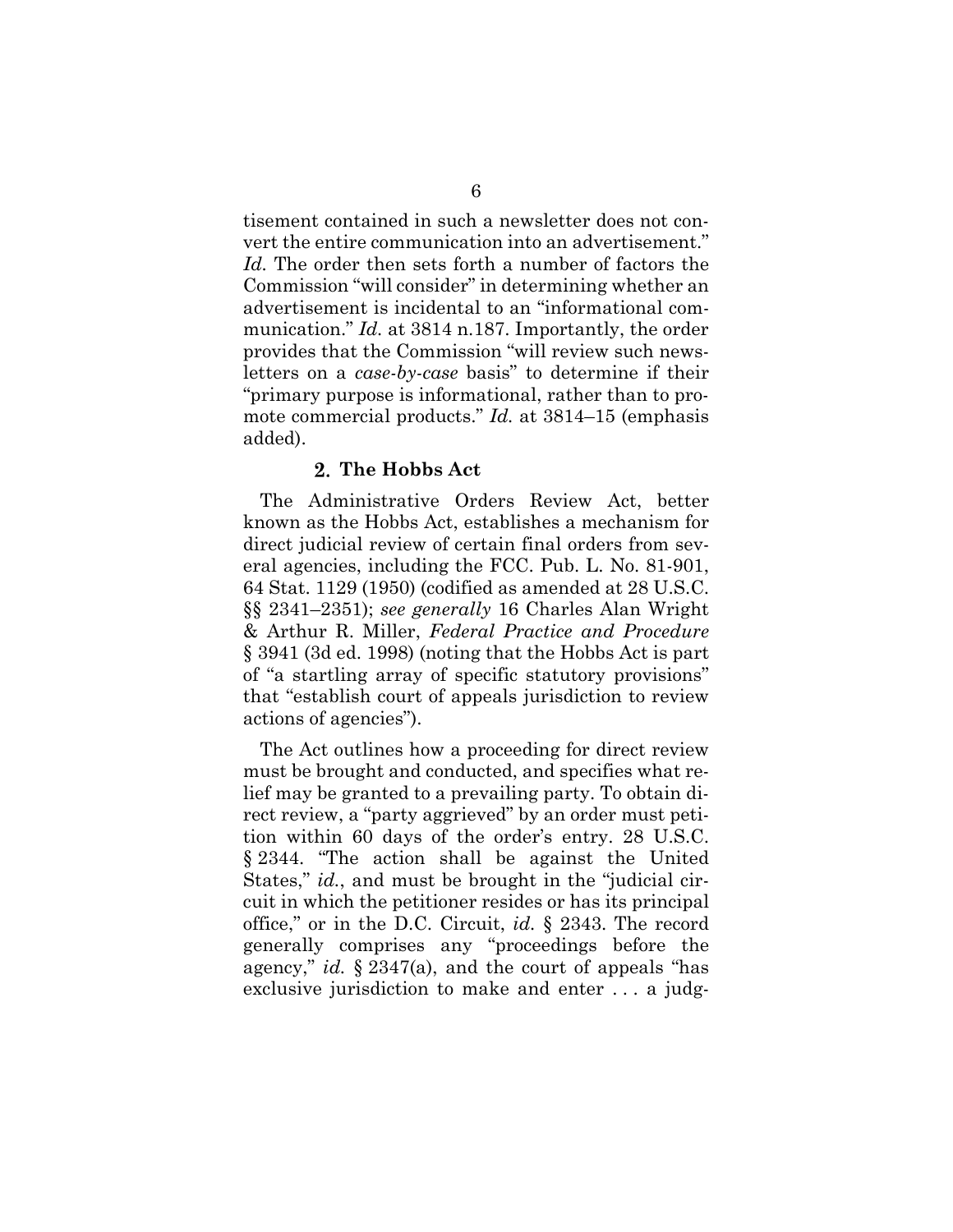ment determining the validity of, and enjoining, setting aside, or suspending, in whole or in part, the order of the agency," *id.* § 2349(a).

Section 2342 of the Act explains which agency actions are subject to direct review. As to the FCC, it provides that "[t]he court of appeals . . . has exclusive jurisdiction to enjoin, set aside, suspend (in whole or in part), or to determine the validity of . . . all final orders of the Federal Communications Commission made reviewable by section 402(a) of title 47."2 *Id.* § 2342. Section 402(a), in turn, provides that, with certain exceptions not relevant here, "[a]ny proceeding to enjoin, set aside, annul, or suspend any order of the Commission ... shall be brought as provided by and in the manner prescribed in chapter 158 of Title 28," *i.e.*, the Hobbs Act. 47 U.S.C. § 402(a).

#### **B. Factual Background And Proceedings Below**

PDR is the publisher of the *Physicians' Desk Reference*, the nation's leading compendium of prescribing information for prescription drugs. Pet. App. 3a. As the Food and Drug Administration has observed, the *Physician's Desk Reference* compiles and reprints the "drug labeling, or package insert, that accompanies drug products," which the FDA regards as "the most complete single source of information on the drug."3 The

<sup>2</sup> The Hobbs Act also applies to certain actions of the Secretary of Agriculture, Secretary of Transportation, Federal Maritime Commission, Nuclear Regulatory Commission, and Secretary of Housing and Urban Development, and to all final orders issued by the Surface Transportation Board. *See* 28 U.S.C. § 2342(2)–(7); 42 U.S.C. § 5841(f) (transferring regulatory authority from Atomic Energy Commission to Nuclear Regulatory Commission).

<sup>3</sup> *See Frequently Asked Questions About Drugs*, U.S. Food & Drug Admin., https://www.fda.gov/aboutfda/centersoffices/office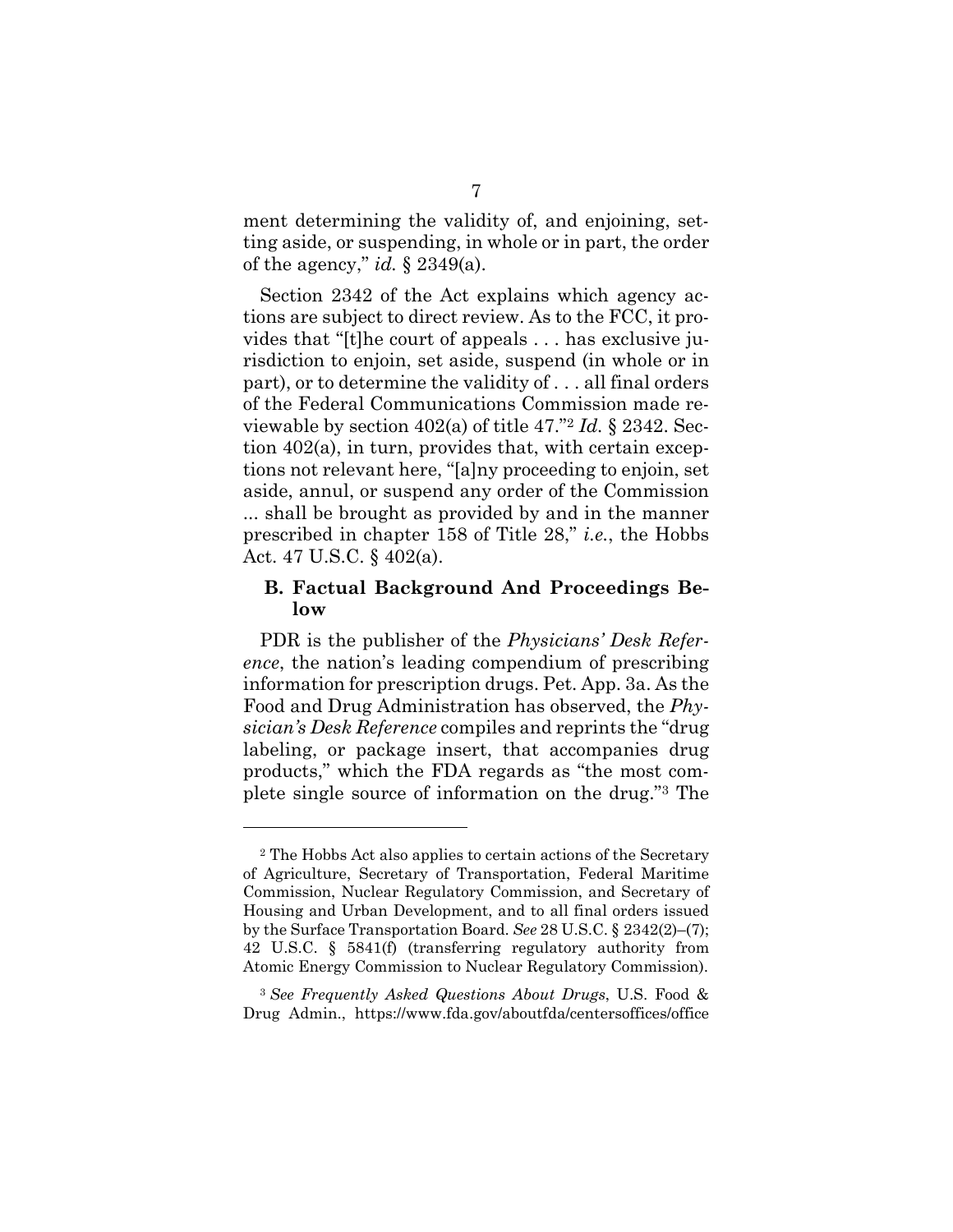*Physicians' Desk Reference* has been aptly described as "a publication generally available to all doctors and utilized by drug companies to inform the medical profession of the characteristics, uses and side effects of drugs." *Schenebeck v. Sterling Drug, Inc.*, 423 F.2d 919, 921 (8th Cir. 1970); *see also, e.g.*, *Mutual Pharm. Co. v. Bartlett*, 570 U.S. 472, 478 (2013) (citing *Physicians' Desk Reference* as a source describing a rare but serious side effect of nonsteroidal anti-inflammatory pain relievers); *Nelson v. Sandoz Pharm. Corp.*, 288 F.3d 954, 959 (7th Cir. 2002) (*Physicians' Desk Reference* "provides information concerning the uses and side effects of numerous prescription drugs"). Publication of this information in the *Physicians' Desk Reference* helps ensure that healthcare professionals are adequately warned of possible side effects and can make informed prescribing decisions for their patients. *See, e.g.*, *Guevara v. Dorsey Labs.*, 845 F.2d 364, 366 (1st Cir. 1988) (noting that inclusion of warning in *Physicians' Desk Reference* meant that defendant "unquestionably did warn of [a particular] hazard"); *Hall v. Merck, Sharp & Dohme*, 774 F. Supp. 604, 606 (D. Kan. 1991) (holding that information in *Physicians' Desk Reference* was sufficient to warn physician of side effects for purposes of learned intermediary doctrine); *see also United States v. Azmat*, 805 F.3d 1018, 1042 (11th Cir. 2015) (affirming denial of *Daubert* motion where challenged medical expert based his opinions regarding "the prescribing practices of other physicians" on the *Physicians' Desk Reference*).

PDR distributes the *Physicians' Desk Reference* to doctors and other healthcare professionals without charge. Pet. App. 35a. It sells neither the book nor any pharmaceutical products listed therein. Pet. App. 35a.

ofmedicalproductsandtobacco/cder/ucm082690.htm (last updated Nov. 27, 2015).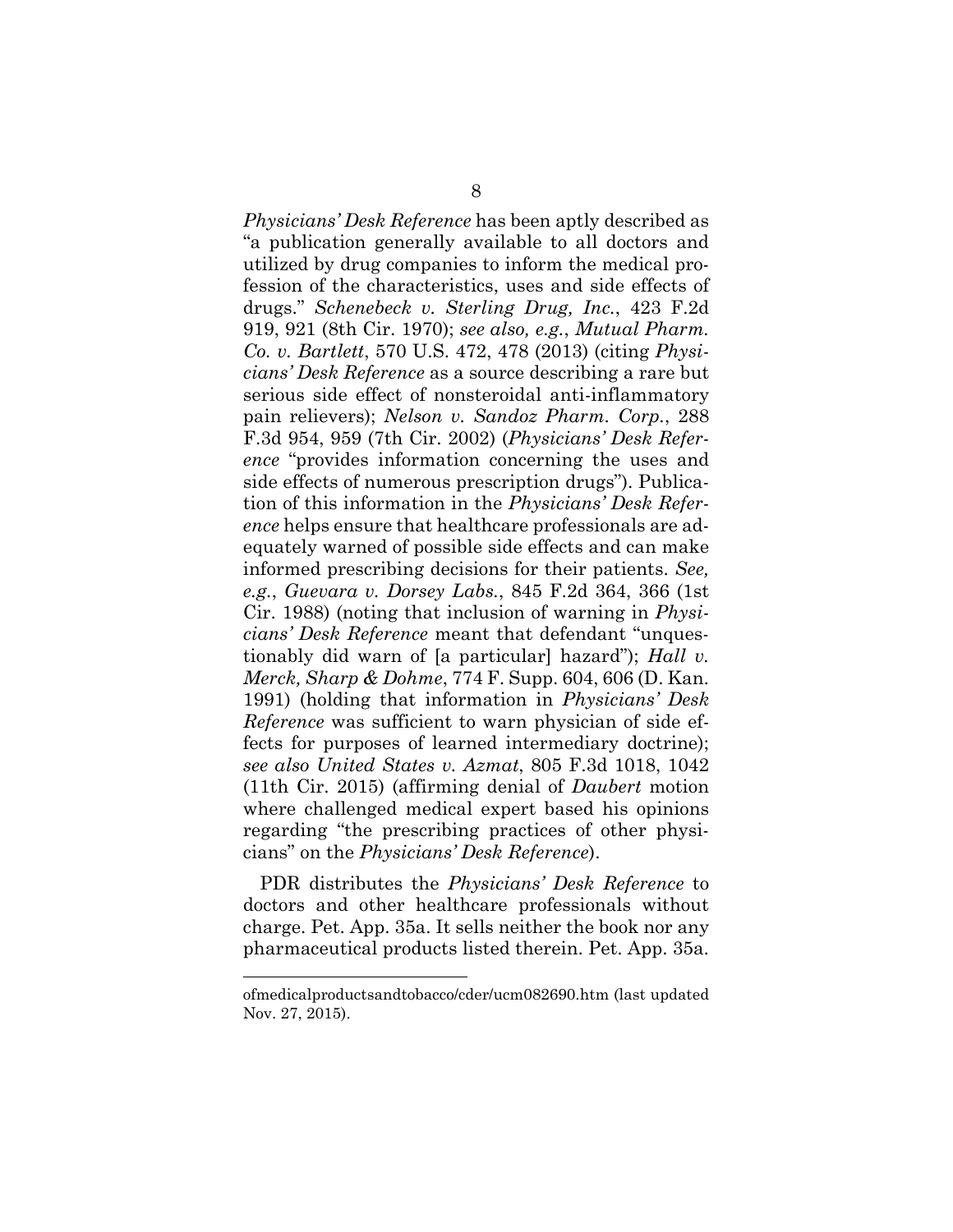PDR's revenue comes from fees pharmaceutical companies pay to include their drug labels in the compendium. Pet. App. 3a.

In 2013, PDR launched a digital "eBook" version of the *Physicians' Desk Reference*. To announce the eBook's availability, PDR sent a fax to healthcare professionals. One of the parties to receive the fax was respondent Carlton & Harris Chiropractic, Inc., a West Virginia healthcare practice. Pet. App. 3a. The onepage fax was addressed to the recipient's "Practice Manager," and the subject line read "FREE 2014 *Physicians' Desk Reference* eBook – Reserve Now." Pet. App. 3a. The fax invited the recipient to visit PDR's website and reserve an eBook copy of the coming year's edition of the *Physicians' Desk Reference*. Pet. App. 3a. The fax noted that the eBook contained the "[s]ame trusted, FDA-approved full prescribing information" as the physical version, but in a "convenient digital format." Pet. App. 3a–4a (alteration in original). At the bottom, the fax stated, "You are receiving this fax because you are a member of the PDR Network," and provided instructions on how the recipient could "opt-out of delivery." Pet. App. 51a (reproduction of fax); *see*  Pet. App. 4a.

In November 2014, Carlton & Harris filed a putative class action, claiming that PDR's fax was an "unsolicited advertisement" sent in violation of the TCPA. Pet. App. 4a; Pet. App. 33a. PDR moved to dismiss, arguing that its December 2013 fax was not an "unsolicited advertisement" under the TCPA. Pet. App. 36a. PDR further contended that the FCC's interpretation of "unsolicited advertisement" in the 2006 Order was consistent with PDR's understanding of the statute. Pet. App. 39a.

The district court agreed with PDR and dismissed the case. Examining principally the text of the TCPA,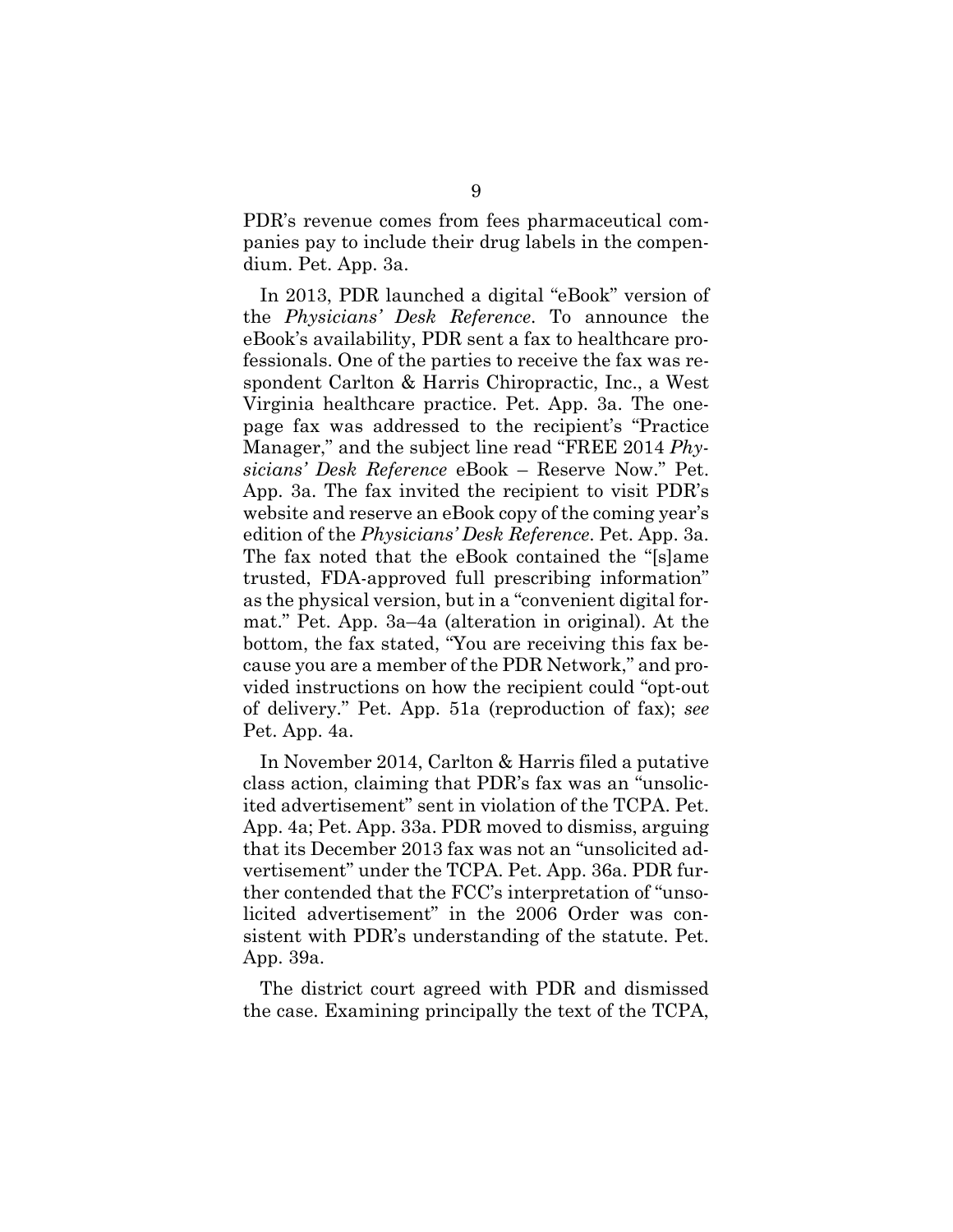the court explained that the TCPA defines "unsolicited advertisement" as "any material advertising the commercial availability or quality of any property, goods, or services,'" Pet. App. 36a–37a (quoting 47 U.S.C.  $\S 227(b)(1)(C)$ , (a)(5)), and that PDR's fax did not fit this definition because the *Physicians' Desk Reference* is not "bought or sold," and thus is not "commercially available," Pet. App. 36a–37a (internal quotation marks omitted). The district court also noted that PDR's fax did not have a "commercial aim" because it only "offers, for free, a reference book" that PDR does not sell, containing "information about prescription drugs" that PDR also does not sell. Pet. App. 38a. Thus, the court held, the "essential commercial element of an advertisement [wa]s missing from the fax." Pet. App. 38a.

The district court then addressed Carlton & Harris's argument that the Commission's 2006 Order conclusively resolved the dispute in its favor. First, the district court held that the Hobbs Act did not require it to adopt the 2006 Order because neither party had "challenged the validity" of the 2006 Order, Pet. App. 39a— PDR, after all, argued that the 2006 Order, properly construed, *supported* its contention that its conduct complied with the TCPA, *see* Pet. App. 24a; *see also*  Defendants' Memorandum of Law in Support of Motion to Dismiss at 10–12, *Carlton & Harris Chiropractic, Inc. v. PDR Network, LLC*, No. 3:15-cv-14887 (S.D. W. Va. Feb. 5, 2016), ECF No. 19. Second, the district court determined that the TCPA's definition of "unsolicited advertisement" was "unambiguous," and that the court accordingly was bound to apply that definition. Pet. App. 39a–40a. Finally, the court held that the interpretation set forth in the 2006 Order did not support Carlton & Harris's claim, but instead was "harmon[ious]" with the unambiguous meaning of the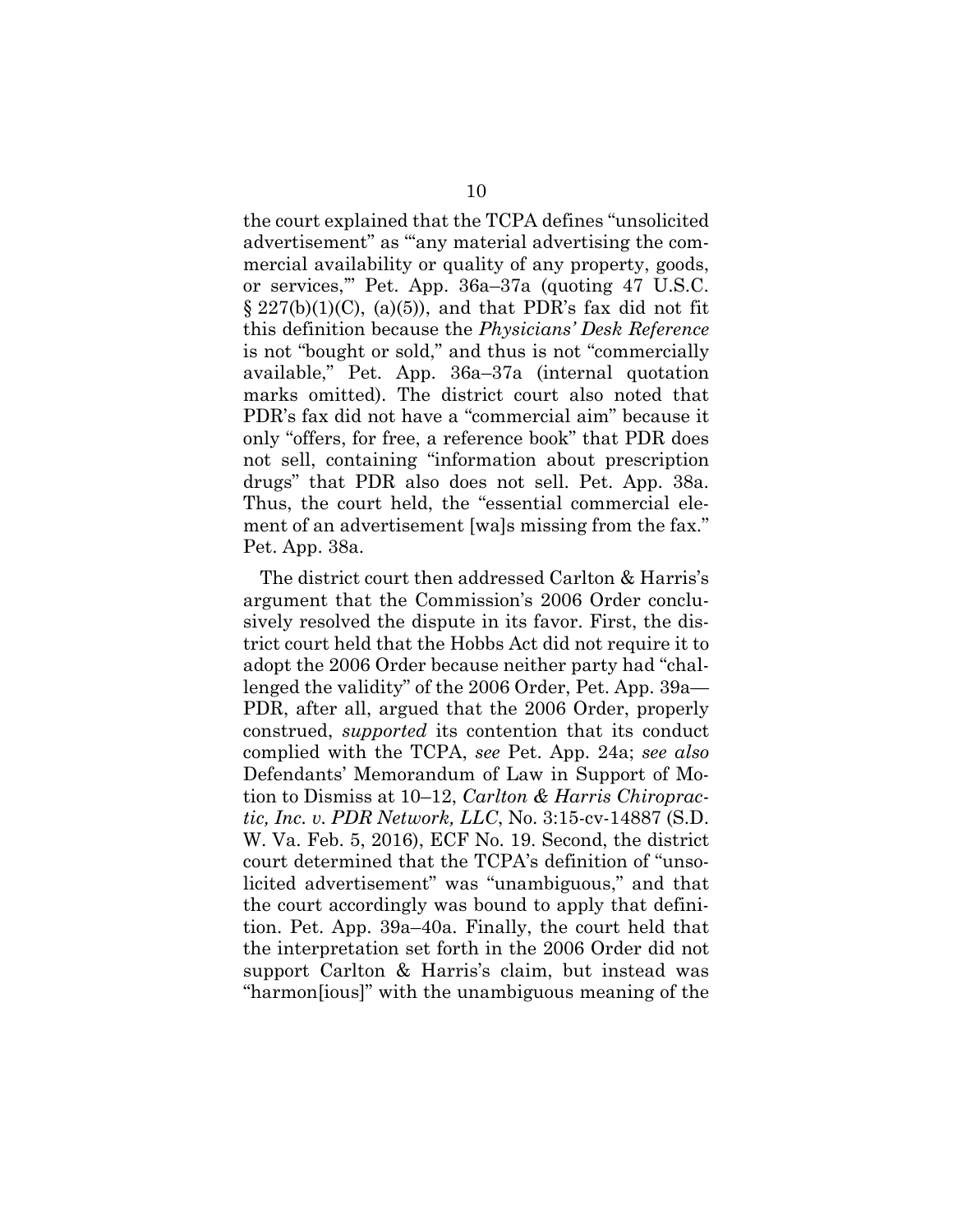TCPA. Pet. App. 41a. As the court explained, the 2006 Order, "careful[ly] read[]," encompasses only offers of a "commercial nature," Pet. App. 40a, such as offers for free goods or services that are "'part of an overall marketing campaign to sell property, goods, or services'" or are a "pretext for a commercial transaction that will inevitably follow the fax," Pet. App. 41a (quoting 21 FCC Rcd. at 3814). The court recognized that reading "the FCC's guidance as a blanket ban on any fax that offers a free good or service without any commercial aspects ... strips essential meaning from the TCPA." Pet. App. 42a–43a. Because PDR's fax had no such commercial aspects, the district court held that it was not an "unsolicited advertisement" under the 2006 Order, properly construed. Pet. App. 42a.

In a divided decision, the Fourth Circuit reversed. It first held that the district court erred by relying on the text of the TCPA to determine whether PDR's fax was an "unsolicited advertisement." According to the Fourth Circuit, the Hobbs Act "precluded the district court" from taking this step—and likewise barred PDR from raising any defense based on the language of the statute—by conferring on the courts of appeal "exclusive jurisdiction' to 'enjoin, set aside, suspend (in whole or in part), or to determine the validity of' the orders to which it applies." Pet. App. 7a (quoting 28 U.S.C. § 2342(1)). The Fourth Circuit read this language to "strip[]" the district court of "jurisdiction" to consider whether the interpretation of the TCPA offered by the FCC in the 2006 Order was valid, and instead to require the district court to "adopt the 2006 FCC Rule." Pet. App. 8a. The Fourth Circuit held that it made no difference that the "district court did not specifically invalidate the 2006 FCC Rule." Pet. App. 10a.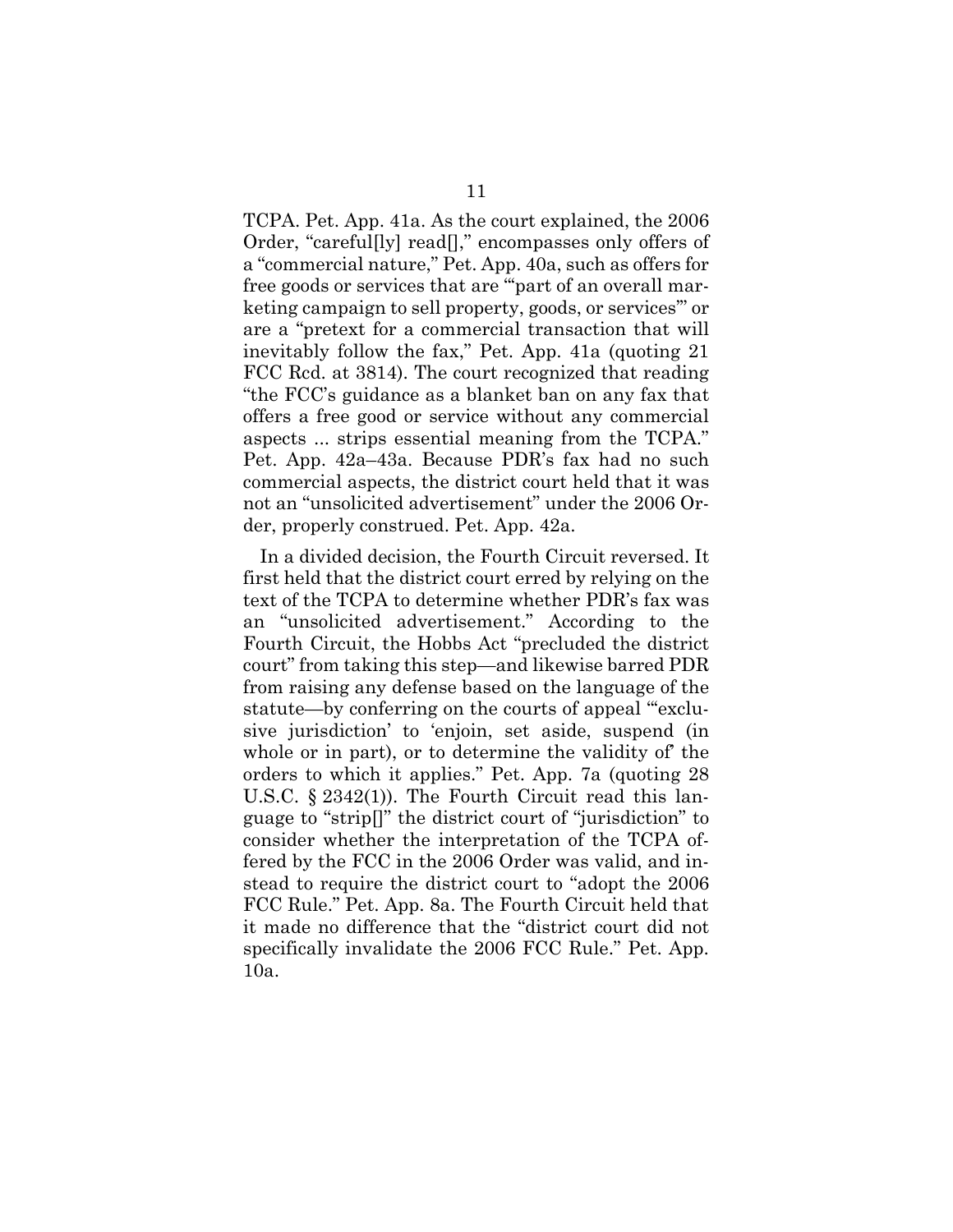Turning to the proper interpretation of the 2006 Order, the Fourth Circuit then rejected the district court's view—as informed by the TCPA's text, Pet. App. 42a—that the order requires a fax to have a "commercial aim" to qualify as an "unsolicited advertisement." Pet. App. 13a. Instead, the Fourth Circuit held that the "plain meaning" of the 2006 Order is that *all* faxes that "promote goods or services even at no cost . . . are unsolicited advertisements under the TCPA's definition." Pet App. 13a–14a (internal quotation marks omitted). According to the Fourth Circuit, once that plain meaning was ascertained, a court's "interpretive task [was] complete," and there was "no need" to "harmonize' the FCC's rule with the underlying statute, or probe the agency's rationale." Pet. App. 14a. The Fourth Circuit recognized that the categorical rule it divined from the 2006 Order is "broad" and "prophylactic," and could reach "offers for truly free goods and services unconnected to any commercial interest." Pet. App. 15a, 17a. But it concluded that the reading was nonetheless a "reasonable one" because a "per se rule" prohibiting "all unsolicited offers for free goods or services" "advances the purpose of the underlying statute." Pet. App. 15–16a. The court did not explain why it thought it appropriate to consult the TCPA's "purpose," but not its text.

Judge Thacker dissented. She agreed with PDR that, read as a whole, the 2006 Order interprets the TCPA to mean that "a fax with a free offering must necessarily include a commercial aim to qualify as an 'advertisement' under the TCPA." Pet. App. 29a. Judge Thacker concluded that Carlton & Harris's complaint failed to plausibly allege such an aim. Pet. App. 30a– 31a.

PDR timely petitioned this Court for review, and the Court granted the petition limited to the question of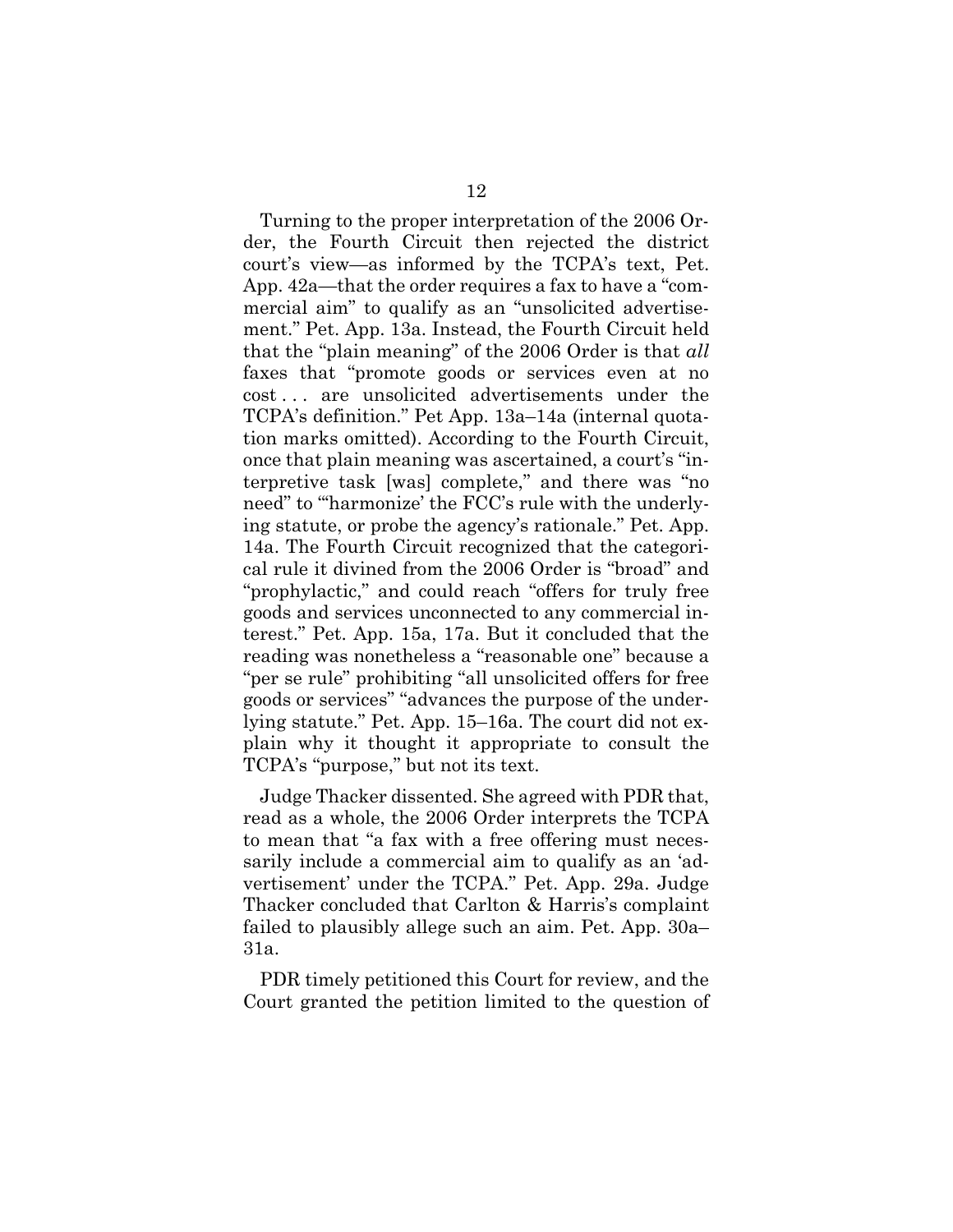whether the Hobbs Act required the district court in this case to accept the FCC's interpretation of the TCPA.

#### **SUMMARY OF ARGUMENT**

In the proceedings below, the district court held that the TCPA does not prohibit PDR's fax and that reading the FCC's 2006 Order to do so would violate the TCPA's terms. The Fourth Circuit reversed, not because it construed the TCPA differently—it expressly declined to consider the statute's language—but because it construed the Hobbs Act to require the district court to enforce the FCC's interpretation of the TCPA, regardless of whether that interpretation is consistent with the text of the statute. That decision is wrong for several independent reasons.

I.A. The Fourth Circuit misconstrued the Hobbs Act, giving the Act a much broader preclusive sweep than its text warrants. Properly read, the Hobbs Act vests courts of appeals with exclusive jurisdiction only over proceedings for *direct* review, in which a party seeks injunctive or declaratory relief against the United States from an allegedly unlawful agency action. The Hobbs Act thus does not affect the authority of district courts to fully adjudicate cases in which the United States is not a party and no injunctive or declaratory relief against it is sought.

The text and structure of the Hobbs Act make its limited jurisdictional scope clear. Section 2342 provides that the courts of appeals have "exclusive jurisdiction to enjoin, set aside, suspend (in whole or in part), or to determine the validity of" final orders covered by the Act. 28 U.S.C. § 2342. The terms "enjoin," "set aside," and "suspend" all refer to a specific type of relief—injunctive. The *noscitur a sociis* canon thus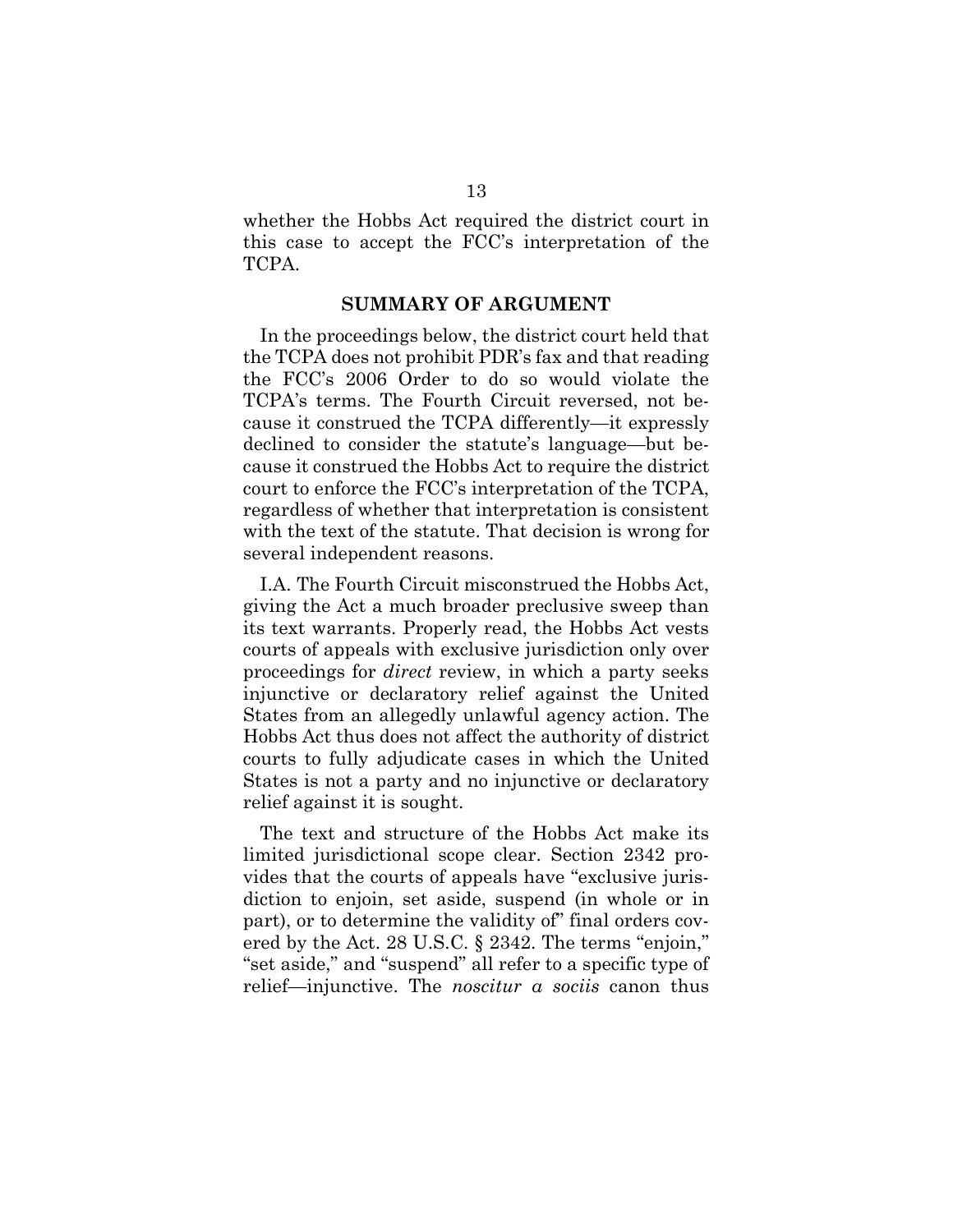counsels that the neighboring term, "determine the validity of," likewise refers to a specific type of relief declaratory. Section 2349 confirms this understanding. It defines the courts of appeals' "exclusive jurisdiction" as embracing the power to issue "a *judgment* determining the validity of, and enjoining, setting aside, or suspending, in whole or in part, the order of the agency," *id.* § 2349(a) (emphasis added). The statute thus reserves certain kinds of "proceedings" and "judgment[s]" to the courts of appeals.

The rest of the Act likewise outlines the procedures for obtaining such relief. The Act specifies that the proceeding "shall be against the United States," *id.*  § 2344, limits the period for review to 60 days after an order's entry, *id.*, and restricts statutory standing to parties who participated in the agency proceedings, *id.*  §§ 2344, 2348. The Hobbs Act thus gives the courts of appeals "exclusive jurisdiction" limited to a specific type of action for a specific type of relief (declaratory or injunctive) against a specific party (the United States). But it does not give the courts of appeals jurisdiction over the whole or part of any other kind of suit. And in particular, it says nothing about the district courts' consideration of cases properly before them. Nothing in the Hobbs Act, therefore, suggests any limitation on the power of district courts to fully consider a party's defenses to private civil damages claims.

I.B. The Administrative Procedure Act confirms the Fourth Circuit's error. It provides that, generally speaking, "agency action is subject to judicial review in civil or criminal proceedings for judicial enforcement." 5 U.S.C. § 703. Because Carlton & Harris sought to enforce the FCC's interpretation of the TCPA, as reflected in the 2006 Order (or, more precisely stated, sought to enforce Carlton & Harris's interpretation of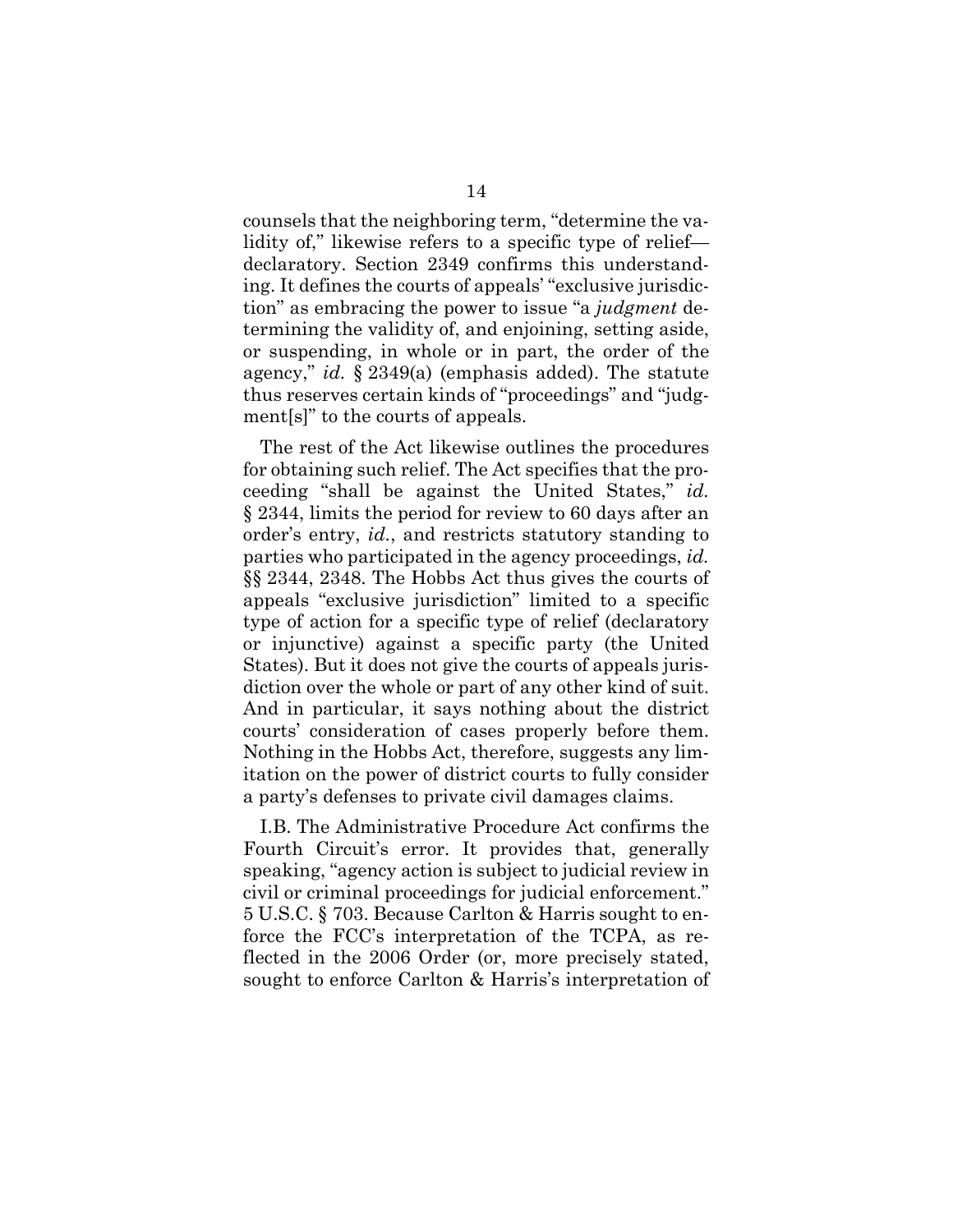the FCC's interpretation), the APA entitles PDR to judicial scrutiny of that "agency action" within the private enforcement proceeding authorized by the TCPA.

Section 703, to be sure, provides that judicial review within an enforcement proceeding is not required when "prior, adequate, and exclusive opportunity for judicial review is provided by law." *Id.* But, for at least five reasons, the Hobbs Act did not give PDR such an opportunity.

(1) PDR lacked statutory standing under the Hobbs Act. Hobbs Act review is available only to a "party aggrieved" by an order. 28 U.S.C. § 2344. The courts of appeals have unanimously read this language "to require as a general matter that petitioners be parties to any proceedings before the agency preliminary to issuance of its order." *Simmons v. ICC*, 716 F.2d 40, 42 (D.C. Cir. 1983) (citing cases). Because PDR did not participate in the FCC proceedings that gave rise to the 2006 Order, it could not have petitioned under the Hobbs Act.

(2) PDR was out of time to petition for review under the Hobbs Act. Hobbs Act review is available only within 60 days of the agency's issuance of a covered order. 28 U.S.C. § 2344. The courts of appeals have unanimously read that limitations period as jurisdictional. The window for anyone to seek Hobbs Act review of the 2006 Order thus closed in mid-2006—seven years before PDR sent its fax and nearly a decade before Carlton & Harris filed the complaint that initiated this suit.

(3) PDR had no practical reason to seek review of the 2006 Order during the allotted 60 days. Recall that PDR argued (and continues to believe) that the FCC's interpretation, properly understood, is consistent with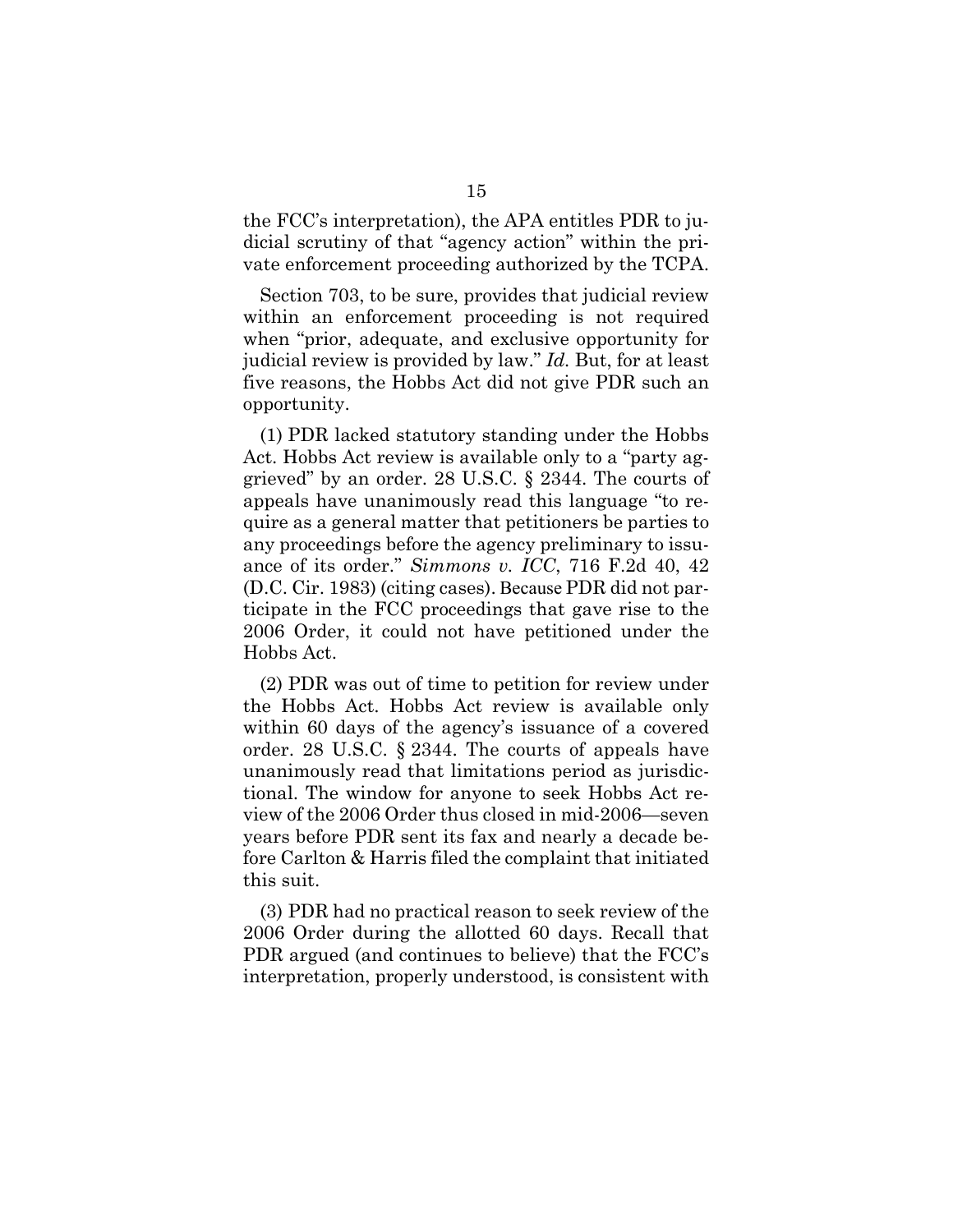the TCPA. The need for review arose only when Carlton & Harris advanced an expansive reading of the FCC's position that numerous courts had rejected. If "prior, adequate" judicial review is provided by giving a party just 60 days to identify and protest all potentially adverse constructions of an agency interpretation that may hypothetically arise years later in litigation, the term "adequate" has lost all meaning.

(4) Such a construction would also empty the relevant language of section 703 of all practical effect, at least as concerns orders that announce agency interpretations of general applicability. A generally applicable interpretation, by its nature, applies to all manner of parties who are not "aggrieved" and therefore cannot obtain Hobbs Act review. Section 703 thus provides, appropriately, that judicial review ordinarily will be available when the rule is enforced against a particular party, except when "prior, adequate, and exclusive" review was available. To read Hobbs Act review as satisfying this requirement would be to allow the exception to swallow the rule.

(5) That reading would be particularly unwarranted because Congress knows how to expressly say it wants direct review to be the only avenue for challenging agency action in court. The Clean Water Act, for example, provides for direct review of Environmental Protection Agency actions in the courts of appeals, and separately specifies that orders that could have been challenged via direct review are generally not subject to judicial review in civil or criminal enforcement proceedings. Such statutes, however, are the exception that proves the rule. General direct review statutes such as the Hobbs Act do not implicitly preclude the judicial review in enforcement actions that section 703 expressly preserves.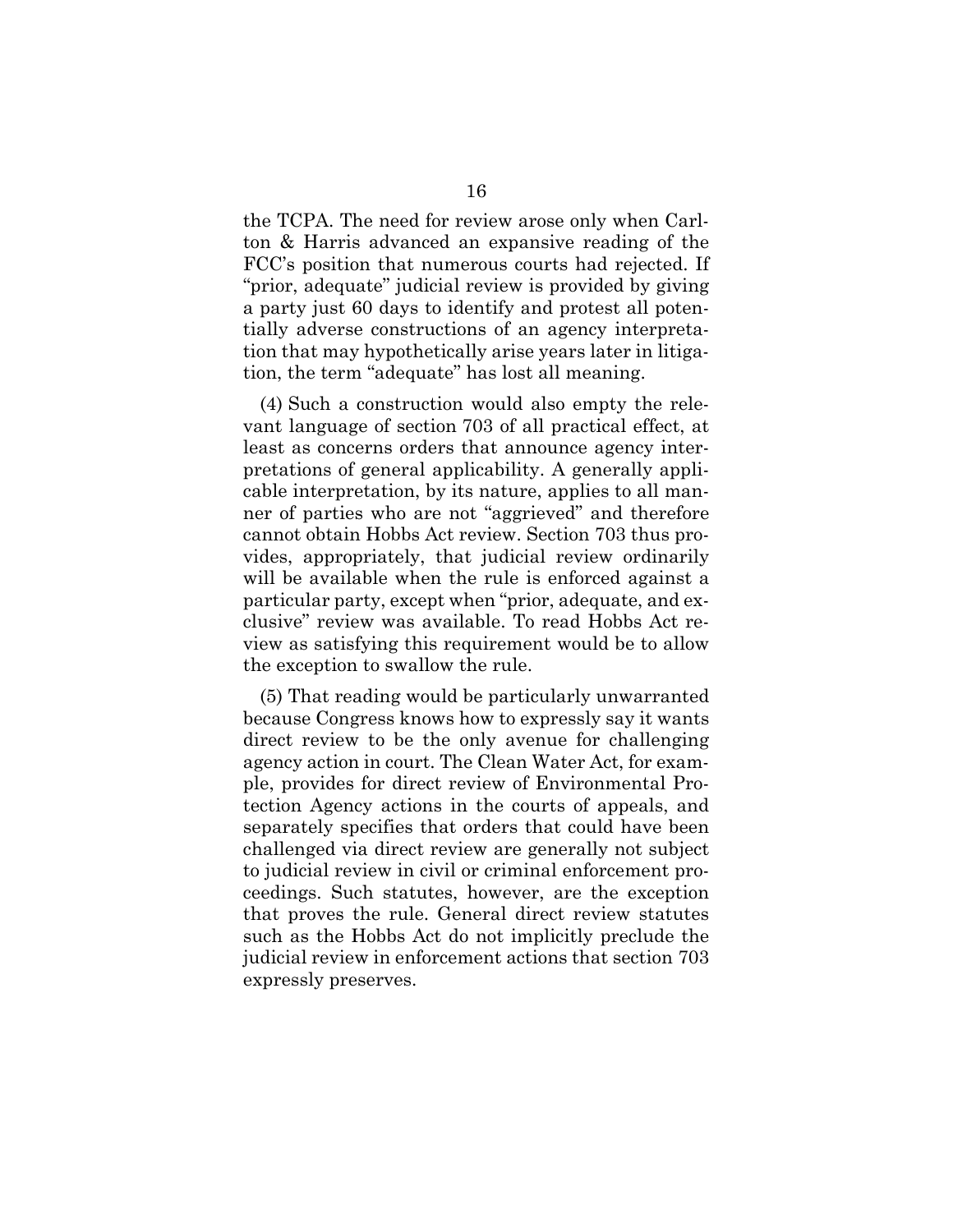I.C. Two additional interpretive canons counsel against the Fourth Circuit's interpretation of the Hobbs Act. First, that interpretation violates the presumption of reviewability of agency action. As noted, Hobbs Act review will often be unavailable to parties affected by a generally applicable rule announced by an agency. And the *ersatz* review pathways suggested by some courts that have adopted the Fourth Circuit's interpretation—petitioning the agency, and then appealing the agency's ruling under the Hobbs Act—are cumbersome at best and almost always illusory. The only certain route to judicial review is to allow defendants to raise their legal defenses in enforcement proceedings, before the court tasked with determining liability and measuring any accompanying damages.

I.D. Second, if accepted, the Fourth Circuit's interpretation of the Hobbs Act would raise grave constitutional concerns. Under that interpretation, PDR would be barred from litigating a statutory defense that it never had a full and fair opportunity to present to any court, on the theory that an agency has put the issue to rest without any judicial determination whatsoever. The Fourth Circuit's interpretation thus announces a new species of issue preclusion that attaches without due process. And by requiring the district court to determine PDR's liability for violating the TCPA based on an agency's effectively unreviewable interpretation of what the TCPA means, the Fourth Circuit's interpretation raises deep and troubling separation of powers questions. This Court can and should avoid these constitutional issues by adopting a conventional construction of the Hobbs Act.

II. Alternatively, the Hobbs Act did not require the district court in this case to accept the FCC's interpretation of the TCPA because the agency's discussion in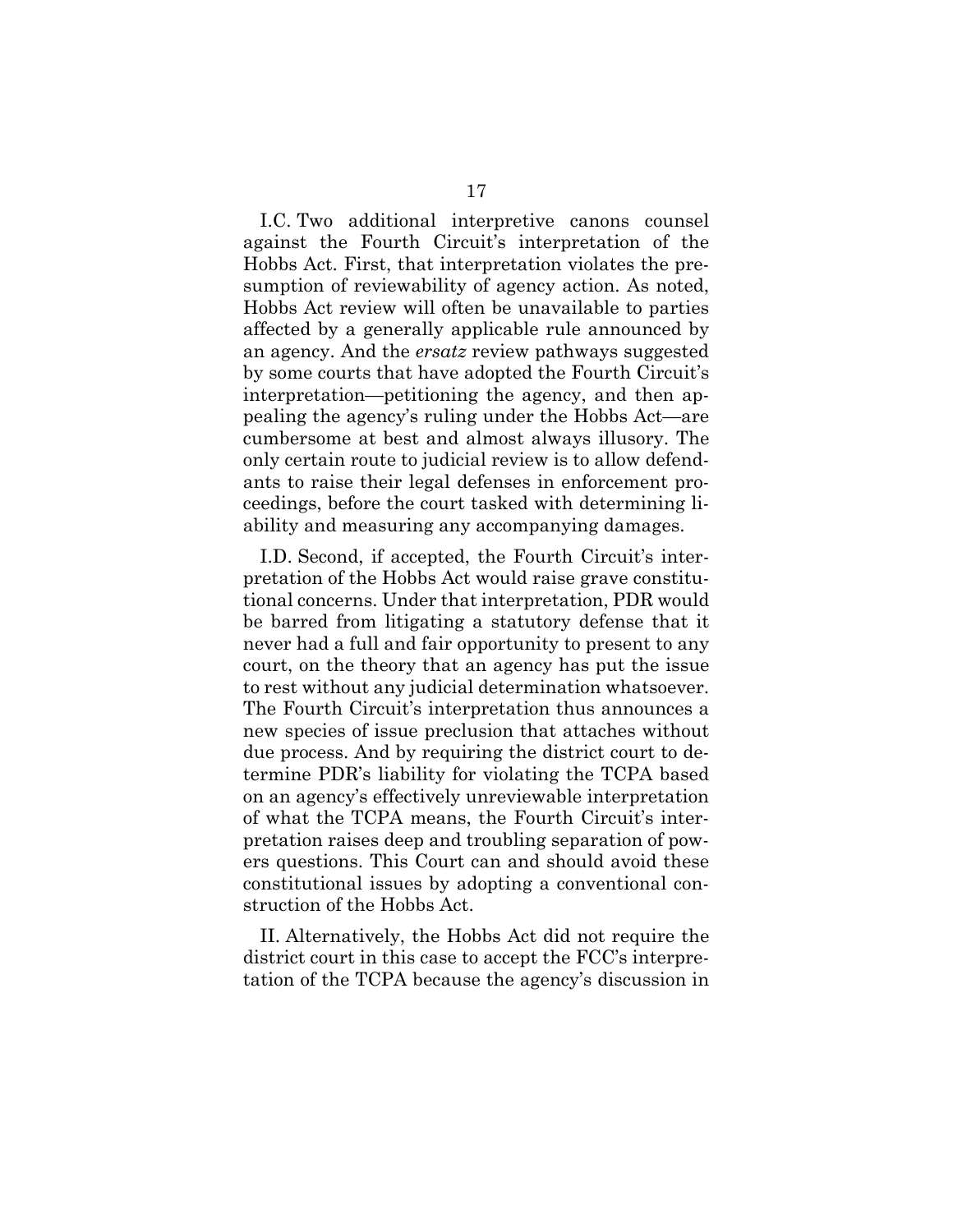the 2006 Order of offers for free goods and services represents a mere interpretive rule. Under general principles of administrative law, interpretive rules do not bind courts or private parties, and frequently are not even reviewable by a court until applied by an agency to a particular party.

The Hobbs Act reflects this principle: to qualify as an FCC "order" reviewable under the Act, a rule must have the force of law, which interpretive rules do not. The Fourth Circuit overlooked this key distinction by assuming, without analysis, that the 2006 Order in its entirety was a binding legislative rule. But the Commission's discussion of "offers for free goods or services and informational messages" bears all the hallmarks of an interpretive rule. The district court therefore was not bound, by the Hobbs Act or otherwise, to slavishly follow it, and was instead free to interpret the TCPA using appropriate tools of statutory construction. The district court did exactly that, and correctly concluded that Carlton & Harris's complaint fails to plausibly allege that PDR violated the TCPA. That determination should be upheld.

#### **ARGUMENT**

- **I. THE HOBBS ACT DOES NOT PRECLUDE A DISTRICT COURT FROM DECIDING LEGAL QUESTIONS IN TCPA ENFORCEMENT SUITS BETWEEN PRIVATE PARTIES.** 
	- **A. The Hobbs Act Solely Addresses Suits Against The Government Seeking Equitable Or Declaratory Relief From Unlawful Agency Action.**

The Fourth Circuit's cursory statutory analysis focused almost exclusively on a single phrase of the Hobbs Act: the language in § 2342 giving the courts of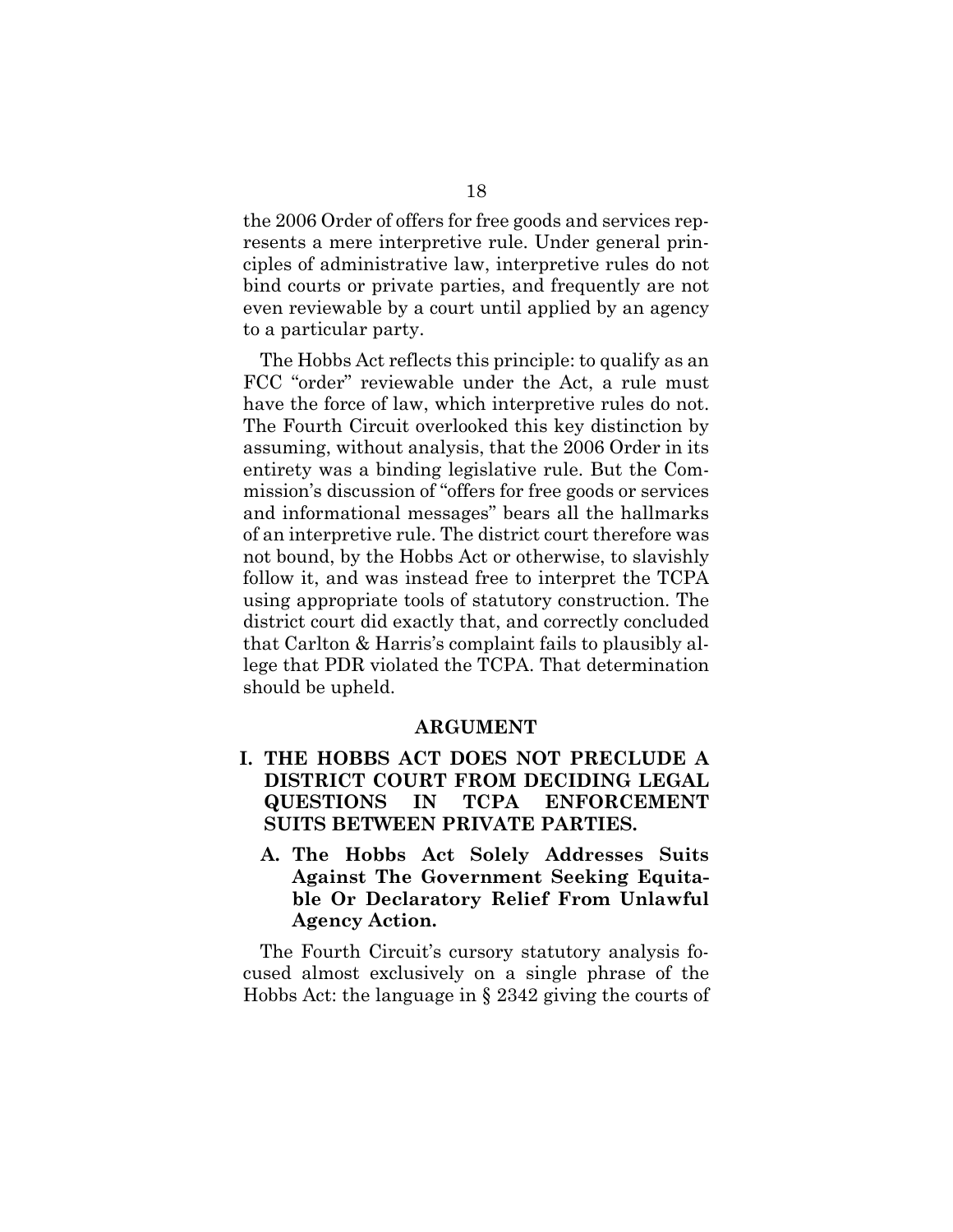appeals "'exclusive jurisdiction to enjoin, set aside, suspend (in whole or in part), or to determine the validity of'" certain agency orders. Pet. App. 7a (quoting 28 U.S.C. § 2342). Without explaining the textual basis for its conclusion, the Fourth Circuit read this language as "specifically stripp[ing] jurisdiction from the district courts" to review "FCC interpretations of the TCPA." Pet. App. 7a, 8a. The Fourth Circuit then went on to say, remarkably, that it was *improper* for the district court to attempt to "harmonize" the agency's interpretation of the TCPA with the statutory text itself because, when "the plain meaning of the regulation is clear, our interpretive task is complete." Pet. App. 13a–14a; *contra Shalala v. Guernsey Mem'l Hosp.*, 514 U.S. 87, 95 (1995) (upholding agency's "reading of [Medicare] regulations" because it was "consistent with the Medicare statute"); *Ernst & Ernst v. Hochfelder*, 425 U.S. 185, 214 (1976) (rejecting SEC's reading of Rule 10b-5 because it departed from "the language and history of s[ection] 10(b) [of the Exchange Act] and related sections of [other] Acts").

 The Fourth Circuit's radical reading of the Hobbs Act finds no support in its text. The Act, rather, speaks *only* to jurisdiction over a specific type of proceeding: one for direct review of agency action, in which the petitioner seeks declaratory or injunctive relief against the government.

The limited scope of the Hobbs Act is evident in § 2342 itself. That provision gives the courts of appeals "exclusive jurisdiction" attached to a particular set of remedies. What is made "exclusive" to the courts of appeals is the "jurisdiction to enjoin, set aside, suspend (in whole or in part), or to determine the validity of" certain agency actions, including, as relevant here, "all final orders of the Federal Communications Commission made reviewable by section 402(a) of title 47." The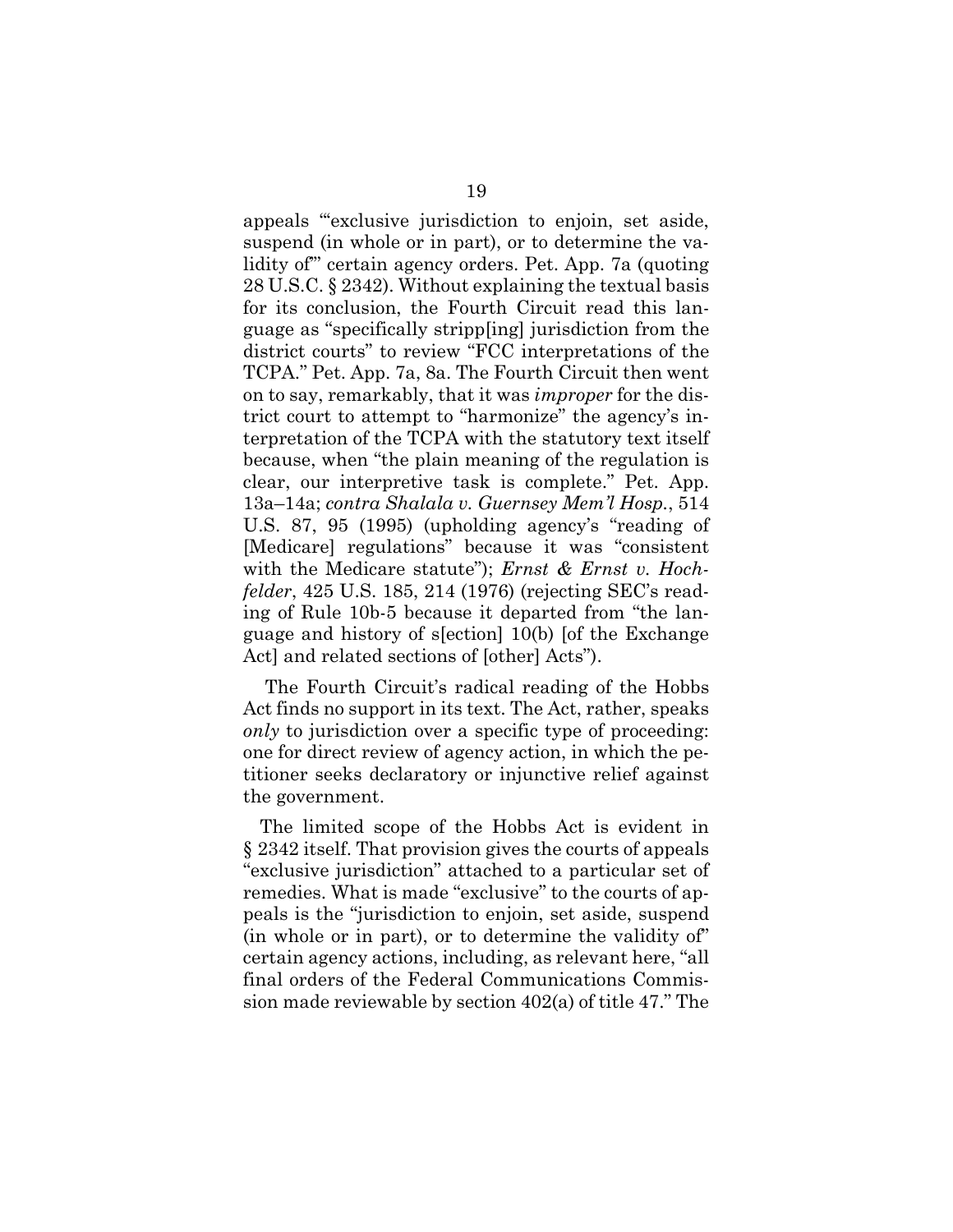Fourth Circuit thus erred in reading the Hobbs Act to speak to jurisdiction over "certain *issue[s].*" Pet. App. 8a (emphasis added). The statute is much narrower than that. Rather than encompass *all* judicial review of particular issues, such as "FCC interpretations of the TCPA," Pet. App. 7a, § 2342 defines the courts of appeals' "exclusive jurisdiction" in terms of specific types of *relief* that a court of appeals alone may grant. Only a court of appeals may enjoin an agency order covered by the Hobbs Act. And only a court of appeals may vacate the order, stay it, or enter declaratory relief against it. That is all § 2342 says about the exclusive scope of court of appeals review, and that is therefore all that the Hobbs Act precludes a district court from doing.

Some of the courts that have reached the same basic conclusion as the Fourth Circuit have sought to justify a broader preclusive sweep by relying in isolation on the phrase "determine the validity of" in  $\S$  2342. They have reasoned that a court decides the "validity" of an agency interpretation anytime it considers whether the agency's interpretation is consistent with the governing statute. *E.g.*, *Nack v. Walburg*, 715 F.3d 680, 685–86 (8th Cir. 2013); *CE Design, Ltd. v. Prism Bus. Media, Inc.*, 606 F.3d 443, 445 (7th Cir. 2010). This interpretation, however, fails to consider the statutory context in which the phrase "determine the validity of" sits.

In particular, it ignores the "commonsense canon of *noscitur a sociis*," which "counsels that a [term] is given more precise content by the neighboring words with which it is associated," *Freeman v. Quicken Loans, Inc.*, 566 U.S. 624, 634–35 (2012), and which "is often wisely applied where a word is capable of many meanings in order to avoid the giving of unintended breadth to the Acts of Congress," *McDonnell v. United*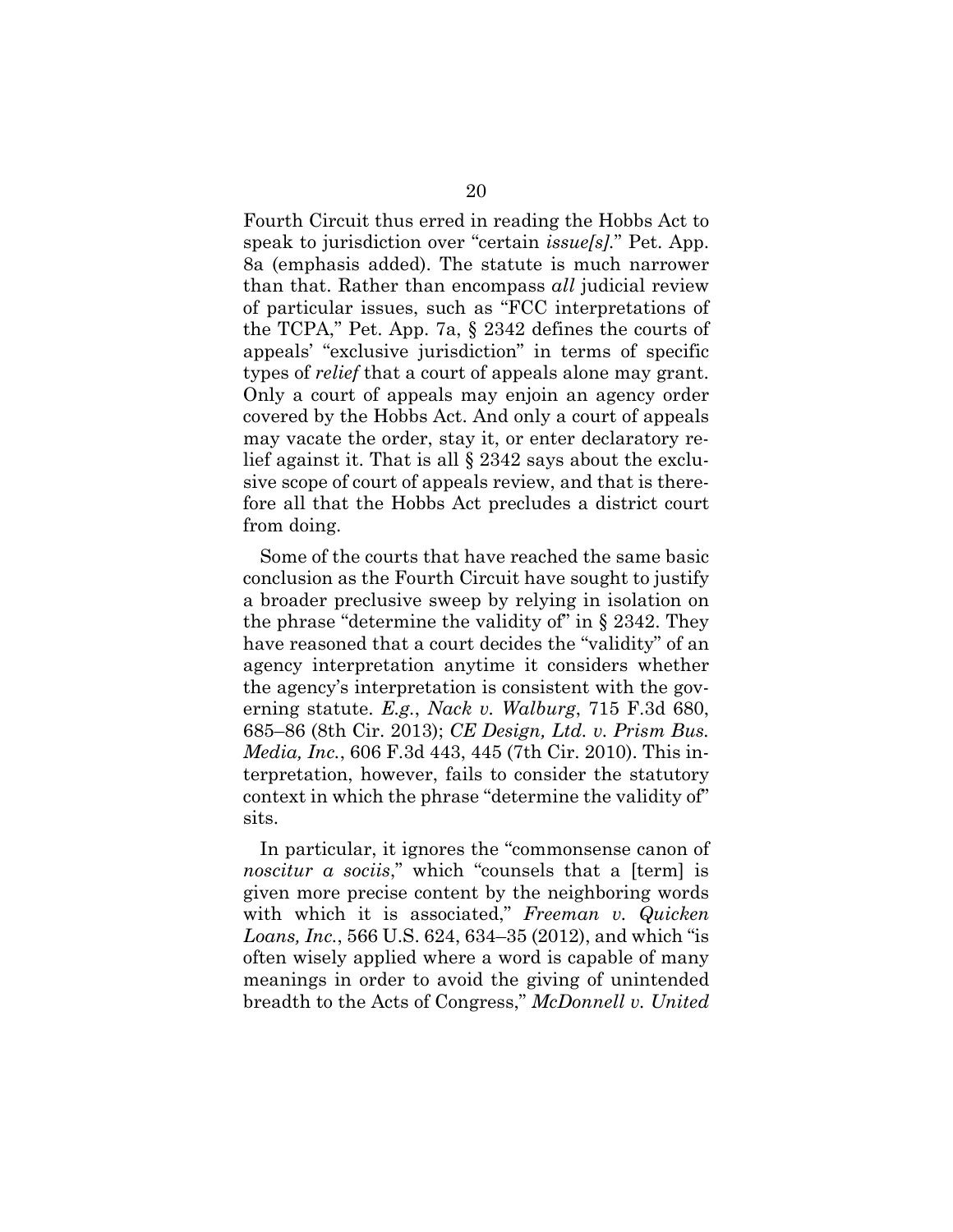*States*, 136 S. Ct. 2355, 2368 (2016). Here, the terms that surround the phrase "determine the validity of" enjoin, vacate, and set aside—all plainly refer to forms of relief. *See* Black's Law Dictionary (10th ed. 2014) (defining "set aside" as "to annul or vacate (a judgment, order, etc.)"). The canon thus counsels that "determine the validity of" refers simply to another form of relief—declaratory relief.

Indeed, this Court has repeatedly used the phrase "determine the validity" in precisely this sense. For example, this Court explained that the Declaratory Judgment Act, 28 U.S.C. § 2201, permits "an insurance company [to] bring a declaratory judgment action to determine the validity of insurance policies." *Calderon v. Ashmus*, 523 U.S. 740, 746 (1998). Likewise, just five years before the Hobbs Act's enactment, in *Railway Mail Ass'n v. Corsi*, the Court noted that the appellant had initiated the litigation by "fil[ing] suit" against a state agency "in a state court for *a declaratory judgment to determine the validity* of [a state statute], and related provisions, and for an injunction restraining its enforcement." 326 U.S. 88, 91 (1945) (emphasis added). The courts of appeals of that era used similar language to connote declaratory relief. *See, e.g.*, *Gray v. N.M. Military Inst.*, 249 F.2d 28, 30–31 (10th Cir. 1957) ("The declaratory judgment remedy may not be invoked merely to try issues or determine the validity of defenses in pending cases.").

Thus, in context, the natural reading of § 2342's "exclusive jurisdiction" phrase is that it concerns "exclusive jurisdiction" over a grant of injunctive or declaratory relief against the government. Therefore, when no such relief is sought—as in a private TCPA class action suit for monetary damages—the Hobbs Act has no bearing on the power of the district court to decide the case.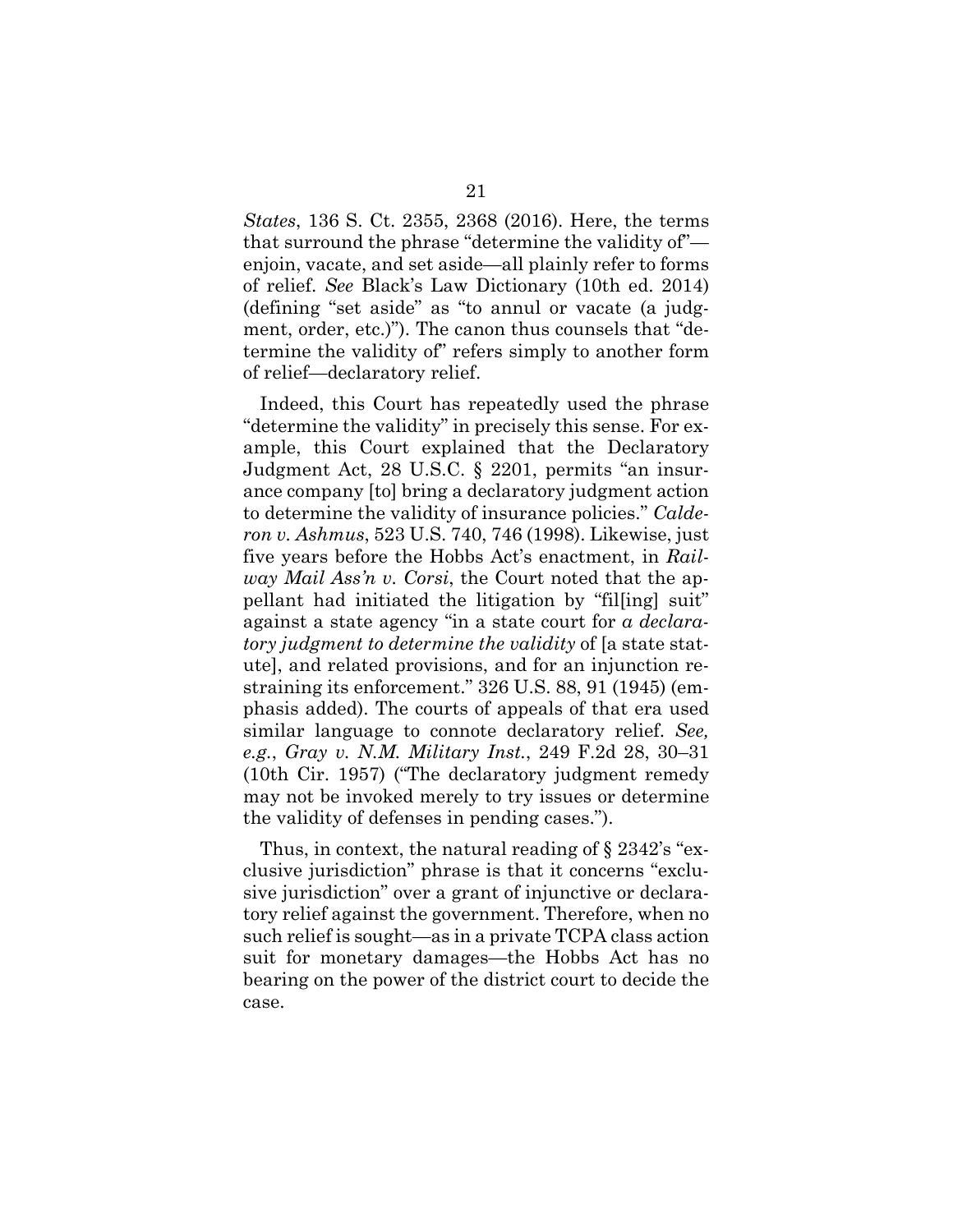A holistic look at the Hobbs Act's text and structure confirms this reading. "It is a fundamental canon of statutory construction that the words of a statute must be read in their context and with a view to their place in the overall statutory scheme," and "cannot be construed in a vacuum." *Roberts v. Sea-Land Servs., Inc.*, 566 U.S. 93, 101 (2012); *see also U.S. Nat'l Bank of Or. v. Indep. Ins. Agents of Am., Inc.*, 508 U.S. 439, 455 (1993) ("[I]n expounding a statute, we must not be guided by a single sentence or member of a sentence, but look to the provisions of the whole law, and to its object and policy."). The Fourth Circuit, however, focused narrowly on the "exclusive jurisdiction" phrase in § 2342, and failed to ask what clues about its meaning should be drawn from neighboring provisions.

Perhaps the single most telling clue comes from § 2349, entitled "Jurisdiction of the proceeding." Section 2349(a), which parallels  $\S$  2342, expressly defines the court of appeals' "exclusive jurisdiction" with reference to the specific types of relief the court may award. It provides that the court of appeals has "exclusive jurisdiction to make and enter . . . a *judgment* determining the validity of, and enjoining, setting aside, or suspending, in whole or in part, the order of the agency." 28 U.S.C. § 2349(a) (emphasis added). This provision resolves any doubts about the meaning of the phrase "determine the validity of." *See Pereira v. Sessions*, 138 S. Ct. 2105, 2115 (2018) ("[I]t is a normal rule of statutory construction that identical words used in different parts of the same act are intended to have the same meaning."). In tying the "determine the validity" phrase to a "judgment," § 2349 makes clear that the phrase refers to a remedy that the courts of appeals may enter as part of the judgment.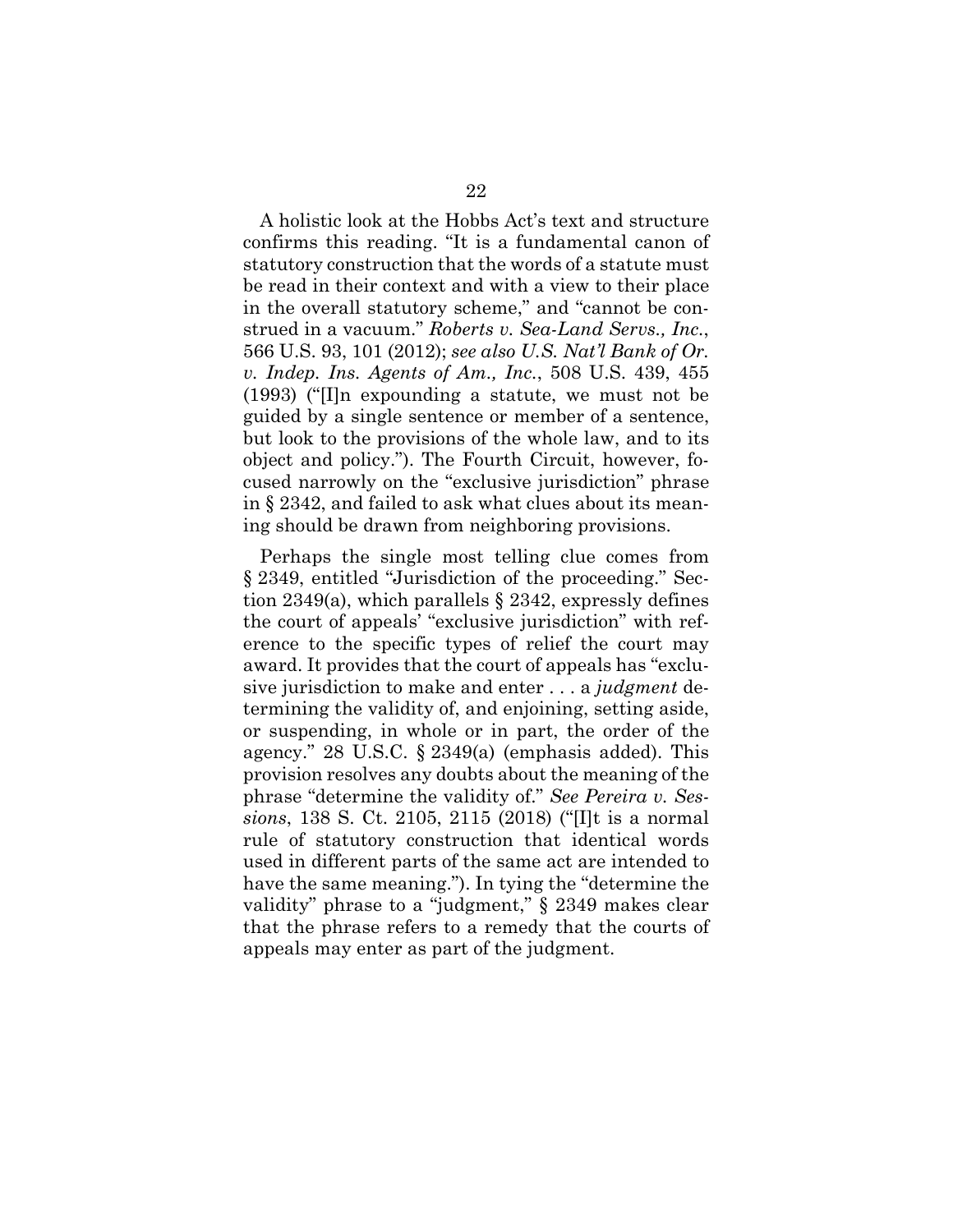Other provisions of the Hobbs Act point in the same direction by defining the rules and procedures for actions to obtain such judgments. The Act defines *where* such actions may be brought, 28 U.S.C. § 2343 ("in the judicial circuit in which the petitioner resides or has its principal office, or in the United States Court of Appeals for the District of Columbia Circuit"); *how*, *id.*  § 2344 (by "fil[ing] a petition to review" the final order); *when*, *id.* ("within 60 days" of entry of the final order); *by whom*, *id.* ("[a]ny party aggrieved by the final order"); and *against whom*, *id.* ("against the United States"). The Act as a whole thus spells out the metes and bounds of the particular specialized "proceedings" over which the courts of appeals' jurisdiction is "exclusive." And, just as importantly, it does not say a word about any other type of judicial action in any other court.

Further textual support appears in Section 402(a) of the Communications Act, which the Hobbs Act incorporates by reference. *See* 28 U.S.C. § 2342(1). Mirroring § 2342, section 402(a) provides that, with certain exceptions not applicable here, "[a]ny proceeding to enjoin, set aside, annul, or suspend any order of the Commission . . . shall be brought as provided by and in the manner prescribed in chapter 158 of Title 28 [*i.e.*, the Hobbs Act]." 47 U.S.C. § 402(a). Like the Hobbs Act, Section 402(a) speaks only to proceedings "brought" to obtain non-monetary relief against the FCC; it does not address judicial proceedings of other kinds, brought against other parties in other courts.

The text of the Hobbs Act thus resolves the question presented in this case. The Act establishes and regulates "proceedings" in which a party aims to obtain equitable or declaratory relief against the government from allegedly unlawful agency action. A TCPA damages suit between two private parties plainly is not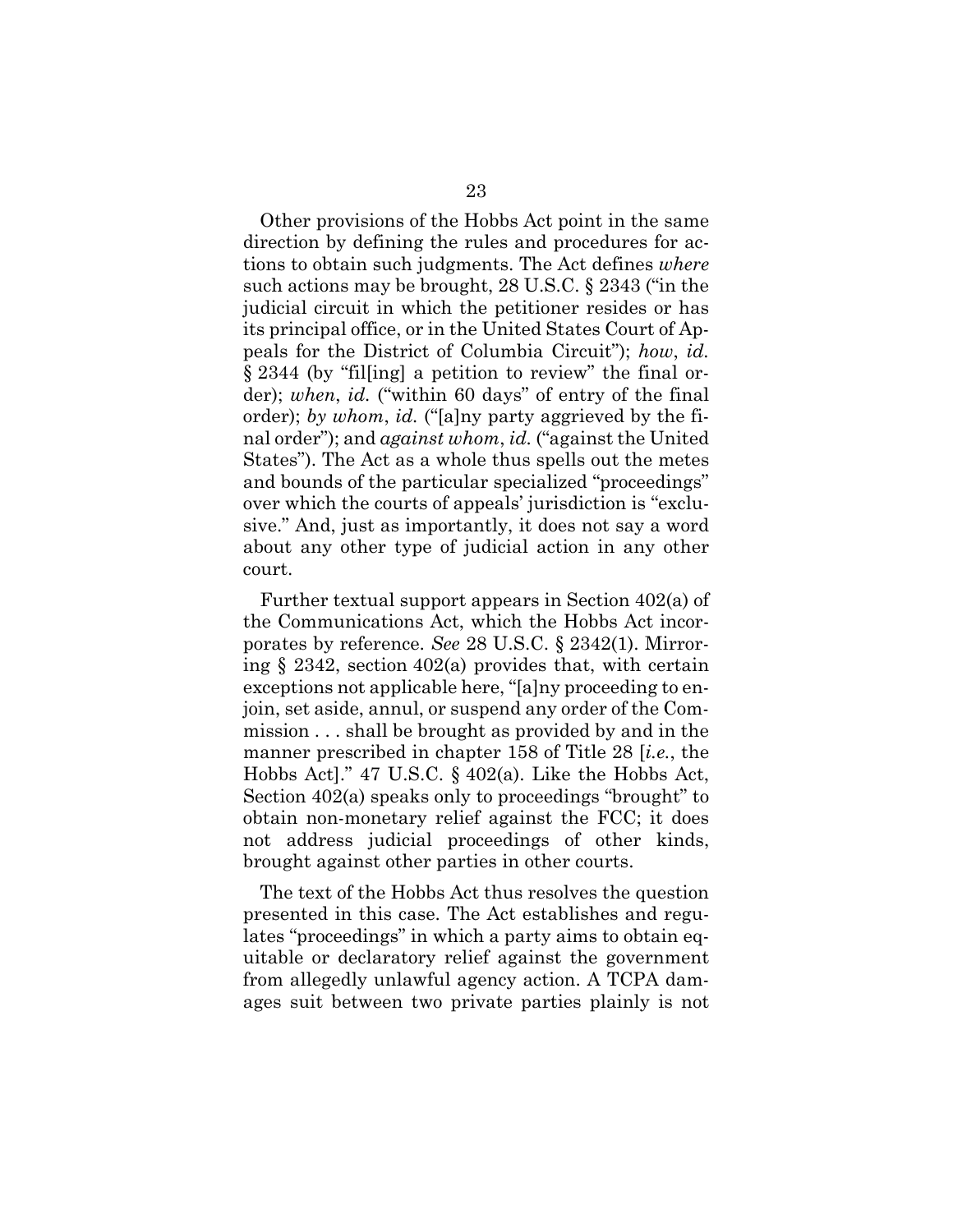such a "proceeding"—a point well illustrated by the district court's judgment in this case, which directs that Carlton & Harris's damages claim "be dismissed and stricken from the docket of [the district] [c]ourt." Pet. App. 44a. That judgment—which no court of appeals could grant in a Hobbs Act proceeding—does not affect the rights or duties of the FCC or any other part of the government. It simply says that the plaintiff shall take nothing from the defendant. Nothing in the Hobbs Act precludes a defendant in a private damages case from making the legal arguments necessary to win that relief from a district court with jurisdiction over the case under § 1331. The Fourth Circuit erred in concluding otherwise.

#### **B. The Administrative Procedure Act Confirms That A Defendant Generally May Challenge Agency Action In A Judicial Enforcement Proceeding.**

The APA, which was enacted a few years before the Hobbs Act, but long after Congress began to provide regularized judicial supervision over agency actions through "special statutory review proceeding[s]," 5 U.S.C. § 703, also compels reversal of the decision below. *See ICC v. Bhd. of Locomotive Eng'rs*, 482 U.S. 270, 282 (1987) (recognizing that the APA "codifies the nature and attributes of judicial review" under the Hobbs Act).

Section 703 of the APA speaks directly to the question presented here. It first addresses how parties can obtain direct review of agency action, providing that they generally must avail themselves of any "special statutory review proceeding," such as that created by the Hobbs Act, but can proceed under the APA itself where no such proceeding is available. 5 U.S.C. § 703. It then provides that, notwithstanding these pathways to direct review, "agency action is subject to judicial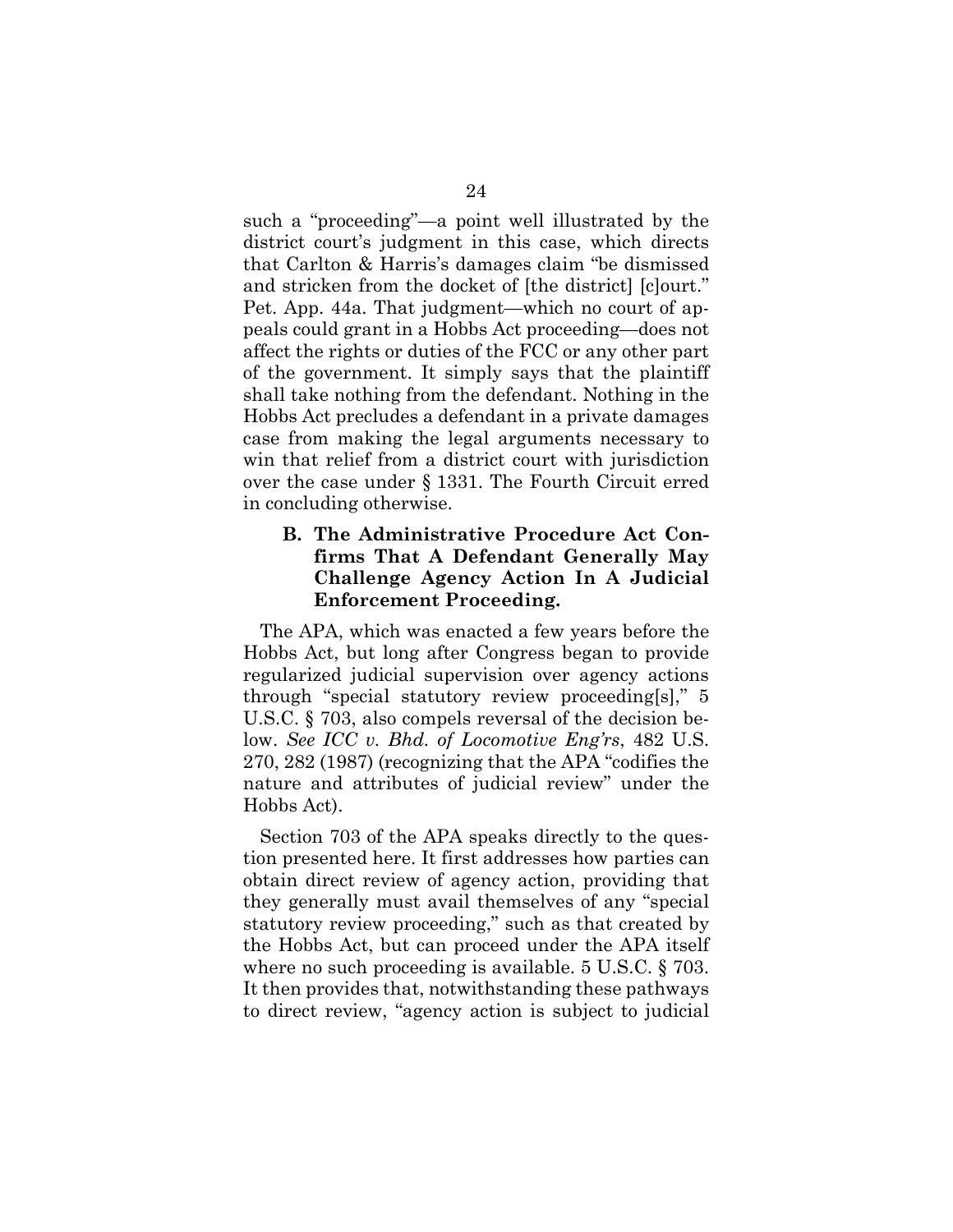review in civil or criminal proceedings for judicial enforcement," "[e]xcept to the extent that prior, adequate, and exclusive opportunity for judicial review is provided by law." *Id*. Thus, section 703 confirms that agency action *is* reviewable in judicial enforcement proceedings, except where another statute provides an opportunity for judicial review that is (1) prior, (2) adequate, *and* (3) exclusive. Because PDR had no such opportunity, section 703 confirms that PDR is entitled to judicial review of the 2006 Order in this TCPA enforcement proceeding.

1. The Hobbs Act did not give PDR any prior or adequate opportunity for review of the 2006 Order because it denied PDR standing to seek such review. As noted, § 2344 states that Hobbs Act review is available only to a "party aggrieved" by agency action, and the long established construction is that this phrase extends statutory standing under the Hobbs Act only to those parties who participated in the agency proceeding; no others may petition for review under the Act. *Simmons*, 716 F.2d at 42 (citing cases). PDR did not participate in the proceedings that gave rise to the 2006 Order, and thus could not have petitioned under the Hobbs Act.

2. If PDR had attempted to seek Hobbs Act review after Carlton & Harris sued, it would have encountered a second problem—its petition would have been hopelessly out of time. Section 2344 permits suit only within 60 days after the agency issues a covered order, and every court of appeals to consider the issue has held that the time limit is jurisdictional and "may not be enlarged or altered by the courts." *Nat. Res. Def. Council v. Nuclear Regulatory Comm'n*, 666 F.2d 595, 602 & n.43 (D.C. Cir. 1981) (citing cases from the Second, Fifth, and Eighth Circuits); *see Council Tree Inv'rs, Inc. v. FCC*, 739 F.3d 544, 551 (10th Cir. 2014);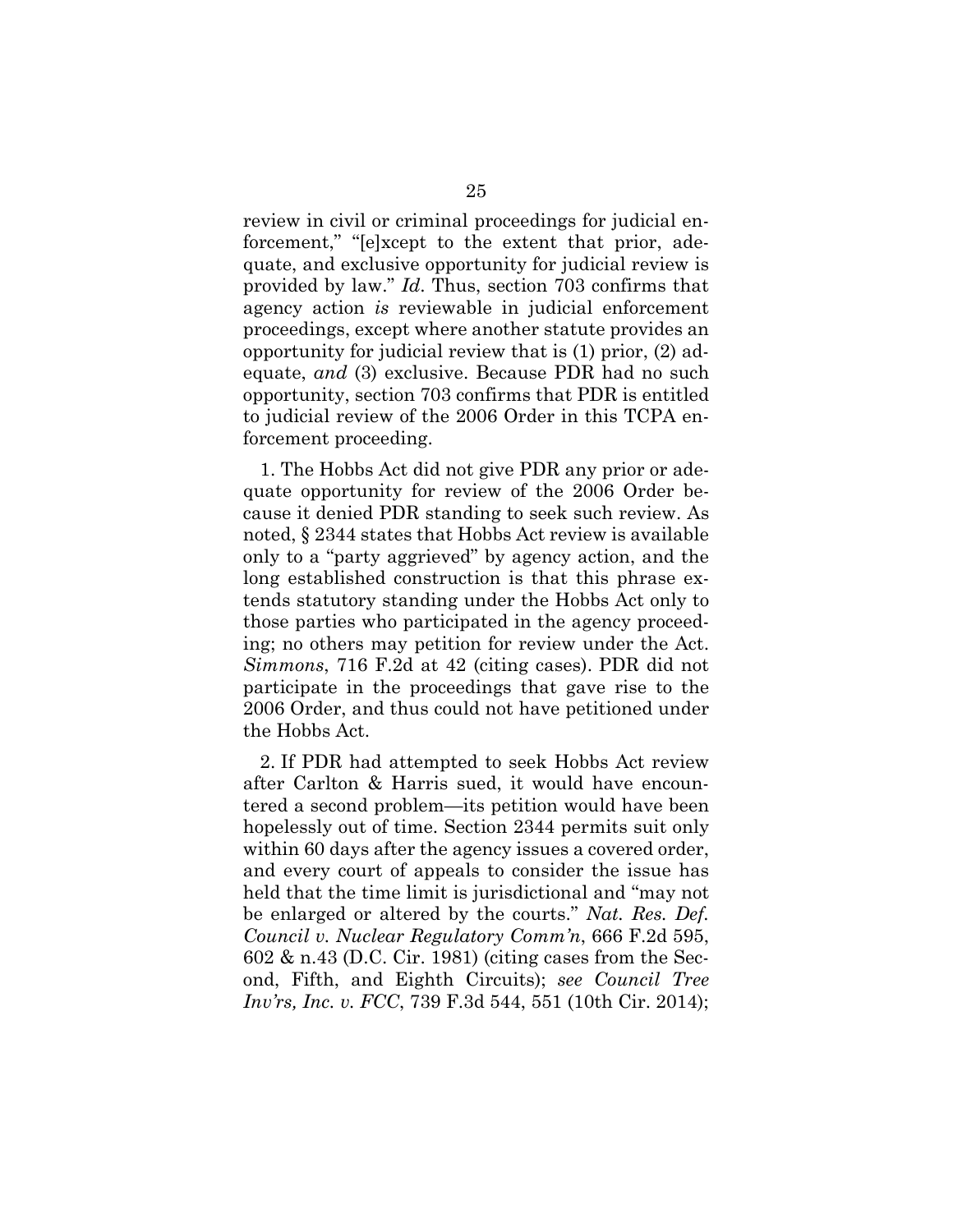*N.J. Dep't of Envtl. Prot. & Energy v. Long Island Power Auth.*, 30 F.3d 403, 414 (3d Cir. 1994); *Tenn. Pub. Serv. Comm'n v. ICC*, 921 F.2d 277 (6th Cir. 1990) (citing cases from Fifth and Ninth Circuits); *Ill. Cent. Gulf R.R. v. ICC*, 720 F.2d 958, 960 (7th Cir. 1983); *P.A.K. Transp., Inc. v. United States*, 613 F.2d 351, 353 n.1 (1st Cir. 1980). The time in which to seek Hobbs Act review thus expired long before the current TCPA suit began.

3. PDR had no practical reason to seek review of the 2006 Order during the allotted 60 days because the interpretive issue at the heart of this suit was not joined until after the litigation began. Before then, readers of the 2006 Order had no basis to suspect the FCC had announced a "per se" rule barring faxed offers of free goods and services, as Carlton & Harris argued below.4 That point is borne out by the fact that multiple courts have rejected the construction of the 2006 Order's language that the Fourth Circuit adopted below. *See* Physicians Healthsource, Inc. v. Boehringer Ingelheim Pharm., Inc., 847 F.3d 92, 96 & n.1 (2d Cir. 2017). Those courts have recognized that "*not every*" unsolicited fax promoting a free good or service satisfies the rule announced in the 2006 Order. *Id.* at 96 (emphasis added). Rather, for such a fax to fall under the 2006 Order, "[t]here must be a commercial nexus to a firm's business, i.e., its property, products, or services." Id.; *see also Sandusky Wellness Ctr., LLC v. Medco Health Sols.*, 788 F.3d 218, 223–24 (6th Cir. 2015) ("To be an ad, the fax must promote goods or services that are for sale, and the sender must have profit as an aim."). This "comports with the statutory language, which defines offending advertisements as those promoting 'the l

<sup>4</sup> Indeed, as demonstrated in Part II, *infra*, all indications were that the FCC had articulated a non-binding interpretation, rather than a binding legislative rule.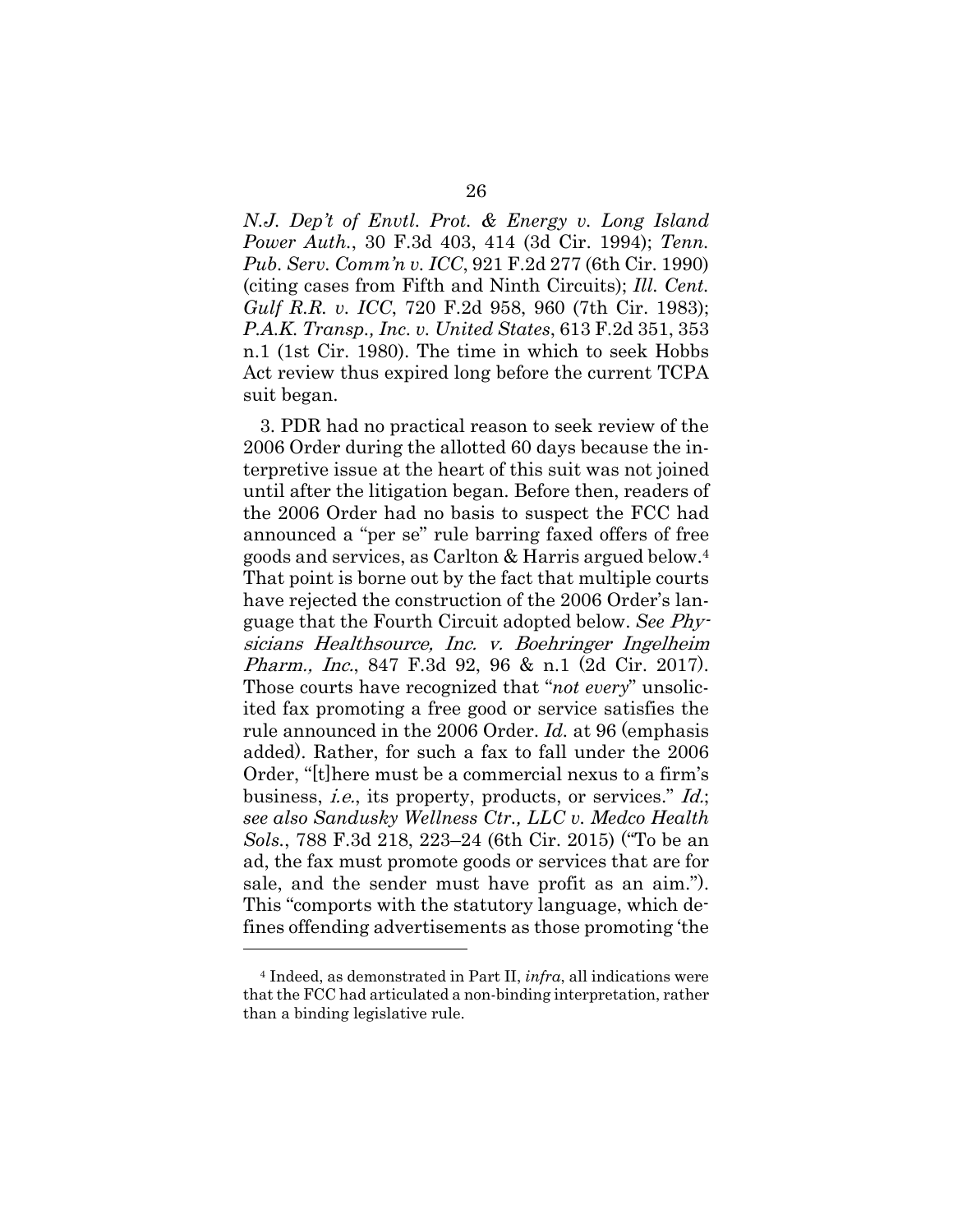commercial availability or quality of [the firm's] property, goods, or services.'" Physicians Healthsource, 847 F.3d at 95 (alteration in original) (emphasis added) (quoting 47 U.S.C.  $\S 227(a)(5)$ ). Thus, to say that PDR should have sued in 2006 is essentially to contend that it should have anticipated Carlton & Harris's argument and initiated preemptive litigation against the FCC to protect itself against such hypothetical, overbroad constructions of the 2006 Order that conflict with the statute.

Even assuming that any court of appeals could or would have entertained such an abstract dispute, there is certainly no reason to view that kind of premature litigation as supplying an "adequate" opportunity for judicial review of the Commission's legal interpretation. And the courts of appeals have not embraced that approach. Instead, they recognize that with respect to generally applicable rules, the Hobbs Act's "time limit restricting judicial review of [agency] action is applicable only to cut off review directly from the order promulgating a rule," not from subsequent actions by an agency to enforce it. *Functional Music, Inc. v. FCC*, 274 F.2d 543, 546 (D.C. Cir. 1958); *see Weaver v. Fed. Motor Carrier Safety Admin.*, 744 F.3d 142, 145 (D.C. Cir. 2014); *Wind River Mining Corp. v. United States*, 946 F.2d 710, 714–15 (9th Cir. 1991); *Texas v. United States*, 749 F.2d 1144, 1146 (5th Cir. 1985); *Tri-State Motor Transit Co. v. ICC*, 739 F.2d 1373, 1375 (8th Cir. 1984); *Ill. Cent. Gulf R.R.*, 720 F.2d at 961.

That approach makes perfect sense. Because "administrative rules and regulations are capable of continuing application[,] limiting the right of review of the underlying rule would effectively deny many parties ultimately affected by a rule an opportunity to question its validity." *Functional Music*, 274 F.2d at 546.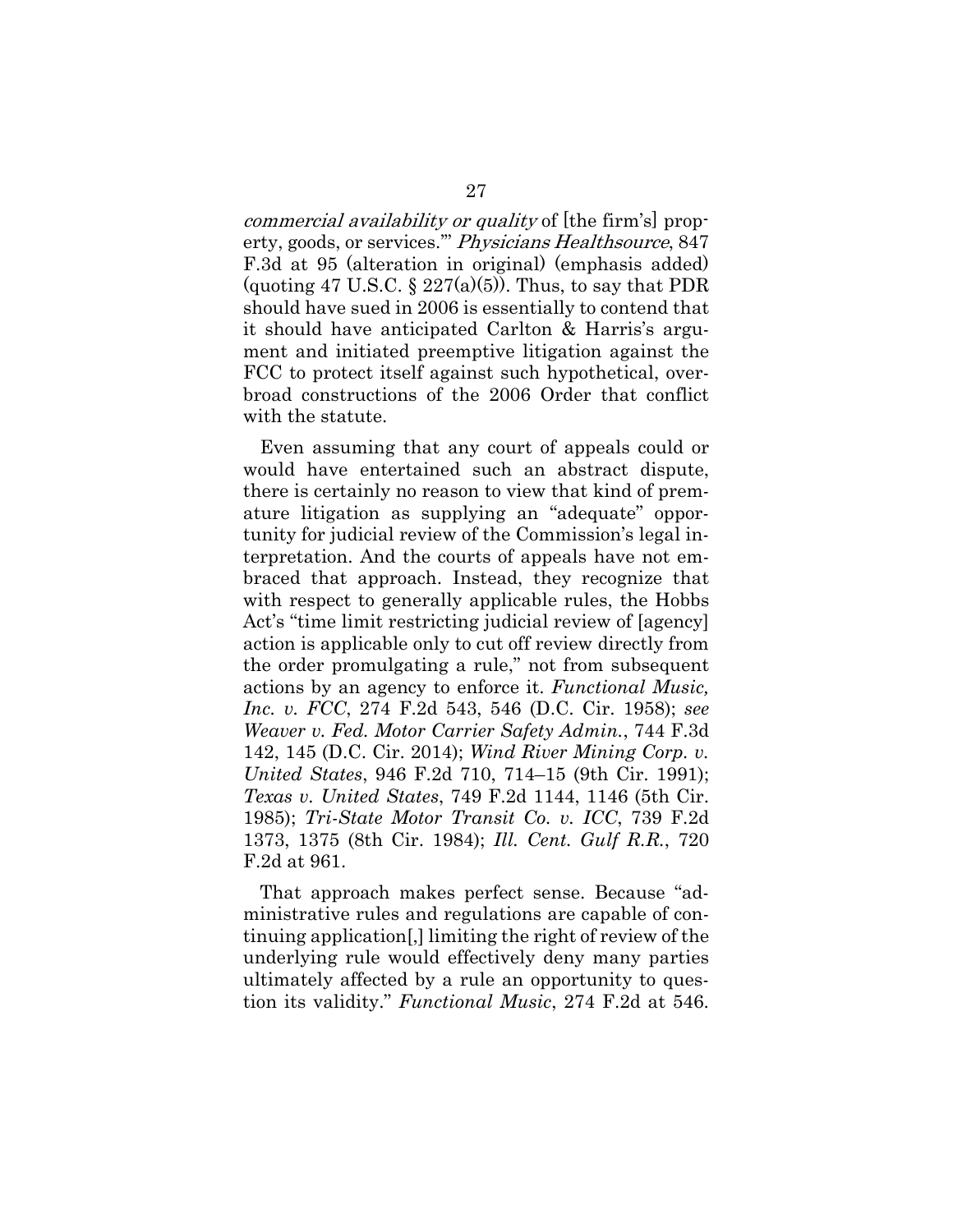That would include parties that first come into existence after the 60-day direct review window has closed, as well as parties for whom "the ultimate impact, or even the likelihood of enforcement, of proposed rules may be far from clear." *Gage v. U.S. Atomic Energy Comm'n*, 479 F.2d 1214, 1218 (D.C. Cir. 1973).

These concerns are particularly acute in the context of the TCPA, which regulates literally every business using auto-dialed or recorded calls, faxes, or text messages in the United States. *See* 47 U.S.C. § 227(b). In the context of a more highly regulated industry, this Court recognized the unreasonableness of expecting "innumerable small businesses" to protect themselves against agency overreach by staying abreast of rulemakings and bringing litigation against invalid rules. *Adamo Wrecking Co. v. United States*, 434 U.S. 275, 283 n.2 (1978). It is all the more unrealistic to expect businesses of every size in every field to protect themselves from unlawful TCPA regulations by scrutinizing the FCC docket and bringing pre-enforcement challenges under the Hobbs Act—especially given that the interval between the unlawful regulation and the fax at issue might be years, as it was here.

4. The only other way to read section 703 would be to say that the Hobbs Act's 60-day window in 2006 somehow counts, for PDR, as the "prior, adequate, and exclusive" review opportunity contemplated by the APA. But that cannot be right, or else the exception (no further review if the defendant already had a full, fair and final opportunity) would swallow the rule ("agency action is subject to judicial review in civil or criminal proceedings for judicial enforcement") where agency rules of general applicability are concerned. Such rules, by their nature, apply to all manner of parties who are not "aggrieved" under the Hobbs Act and thus cannot personally obtain Hobbs Act review. *See*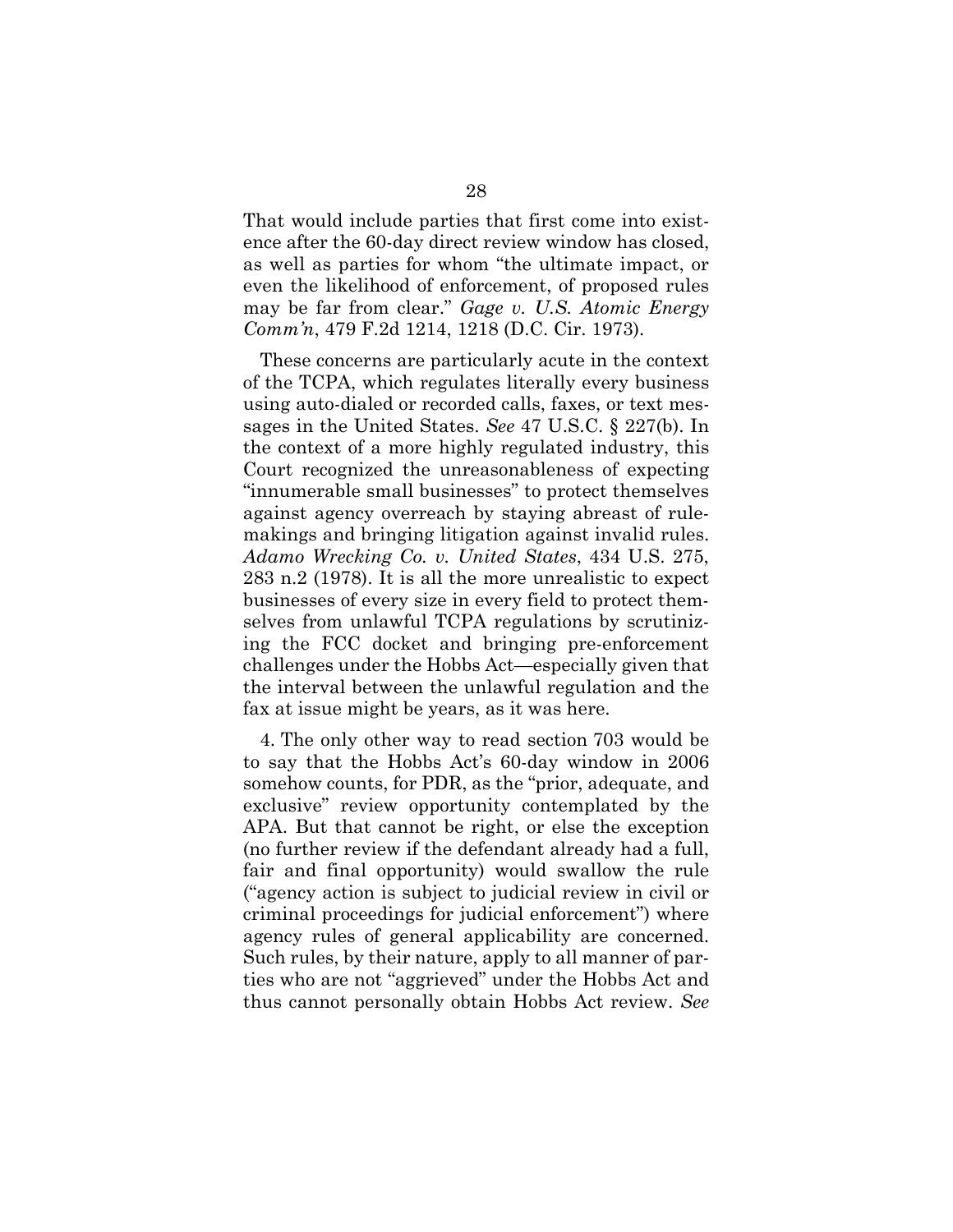*Functional Music*, 274 F.2d at 546. If the Act's 60-day window were the sole opportunity for all parties to challenge a generally applicable regulation for all time, the Hobbs Act would become a trap for the unwary, which never has been and cannot be the law.

This is not to say that the Hobbs Act *never* provides a "prior, adequate, and exclusive" opportunity for judicial review. When an agency issues an order settling the rights or duties of a specific party, that party is undoubtedly "aggrieved" within the meaning of § 2344 and can challenge the order under the Hobbs Act. In that circumstance, the distinction between direct and enforcement review frequently collapses, and the Hobbs Act furnishes a "prior, adequate, and exclusive" mechanism for challenging the order, both facially and as-applied. But this logic is limited to party-specific orders; for orders promulgating rules of general applicability, a party may not be "aggrieved" in any legal or practical sense until it faces a judicial enforcement action. In that circumstance, section 703 preserves the right to judicial review.

Two decisions of this Court illustrate the point. In *Port of Boston Marine Terminal Ass'n v. Rederiaktiebolaget Transatlantic*, a defendant in a suit for damages owed under a port agreement approved by the Federal Maritime Commission sought to assert as a defense that the agreement was invalid. *See* 400 U.S. 62, 64, 67 (1970). This Court held that the Hobbs Act precluded that challenge because the defendant, through an agent, had been party to a prior proceeding before the Federal Maritime Commission seeking review of the agreement, and, after the commission upheld the agreement, both the defendant and its agent had failed to seek timely judicial review. *See id.* at 69, 71–72. Thus, in every practical sense, the defendant had a "prior, adequate, and exclusive" opportunity for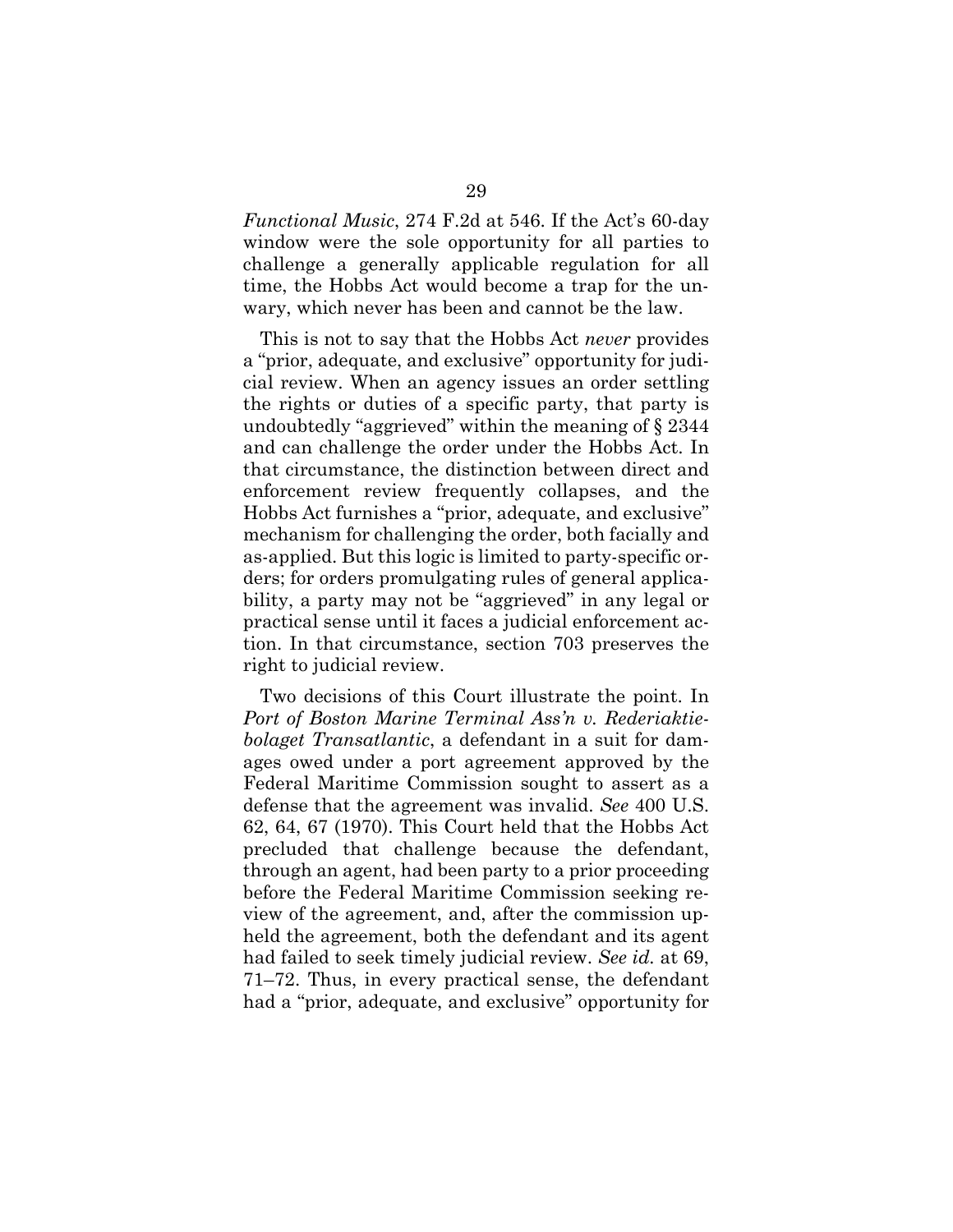review of the agency order. As the Court emphasized, although the defendant "was not named as a party [to the agency proceedings], it was in fact represented before the Commission," had "previously made numerous claims to party status," and had "interests [that] were clearly at stake." *Id.* at 71–72. Because the defendant had both every motive and "every opportunity to participate before the Commission and then seek timely review in the Court of Appeals," *id.* at 72, this Court refused to allow the defendant to challenge the order in a district court proceeding.

*FCC v. ITT World Communications, Inc.*, 466 U.S. 463 (1984), is to similar effect. There, ITT petitioned the FCC for rulemaking regarding what sorts of agreements the FCC could enter into when negotiating with foreign governments. *See id.* at 465–66. When the FCC denied the petition, ITT sought review in the D.C. Circuit and concurrently filed suit in district court to enjoin the FCC from engaging in negotiations in the manner ITT opposed. *See id.* at 466–67. This Court held that the Hobbs Act precluded ITT from asking the district court "to enjoin action that is the outcome of [an FCC] order" where, "[i]n substance, the complaint filed in the District Court raised the same issues and sought to enforce the same restrictions upon agency conduct as did the petition for rulemaking that was denied by the FCC." *Id.* at 468. Thus, like *Port of Boston*, *ITT* prohibited a collateral attack on an agency order by a party that had a full and fair opportunity for judicial review under the Hobbs Act—*i.e.*, the "prior, adequate, and exclusive" review envisioned by section 703.

Together, *Port of Boston* and *ITT* exemplify when it may be appropriate to say that direct review of an agency order qualifies as a "prior, adequate, and exclusive" opportunity for review. In those cases, the parties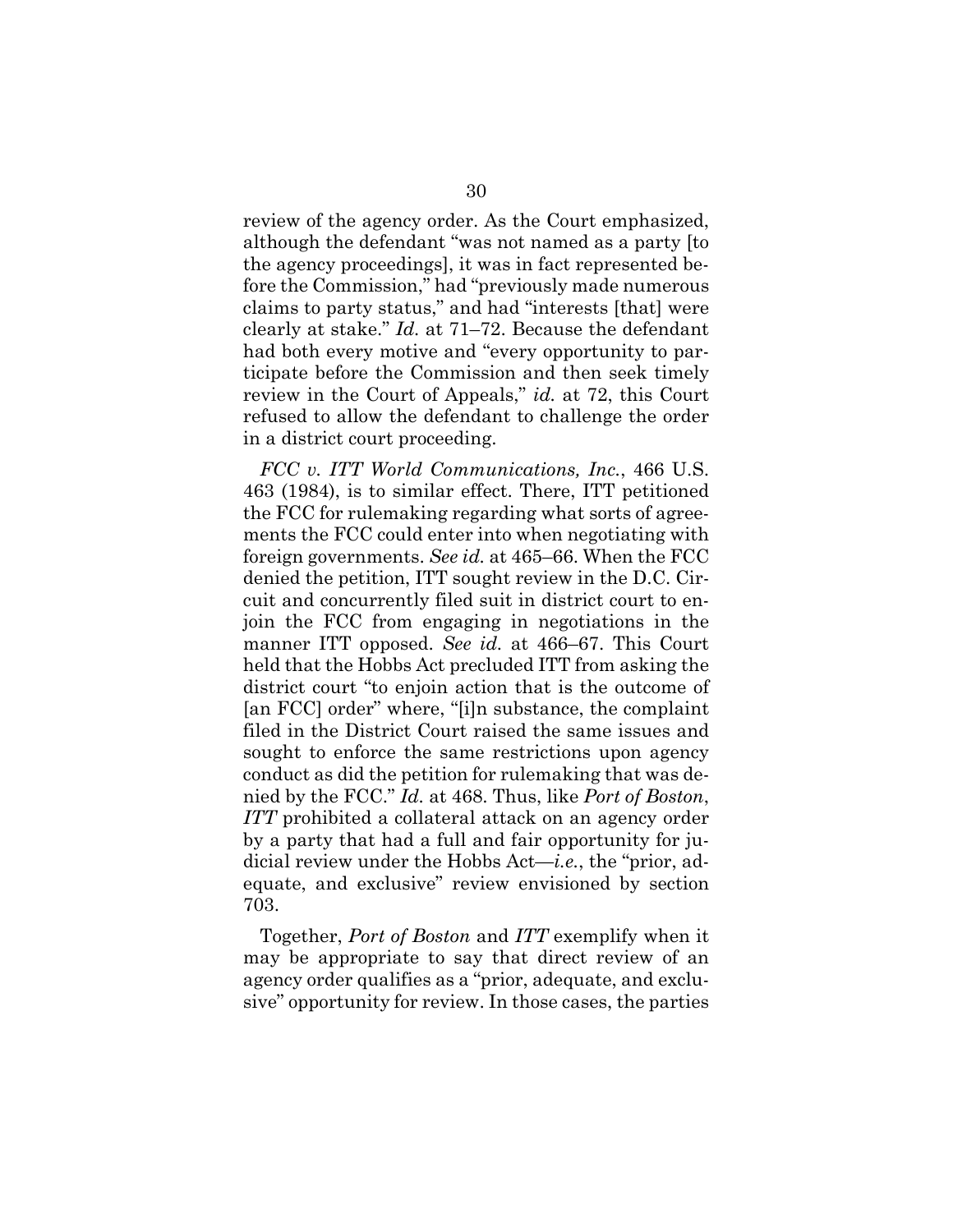who sought district court review had also been parties (or had been adequately represented) in an agency proceeding that directly settled their legal rights and obligations. In that kind of setting, it generally can be said that the party has had a full and fair opportunity for review, and should not be permitted to evade the "special statutory review proceeding" established by Congress. *See ITT*, 466 U.S. at 468.

The same cannot be said where, as here, the agency first acts by announcing a rule of general applicability, and the defendant only later—much later—becomes subject to an enforcement action. In that circumstance, as the *Functional Music* line of cases recognizes, it would be both unfair and impractical to treat the Hobbs Act as having preclusive effect—and would also flatly violate section 703's command.

5. The Fourth Circuit's holding is also at odds with how courts have long interpreted other statutes that commit direct review of agency orders to a court of appeals. Consistent with section 703, courts have not understood such statutes to preclude judicial review of regulations when they are enforced in district court. By casting doubt on that understanding, the Fourth Circuit's interpretation of the Hobbs Act would open the door to a range of unjust and absurd consequences.

Examples of comparable statutory schemes are found across the U.S. Code. For instance, orders promulgating occupational safety and health standards are directly reviewable in the courts of appeals, *see* 29 U.S.C. § 655(f), but enforceable through civil and criminal proceedings in district court, *see id.* §§ 662(a), 666(e). Under the Fourth Circuit's logic, the former provision would preclude review in enforcement actions brought under the latter ones. Yet when the Secretary of Labor (or Department of Justice, in criminal cases) has brought such enforcement actions, the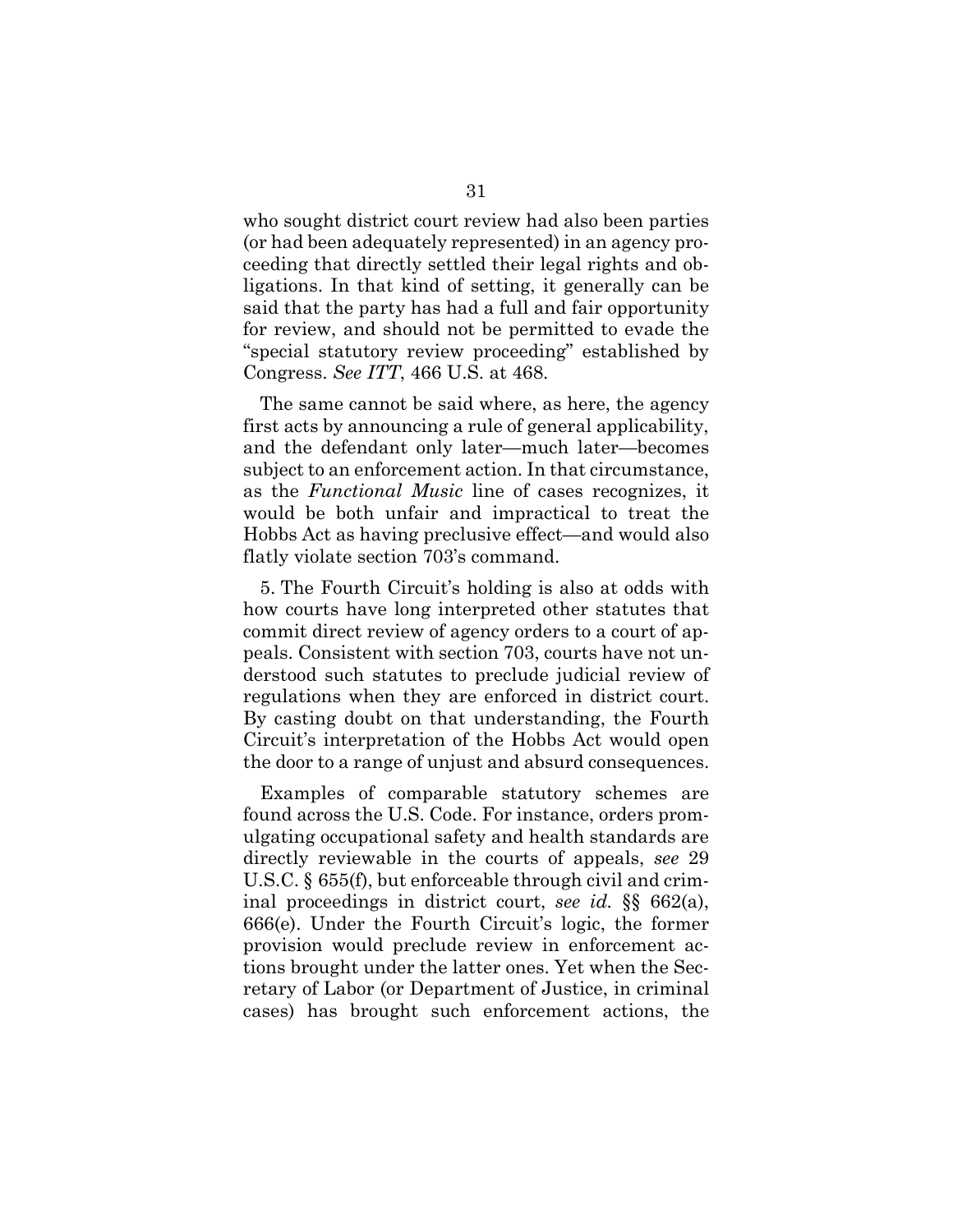courts—including this one—have considered defendants' arguments that the orders at issue are substantively invalid. *See, e.g.*, *Whirlpool Corp. v. Marshall*, 445 U.S. 1, 4, 7–9 (1980) (in civil action to enjoin violation of a regulation promulgated under the Occupational Safety and Health Act, examining "whether this regulation is consistent with the Act"); *see also United States v. Pitt-Des Moines, Inc.*, 970 F. Supp. 1346, 1354 (N.D. Ill. 1997) (in criminal prosecution for violation of occupational safety regulation, considering argument that regulation was procedurally invalid).

The same is true in the securities context. Under the Exchange Act, courts of appeals have "exclusive" jurisdiction to directly review final orders and certain regulations issued by the Securities and Exchange Commission, *see* 15 U.S.C. § 78y(a)(1), (3); *id.* § 78y(b)(1), (3), while the government may bring civil and criminal actions to enforce those orders and regulations in district court, *see id.* §§ 78ff(a), 78u(d), 78u-1(a)(1). Again, the Fourth Circuit's logic would suggest that the provisions for direct review preclude judicial review in the enforcement context. And, again, the practice has been precisely the opposite. In enforcement proceedings, this Court and others have routinely considered defendants' arguments that the SEC's interpretations of the law, as reflected in orders and regulations, are substantively invalid, or must be narrowed to cohere with the statute's text. *See, e.g.*, *United States v. O'Hagan*, 521 U.S. 642, 666–76 (1997) (SEC did not exceed its statutory authority under § 14(e) of the Exchange Act in adopting Rule 14e–3(a)); *Ernst & Ernst*, 425 U.S. at 212–14 (rejecting SEC interpretation of Rule 10b-5 as inconsistent with text of the Exchange Act); *SEC v. Alpine Sec. Corp.*, 308 F. Supp. 3d 775, 795–96 (S.D.N.Y. 2018) (considering defendant's argument that Rule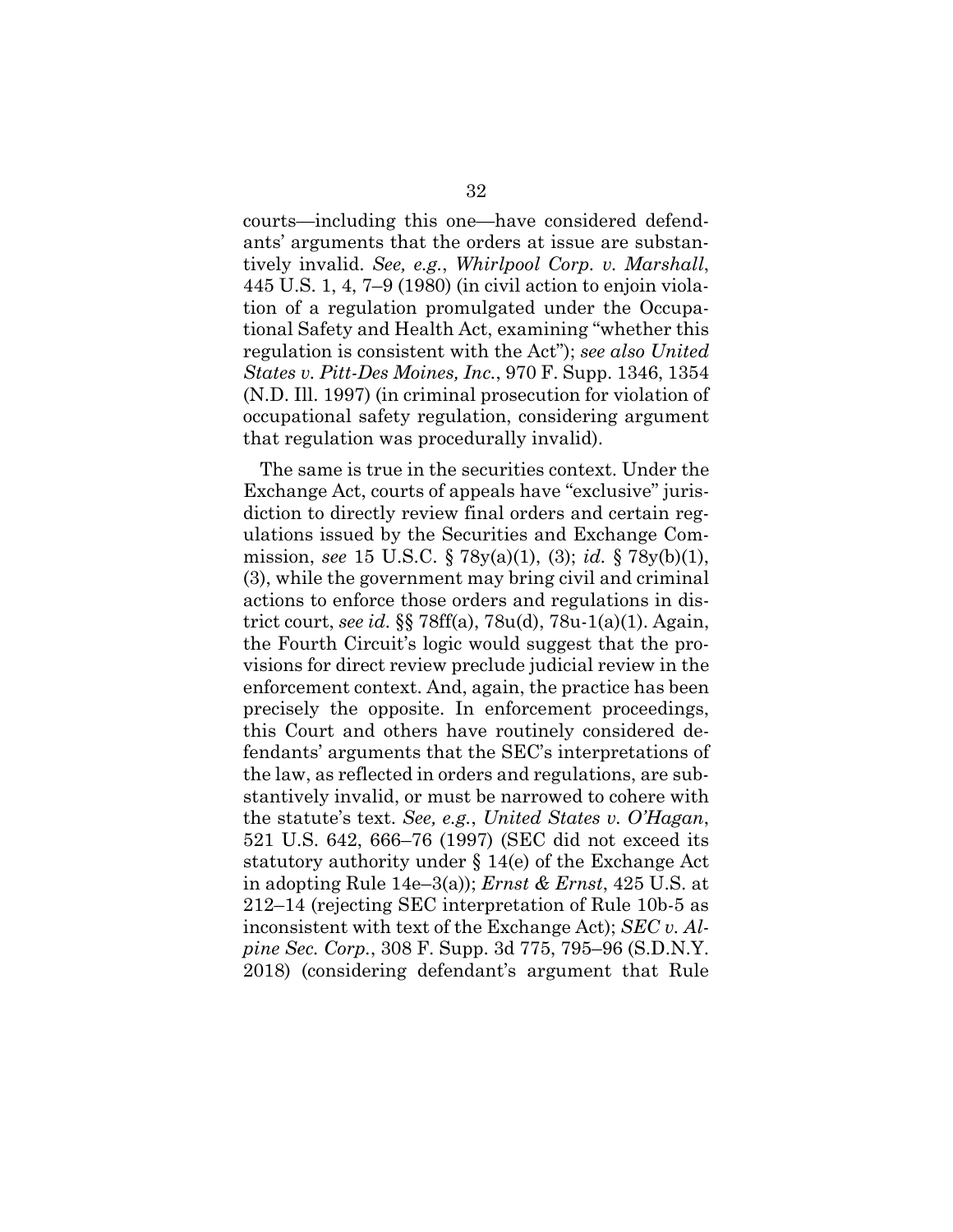17a–8 "is not a reasonable interpretation of the Exchange Act, and is therefore invalid").

In short, if applied to the many materially indistinguishable judicial review statutes currently in effect, the Fourth Circuit's interpretation of the Hobbs Act would curtail the defenses available to a large number of parties in a wide range of contexts—including many where defendants' fortunes, livelihoods, and even liberty are directly at stake. This outcome is frankly unimaginable.

Worse, by broadly precluding judicial review in enforcement settings, the Fourth Circuit's interpretation of the Hobbs Act (and, by extension, other commonplace judicial review provisions) would produce all manner of unfair and absurd results. For example, it would allow agencies to effectively insulate their interpretations from review by enforcing them in district court rather than in administrative proceedings subject to direct court of appeals review. It would also mean that if Congress decided to supersede an agency interpretation by enacting a new statute, the statute could not be given effect in an enforcement suit until the agency itself revised its preexisting regulations. That is so because, under the Fourth Circuit's rule, a district court would have no power to consider whether the agency's old interpretation was consistent with the new law. And if the agency announced that its interpretation of the new law was identical to its interpretation of the old one, a district court would likewise be powerless to protect defendants.

It is improbable, to say the least, that Congress intended to subordinate both its own powers and those of the courts to administrative agencies in these ways. And if Congress really did intend such consequences, at a minimum it would have to speak more explicitly than it did in the Hobbs Act.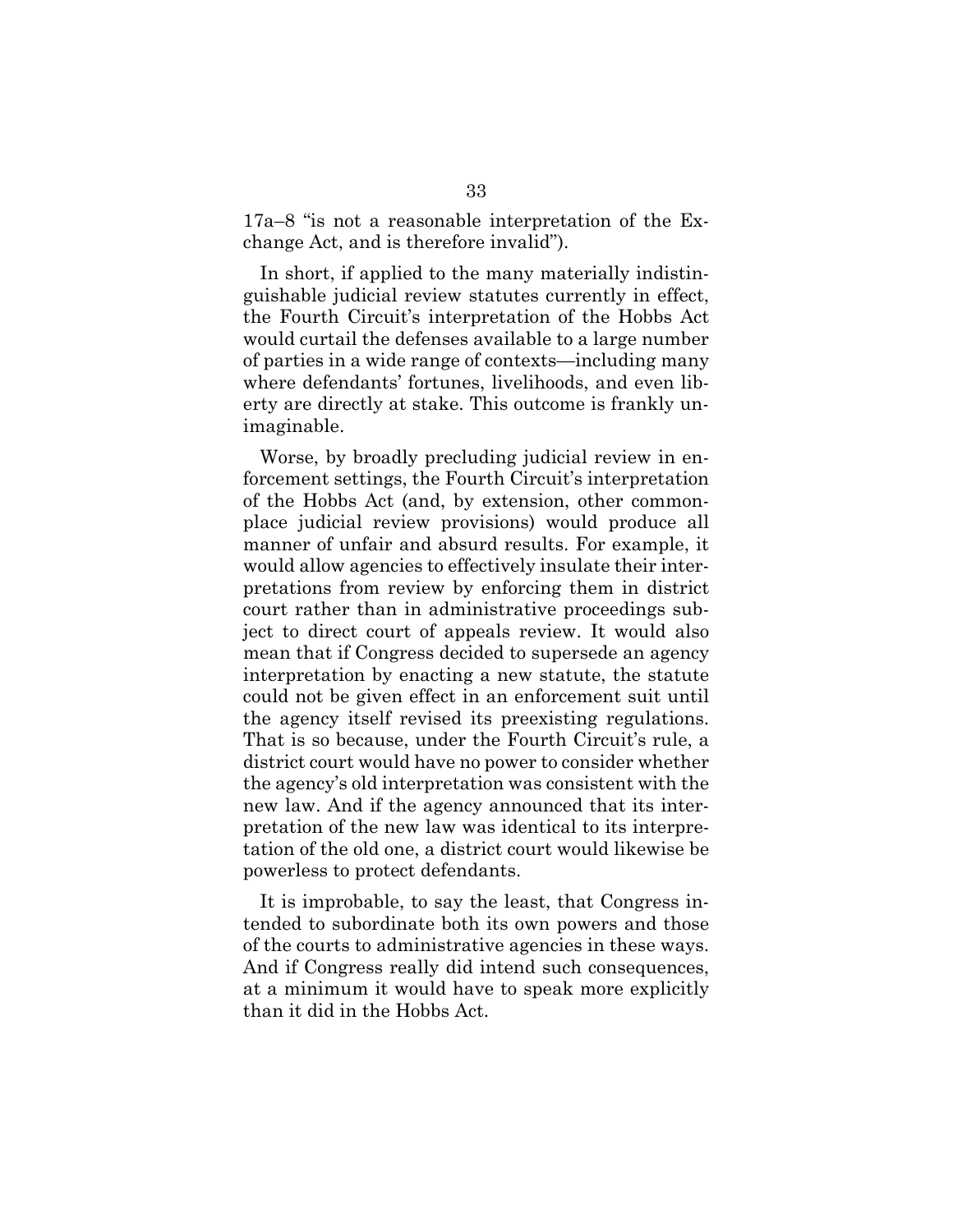6. Indeed, it bears emphasis that in the unusual circumstance where Congress has in fact intended to preclude judicial review of agency interpretations even in enforcement proceedings, it has expressed that intention in no uncertain terms. The Clean Water Act provides one example. Section 1369(b)(1) "enumerates seven categories of EPA actions for which review lies directly and exclusively in the federal courts of appeals." *Nat'l Ass'n of Mfrs. v. Dep't of Def.*, 138 S. Ct. 617, 624 (2018); *see* 33 U.S.C. § 1369(b)(1). Paragraph (b)(2) then states: "Action of the Administrator with respect to which review could have been obtained under paragraph (1) of this subsection *shall not be subject to judicial review in any civil or criminal proceeding for enforcement*." 33 U.S.C. § 1369(b)(2) (emphasis added). Provisions of the Clean Air Act and of CER-CLA—both of which commit direct review of covered orders exclusively to a court of appeals—are similar. *See* 42 U.S.C. § 7607(b)(2); *id.* § 9613(a).

That Congress felt the need in these statutes to specify that review is unavailable in "civil or criminal proceeding[s] for enforcement" is significant. Under the Fourth Circuit's view, the fact that these statutes contain direct review provisions that route "exclusive" jurisdiction to the courts of appeals would alone suffice to preclude district courts from reviewing orders in enforcement proceedings—in other words, the provisions expressly precluding such review would be unnecessary. This Court, however, is "hesitant to adopt an interpretation of a congressional enactment which renders superfluous another portion of that same law." *Kawaauhau v. Geiger*, 523 U.S. 57, 62 (1998). The better interpretation, which "give[s] effect ... to every clause and word" of the environmental statutes, is that the provisions constraining judicial review in enforcement proceedings *are* meaningful because the direct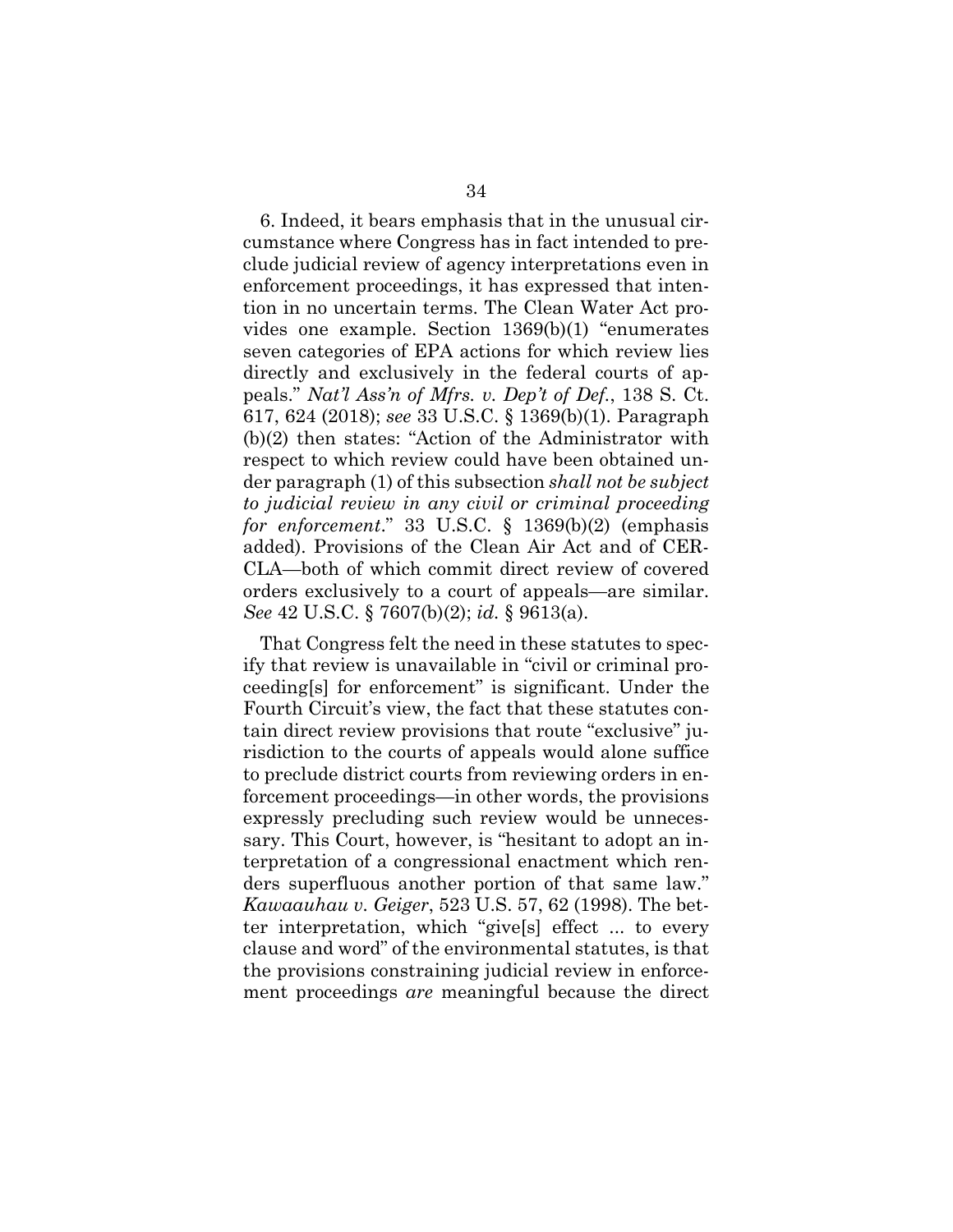review provisions, standing alone, say nothing about that issue. *Setser v. United States*, 566 U.S. 231, 239 (2012) (ellipsis in original). Section 703 of the APA confirms that interpretation by providing that even when direct review of agency orders lies exclusively in courts of appeals, the default rule is that district courts may review such orders in enforcement proceedings. Because the Hobbs Act leaves that default rule intact, the Fourth Circuit's view that it bars judicial review in a private enforcement action is wrong.

#### **C. The Presumption Of Reviewability Of Agency Action Supports Construing The Hobbs Act Narrowly.**

To the extent the Hobbs Act and APA leave any ambiguity, the "strong presumption that Congress intends judicial review of administrative action" counsels against construing the Act to preclude a defendant from obtaining review of the FCC's interpretation of the TCPA in an enforcement action. *Bowen v. Mich. Acad. of Family Physicians*, 476 U.S. 667, 670 (1986). Without that ability, many defendants will have no opportunity for judicial review of the orders being enforced against them because, in most cases, the 60-day window for direct review under the Hobbs Act will have long since closed.

To address this problem, some courts that have read the Hobbs Act as the Fourth Circuit did here have suggested that TCPA defendants may pursue judicial review by (1) filing a petition for reconsideration or rulemaking with the FCC and then (2) appealing any adverse decision by the FCC to a court of appeals. *See, e.g.*, *Leyse v. Clear Channel Broad., Inc.*, 545 F. App'x 444, 459 (6th Cir. 2013); *Nack*, 715 F.3d at 682. This suggestion, however, ignores that section 703 preserves the right to review in enforcement actions unless another route is "prior, adequate *and* exclusive,"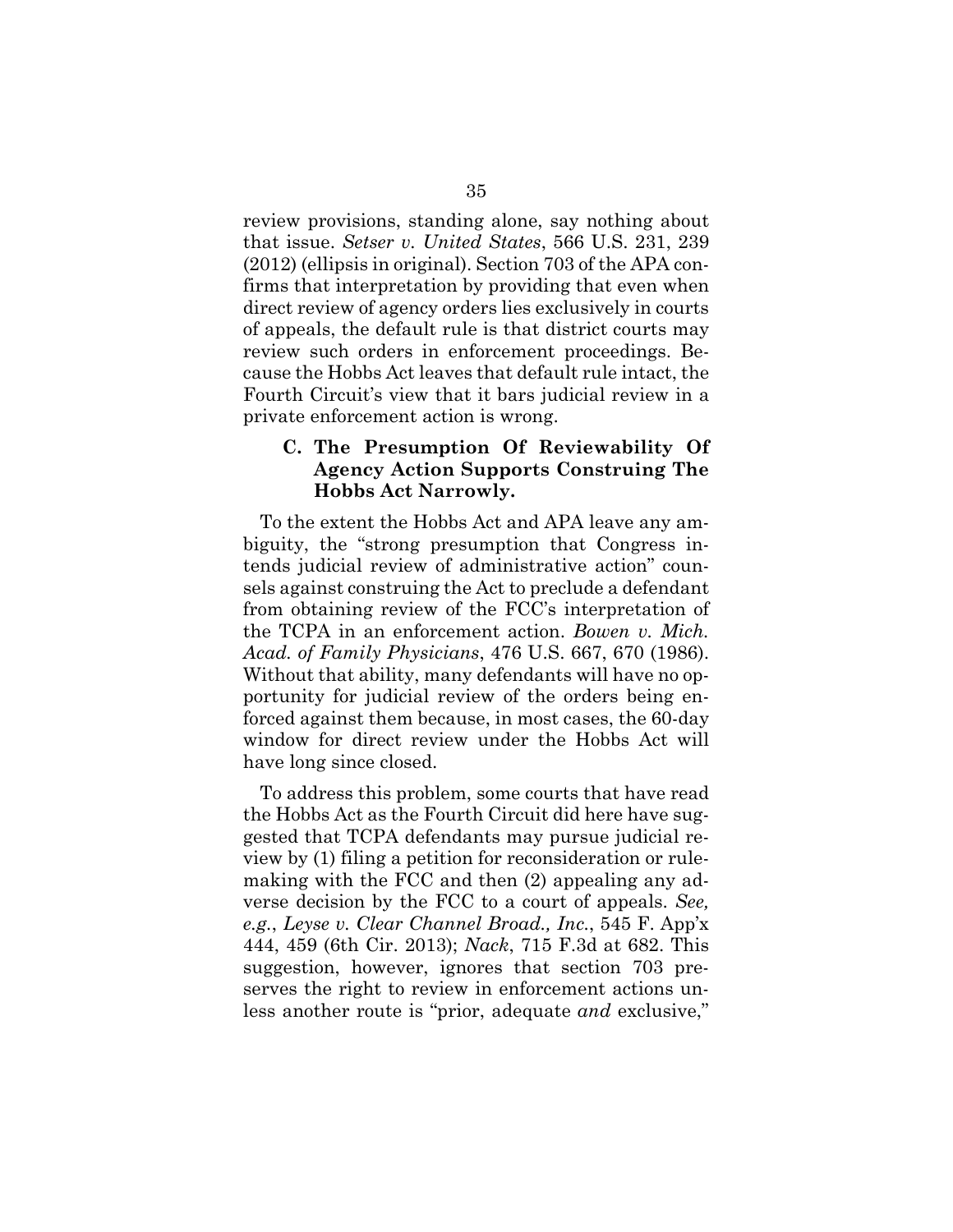and that the option of filing a petition with the agency *after* a suit commences is none of the above. Neither the petitions nor the eventual court of appeals proceeding would be *prior* to the enforcement suit. Moreover, the court of appeals proceeding would not actually review the "agency action" at issue in the TCPA suit; rather, it would review the distinct agency action resulting from the new petition. *Cf. Bhd. of Locomotive Eng'rs*, 482 U.S. at 278–80 (distinguishing a decision respecting a petition to reopen a proceeding from the decision in the underlying proceeding itself).

There are also serious practical problems with these alternatives that will prevent them, in most if not all instances, from providing pathways to judicial review of an underlying rule. For reconsideration and declaratory ruling petitions, the main problem is one of timing. A petition for reconsideration must be filed within 30 days of an order's promulgation. *See* 47 U.S.C. § 405(a); 47 C.F.R. § 1.104(b). In almost every conceivable enforcement setting, that deadline will have long passed before a plaintiff's complaint alerts a defendant to the problem. Petitions for declaratory rulings are generally useless in this setting for a similar reason. The FCC has opined that "[t]o allow ... parties to challenge the validity of [a] rule via a request for declaratory ruling years after a rule has been promulgated would effectively circumvent the statutory channels for review of Commission rules." *Rules & Regulations Implementing the Tel. Consumer Prot. Act of 1991*, 29 FCC Rcd. 13998, 14006 (2014), *vacated sub nom. Bais Yaakov of Spring Valley v. FCC*, 852 F.3d 1078 (D.C. Cir. 2017), *cert. denied*, 138 S. Ct. 1043 (2018). In other words, the FCC generally rejects the premise that a declaratory ruling may be used as a substitute for the direct review available under the Hobbs Act.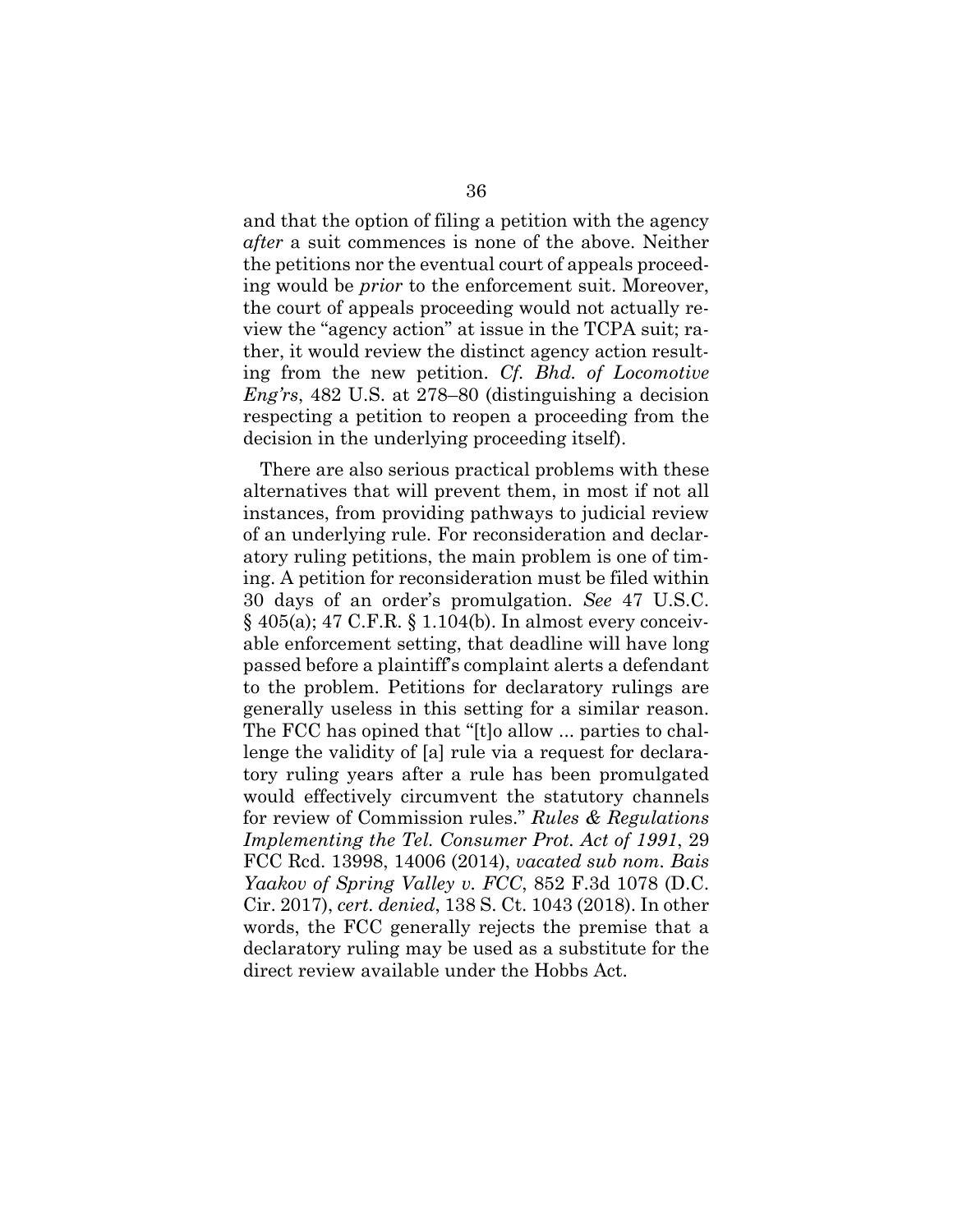Petitions for new rulemakings pose a different but equally fundamental problem. "[A] statutory grant of legislative rulemaking authority will not, as a general matter, be understood to encompass the power to promulgate retroactive rules unless that power is conveyed by Congress in express terms." *Bowen v. Georgetown Univ. Hosp.*, 488 U.S. 204, 208 (1988). No such language appears in the TCPA. Thus, any new rules would be prospective, and a new *prospective* rule will not do anything to protect a defendant from liability for *past* conduct. Relief can come only from an adjudication of what the law was at the time of the defendant's relevant acts. That adjudication is naturally provided by a court—the court that has jurisdiction over the claims lodged against the defendant.

Another practical problem is that petitions for rulemaking and declaratory orders frequently drag on for years. *See, e.g.*, *Bais Yaakov*, 852 F.3d at 1081 (holding, in 2017, that the FCC lacked authority to issue TCPA regulation concerning solicited faxes and vacating a 2014 FCC order denying a petition for a declaratory ruling filed in 2010); *cf. In re Pesticide Action Network N. Am.*, 798 F.3d 809, 814 (9th Cir. 2015) (granting mandamus following eight-year delay in resolving petition); *In re Core Commc'ns, Inc.*, 531 F.3d 849, 857 (D.C. Cir. 2008) (describing six-year delay in responding to judicial remand); *Telecomms. Research & Action Ctr. v. FCC*, 750 F.2d 70, 80–81 (D.C. Cir. 1984) (describing FCC delays of two, four, and five years in resolving petitions).

The district court presiding over the TCPA suit can, of course, grant a discretionary stay of the action while the defendant pursues matters with the agency. But courts in TCPA suits have denied requests for such stays, viewing the route to Hobbs Act review as long and the outcome, uncertain. *See, e.g.*, *Edwards v.*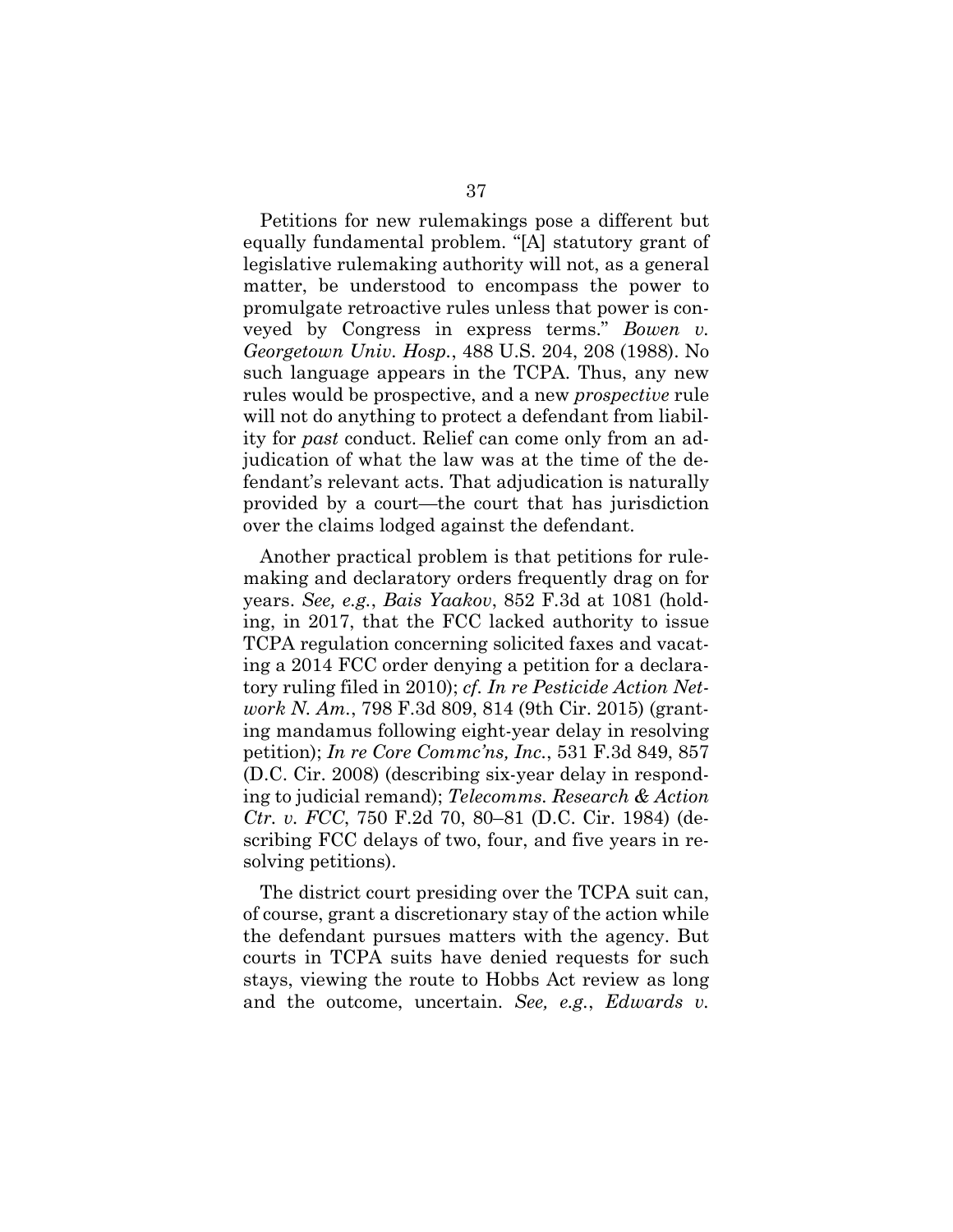*Oportun, Inc.*, 193 F. Supp. 3d 1096, 1101 (N.D. Cal. 2016) (denying stay pending issuance of D.C. Circuit decision on validity of TCPA regulation because there was "no certain way to determine when a ruling will be forthcoming"); *Lathrop v. Uber Techs., Inc.*, 2016 WL 97511, at \*5 (N.D. Cal. Jan. 8, 2016) (similar); *Hofer v. Synchrony Bank*, 2015 WL2374696, at \*2–3 (E.D. Mo. May 18, 2015) (similar).<sup>5</sup> For defendants in such cases, the Hobbs Act pathway will often be too slow to make any difference in the TCPA suit.

Further, even if a stay of the TCPA action were certain, the length and expense of litigating an entirely separate action through multiple levels of agency and judicial review would be prohibitive for many defendants. *Cf. Bridgeview Health*, 816 F.3d at 941 (noting that the TCPA has "become the means of targeting small businesses"). This problem is especially severe because TCPA suits, including this one, are commonly brought as class actions seeking uncapped statutory damages. Faced with the risks inherent in such actions, many defendants will settle early on, "rather than incur the costs of defending a class action and run the risk of potentially ruinous liability." Fed. R. Civ. P. 23(f) advisory committee's note to 1998 amendment; *see AT&T Mobility LLC v. Concepcion*, 563 U.S. 333, 350 (2011) (recognizing "the risk of 'in terrorem' settlements that class actions entail"); *ACA Int'l*, 885 F.3d

<sup>&</sup>lt;sup>5</sup> To be sure, some courts have granted stays in such circumstances. *See Flockhart v. Synchrony Bank*, 2017 WL 3276266, at \*3 (N.D. Iowa Aug. 1, 2017) (granting stay, noting that "[f]ederal courts have split decisions in motions to stay TCPA violation cases" pending Hobbs Act review of underlying FCC rules, and citing cases). But the fact remains that in cases that are not stayed, defendants risk losing the opportunity for any meaningful judicial review.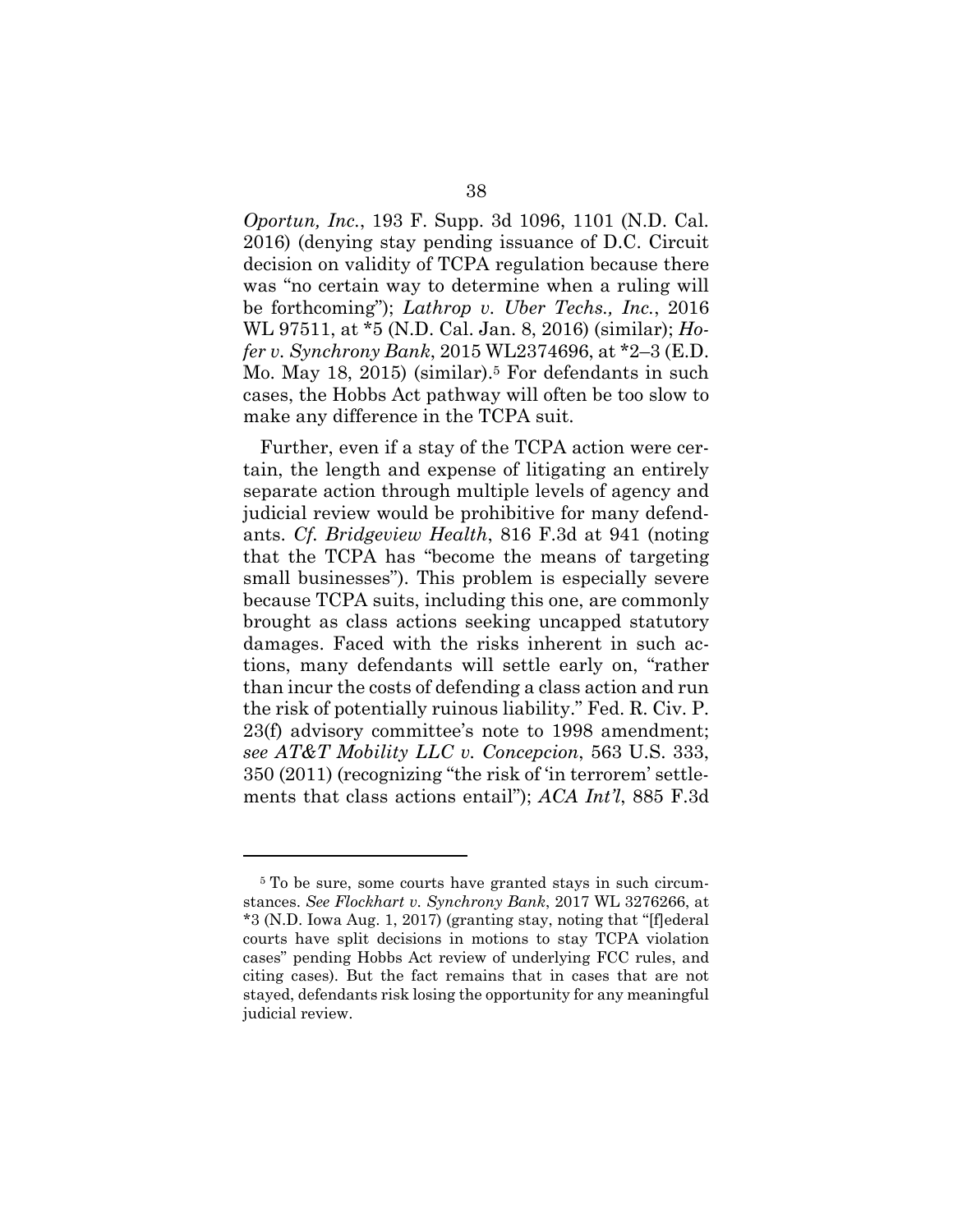at 693 (noting a "surge in TCPA lawsuits (including class actions) in recent years").

#### **D. The Fourth Circuit's Interpretation Of The Hobbs Act Raises Grave Constitutional Concerns That Can And Should Be Avoided.**

The canon of constitutional avoidance further supports PDR's narrower construction of the Hobbs Act. If, as PDR contends, the Hobbs Act simply routes claims against the government for injunctive and declaratory relief from certain agency actions to the courts of appeals rather than the district courts, then the Act does not raise any constitutional concerns—it is uncontroversial that Congress may distribute jurisdiction over such causes of action among Article III courts.

But if, as the Fourth Circuit held, the Hobbs Act's grant of "exclusive jurisdiction" over proceedings for injunctive and declaratory relief also operates, implicitly, to bar district courts from considering statutory defenses raised by defendants in damages suits between private parties, then the Hobbs Act poses at least two grave constitutional questions.

The first, based on fundamental notions of due process, concerns whether Congress may bind defendants to the results of agency proceedings that are not challenged within a 60-day period, or are challenged only by other parties. The second, arising under Article III, concerns whether Congress may require the courts, in deciding cases properly before them, to slavishly apply an agency's interpretation of a statute. Long established principles of constitutional avoidance counsel against adopting the construction "that raises serious constitutional doubts," and in favor of "adopt[ing] an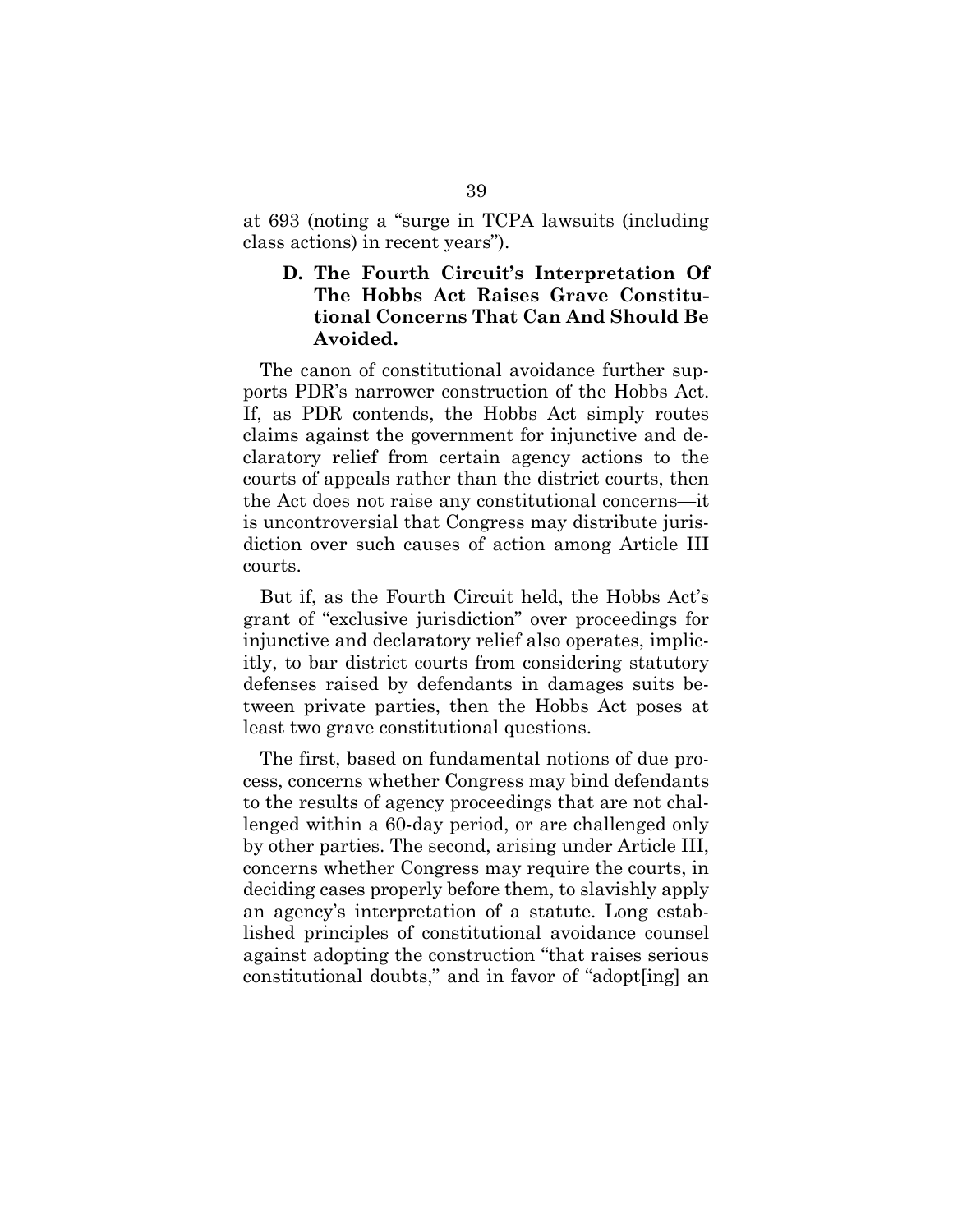alternative" construction like PDR's, which is consistent with the statute's text and "avoids those problems." *Jennings v. Rodriguez*, 138 S. Ct. 830, 836 (2018).

#### **The Fourth Circuit's Interpretation Raises Grave Due Process Concerns.**

Under the Fourth Circuit's interpretation, the Hobbs Act imposes what is in essence a severe form of issue preclusion, barring TCPA defendants from litigating issues in a TCPA suit that could have been decided in a proceeding for direct review under the Hobbs Act, even if they never actually were. This approach jettisons several limits on issue preclusion essential to respecting due process.

The traditional rule of issue preclusion is that "[w]hen an issue of fact or law is actually litigated and determined by a valid and final judgment, and the determination is essential to the judgment, the determination is conclusive in a subsequent action between the parties, whether on the same or a different claim." *B&B Hardware, Inc. v. Hargis Indus., Inc.*, 135 S. Ct. 1293, 1303 (2015) (alteration in original) (quoting RE-STATEMENT (SECOND) OF JUDGMENTS § 27, at 250 (1980)). Critically, preclusion requires the estopped party to have had "a full and fair opportunity to litigate" the issue in the prior proceeding. *Taylor v. Sturgell*, 553 U.S. 880, 892 (2008).

These requirements are part of a "deep-rooted historic tradition that everyone should have his own day in court." *Id.* at 892–93. They represent constitutional boundaries that neither courts nor Congress may transgress. As this Court has repeatedly recognized, "[i]t is a violation of due process for a judgment to be binding on a litigant who was not a party or a privy and therefore has never had an opportunity to be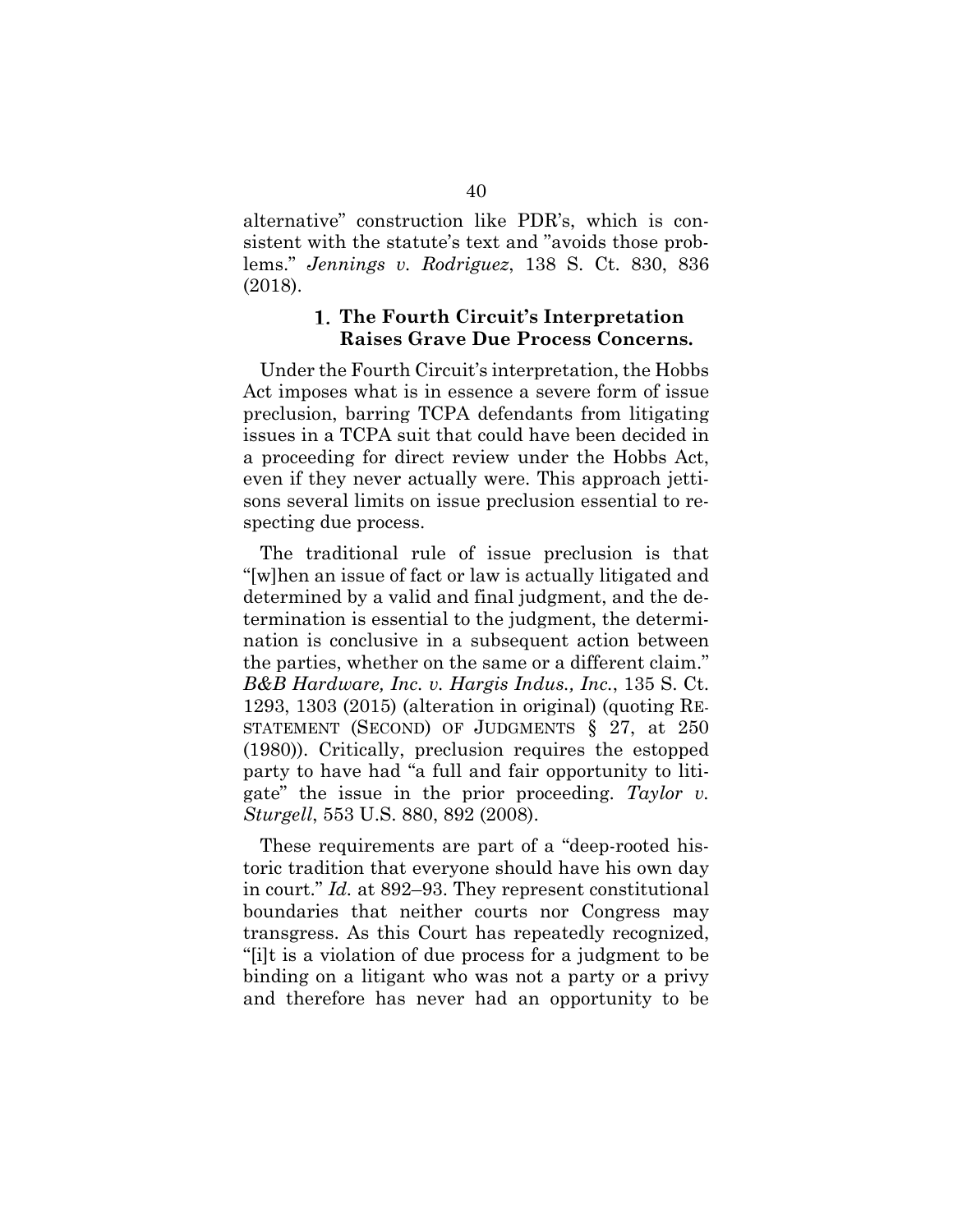heard." *Parklane Hosiery Co. v. Shore*, 439 U.S. 322, 327 n.7 (1979). Litigants "who never appeared in a prior action [] may not be collaterally estopped without litigating the issue." *Blonder-Tongue Labs., Inc. v. Univ. of Ill. Found.*, 402 U.S. 313, 329 (1971); *accord Richards v. Jefferson Cty.*, 517 U.S. 793, 797 n.4 (1996).

The Fourth Circuit's decision applied the Hobbs Act in precisely the manner these decisions prohibit. PDR was not a party to the agency proceedings that underlie the 2006 Order, let alone to a prior relevant litigation. Thus, the Fourth Circuit's conclusion that PDR is effectively estopped from raising any argument bearing on the consistency between the 2006 Order and the TCPA itself raises grave due process concerns.6

#### **The Fourth Circuit's Interpretation Raises Severe Separation of Powers Concerns.**

As interpreted by the Fourth Circuit, the Hobbs Act would also raise a serious question about whether

<sup>6</sup> This Court has not considered the constitutionality of provisions in the Clean Air Act and other statutes expressly precluding judicial review of agency actions in enforcement proceedings. *See Harrison v. PPG Indus., Inc.*, 446 U.S. 578, 592 n.9 (1980); *supra*  at 37 (describing such provisions). Its decision in *Adamo Wrecking Co. v. United States*, however, recognized that the "severity" of such provisions warrants narrowly construing the range of actions to which they apply. 434 U.S. at 282–84 & n.2. Furthermore, Justice Powell, who provided the fifth vote in *Adamo Wrecking*, stressed in a concurring opinion in that case that the "constitutional validity" of such provisions "merited serious consideration." *Id.* at 289 (Powell, J. concurring); *see also Harrison*, 446 U.S. at 594 (Powell, J., concurring) ("I continue to have reservations about the constitutionality of the notice and review preclusion provisions of [the Clean Air Act]."). The D.C. Circuit has likewise recognized the "substantial due process question" such provisions pose. *Chrysler Corp. v. EPA*, 600 F.2d 904, 913 (D.C. Cir. 1979).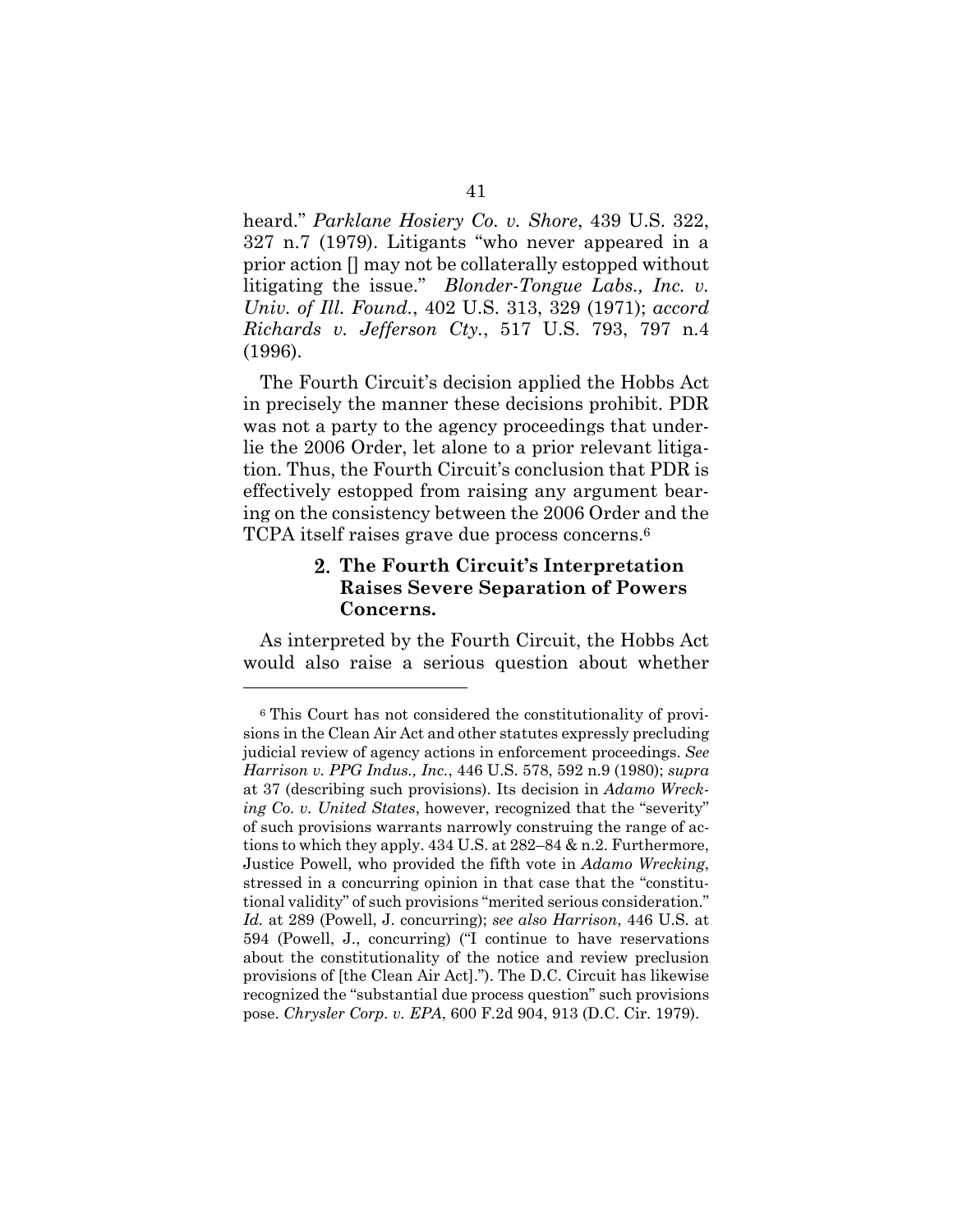Congress has improperly intruded upon the defining attribute of Article III judicial power—the Judiciary's authority "'to say what the law is' in particular cases and controversies." *Bank Markazi v. Peterson*, 136 S. Ct. 1310, 1322 (2016) (quoting *Marbury v. Madison*, 5 U.S. (1 Cranch) 137, 177 (1803)); *see also Japan Whaling Ass'n v. Am. Cetacean Soc'y*, 478 U.S. 221, 230 (1986) ("under the Constitution, one of the Judiciary's characteristic roles is to interpret statutes").

According to the Fourth Circuit, the Hobbs Act "specifically stripped jurisdiction from the district court[]" to determine the meaning of the TCPA in this case. Pet. App. 8a. In truth, the Fourth Circuit's characterization of this supposed statutory command as "jurisdiction-stripping" is inapt. The district court clearly had subject-matter jurisdiction over the *suit*. *See Mims v. Arrow Fin. Servs., LLC*, 565 U.S. 368, 376 (2012) (federal and state courts have concurrent jurisdiction over private suits arising under the TCPA). But under the Fourth Circuit's view of the Hobbs Act, the district court nonetheless lacked authority to consider the dispositive legal question at the heart of that suit—the meaning of the statute that Carlton & Harris seeks to punish PDR for (supposedly) violating.

On that view, the Hobbs Act raises one of the deepest questions in the federal courts canon: the extent of Congress's power to strip Article III courts of the power to decide legal questions central to the "Cases or Controversies" pending before them.7 Outside the

<sup>7</sup> The question runs so deep in the canon that a variation upon it features in Professor Hart's famous dialectic: "Name me a single Supreme Court case that has squarely held that, in a civil enforcement proceeding, questions of law can be validly withdrawn from the consideration of the enforcement court where no adequate opportunity to have them determined by a court has been previously accorded. When you do, I'm going back to re-think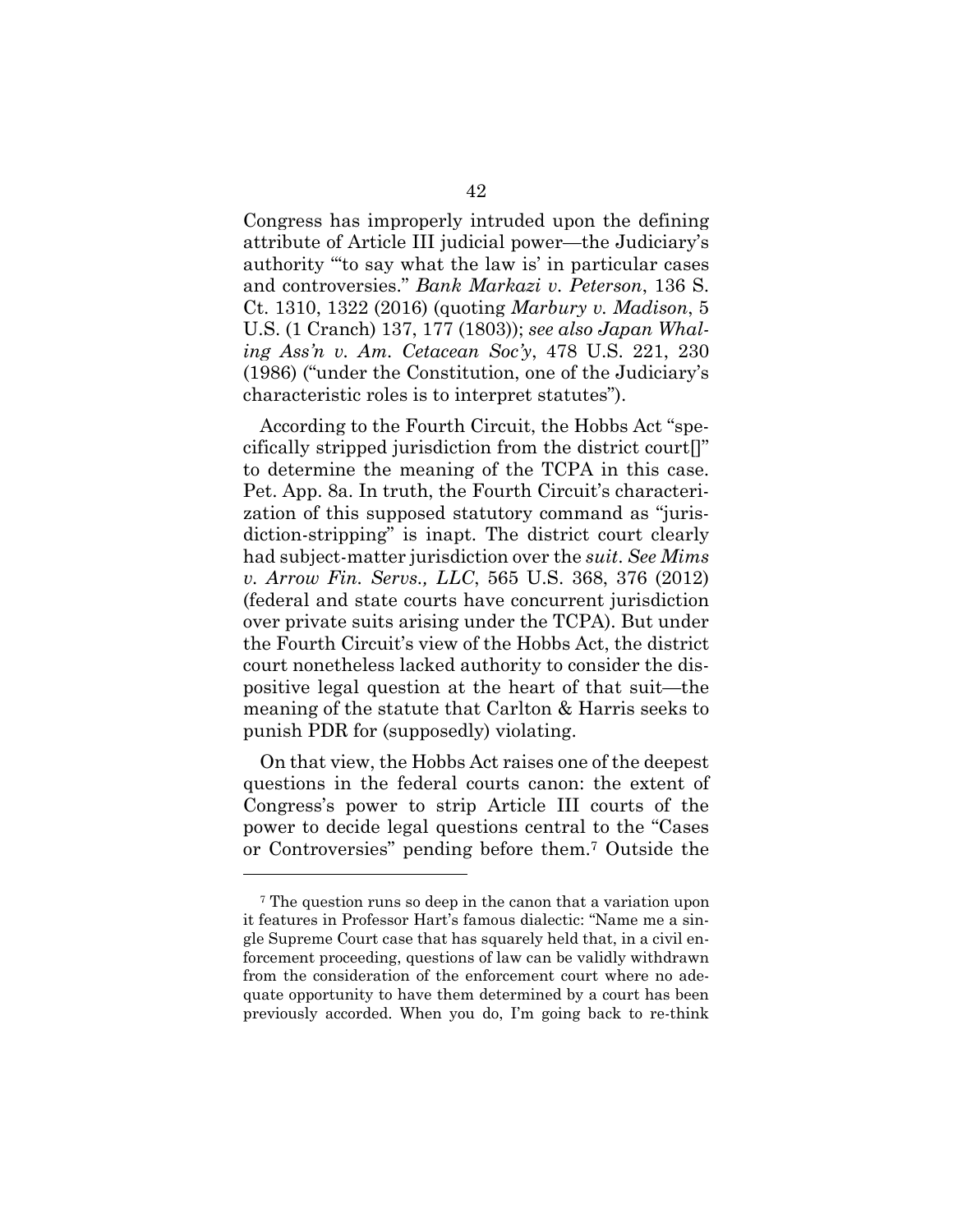context of a "war-time emergency measure," *Yakus v. United States*, 321 U.S. 414, 431 (1944), this Court has never directly addressed this question, but its decisions bearing on related questions concerning the intersection between the Legislative and Judicial powers, running back to at least *United States v. Klein*, 80 U.S. (13 Wall.) 128 (1872), cast serious doubt on whether Congress may do so. In recently summing up those decisions in *Bank Markazi*, this Court treated it as beyond dispute that Congress "may not usurp a court's power to interpret and apply the law to the [circumstances] before it," and quoted *Marbury v. Madison* for the proposition that "[t]hose who apply [a] rule to particular cases, must of necessity expound and interpret that rule." 136 S. Ct. at 1323 (quoting 5 U.S. (1 Cranch) at 177) (alterations in original). In *City of Arlington v. FCC*, this Court declared that while "Congress has the power (within limits) to tell the courts what classes of cases they may decide," it may not "prescribe or superintend how they decide those cases." 569 U.S. 290, 297 (2013). And in *Plaut v. Spendthrift Farm, Inc.*, this Court read the "record of history" to demonstrate that the Founders crafted Article III "with an expressed understanding that it gives the Federal Judiciary the power, not merely to rule on cases, but to *decide* them." 514 U.S. 211, 218–19 (1995). These statements cast profound doubt on whether the Hobbs Act is constitutionally valid if interpreted to prevent courts presiding over private damages disputes, such as cases arising under the TCPA, from considering what that statute means.

That the Hobbs Act, as construed by the Fourth Circuit, does not just remove from the Judiciary the power

*Marbury v. Madison*." Henry M. Hart, Jr., *The Power of Congress to Limit the Jurisdiction of Federal Courts: An Exercise in Dialectic*, 66 Harv. L. Rev. 1362, 1378–79 (1953) (footnotes omitted).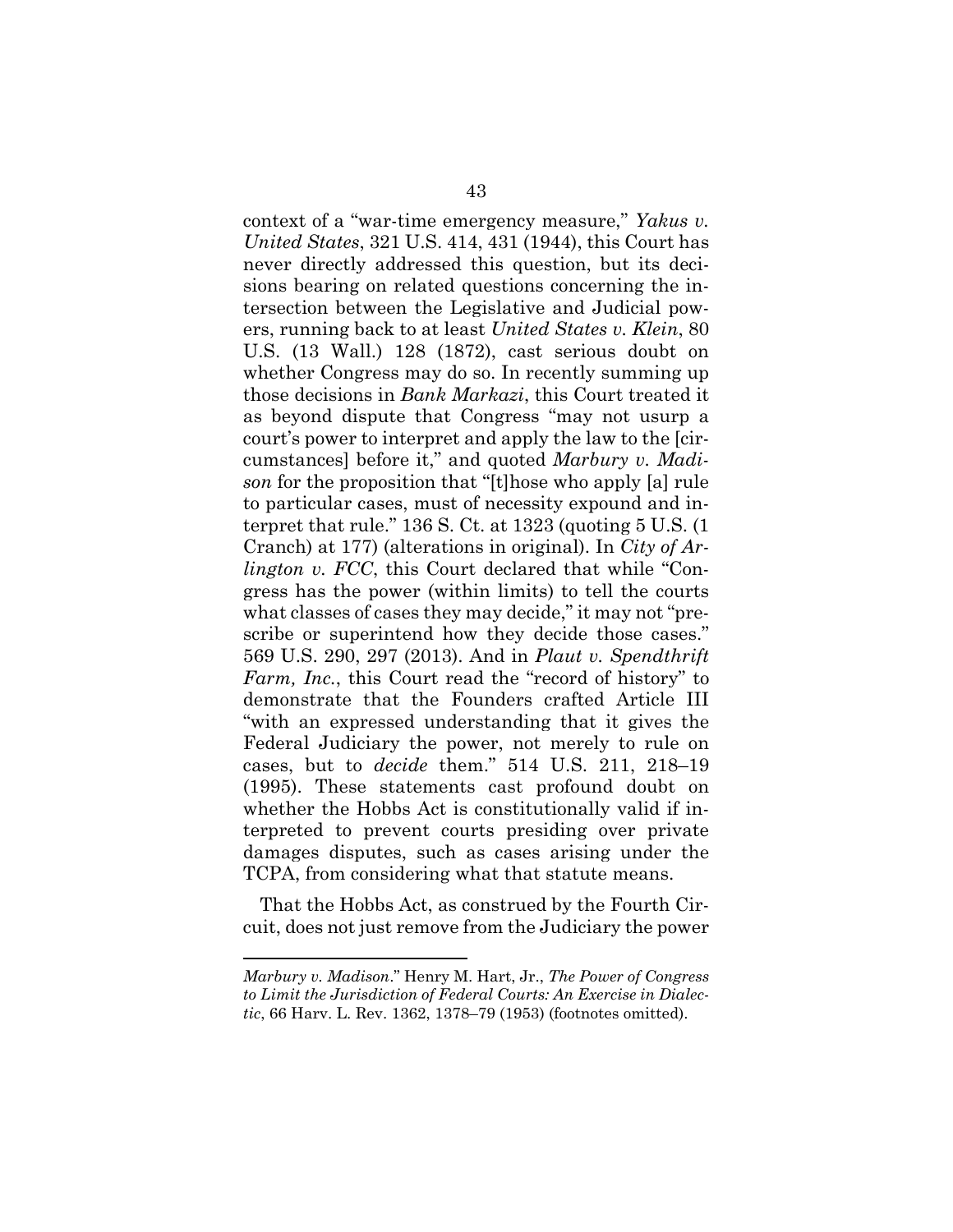to interpret the law, but takes the further step of vesting that power in a mix of Executive and independent agencies, only worsens the separation-of-powers problem. This Court has carefully reserved to Article III courts the right to review the legal conclusions reached by agencies. Most notably, in *Crowell v. Benson*, the Court turned aside an Article III objection to a statute that insulated an agency's findings of fact from judicial review, reasoning in part that this insulation was "deemed to relate only to determinations of fact," not of law. 285 U.S. 22, 49 (1932); *see also St. Joseph Stock Yards Co. v. United States*, 298 U.S. 38, 84 (1936) (Brandeis, J., concurring) ("The supremacy of law demands that there shall be opportunity to have some court decide whether an erroneous rule of law was applied and whether the proceeding in which facts were adjudicated was conducted regularly."). *Crowell* has since been read for the proposition "that the judicial review afforded by the statute, including review of matters of law, 'provides for the appropriate exercise of the judicial function in this class of cases,'" *i.e.*, those "concern[ing] obligations among private parties." *Thomas v. Union Carbide Agric. Prods. Co.*, 473 U.S. 568, 587 (1985) (quoting *Crowell*, 285 U.S. at 293). By reading the Hobbs Act to strip away judicial review of a critical legal dispute between private litigants, the Fourth Circuit's decision does serious violence to foundational safeguards of the administrative state.

As explained above, there are plenty of reasons for the Court to reject the Fourth Circuit's interpretation, even before reaching constitutional avoidance. But there is certainly no reason for this Court to read this commonplace agency review statute in the sweeping manner the Fourth Circuit did when the more than plausible construction offered by PDR avoids these fundamental difficulties. *See Jennings*, 138 S. Ct. at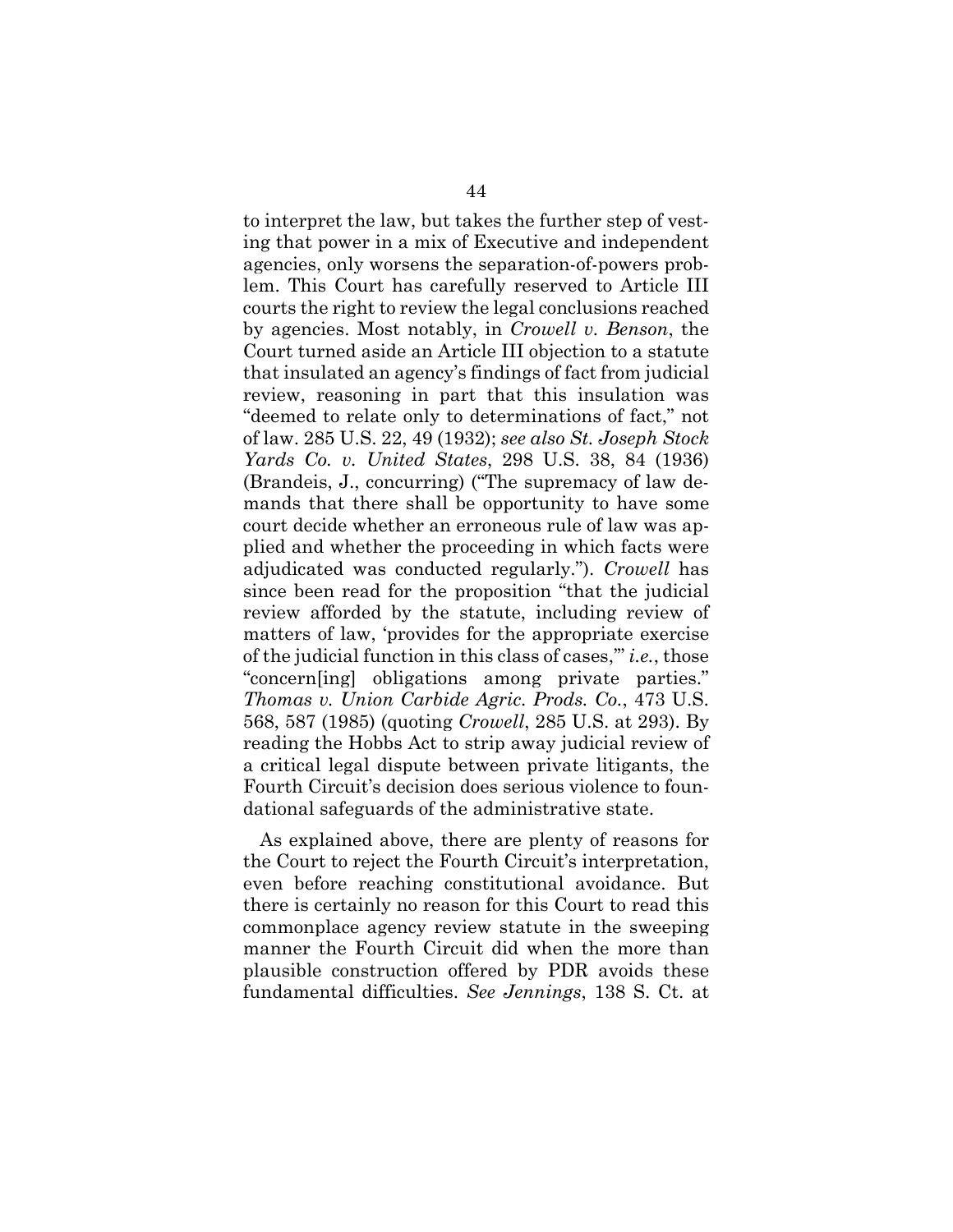836; *Clark v. Martinez*, 543 U.S. 371, 381 (2005) (grounding the avoidance canon in the "reasonable presumption" that when a statute has two plausible interpretations, "Congress did not intend the alternative which raises serious constitutional doubts").

#### **II. ALTERNATIVELY, THE DISTRICT COURT WAS NOT REQUIRED TO ACCEPT THE FCC'S INTERPRETATION IN THIS CASE BECAUSE THE AGENCY STATEMENTS AT ISSUE ARE NOT BINDING ON THE COURTS OR ANY PRIVATE PARTY.**

The Fourth Circuit's decision is also wrong for a reason entirely independent of its misconstruction of the Hobbs Act. The Fourth Circuit assumed, without analysis, that the FCC's discussion of offers for free goods and services in the 2006 Order was a legislative rule, which binds courts and private parties, rather than an interpretive rule, which does not. That discussion in the 2006 Order, however, bears all the hallmarks of an interpretive rule. Therefore, under both general principles of administrative law and the text of the Hobbs Act, the district court was neither bound by the FCC's interpretation nor required to defer to it. It was free to construe the TCPA for itself and determine that PDR had not violated the statute.

The distinction between legislative and interpretive rules is central to administrative law. A legislative rule has the "force and effect of law," *Chrysler Corp. v. Brown*, 441 U.S. 281, 295 (1979), and thus binds courts, private parties, and the agency itself to its terms. *E.g.*, *Appalachian Power Co. v. EPA*, 208 F.3d 1015, 1021 (D.C. Cir. 2000). Interpretive rules, in contrast, "do not have the force and effect of law and are not accorded that weight in the adjudicatory process." *Perez v. Mortg. Bankers Ass'n*, 135 S. Ct. 1199, 1204 (2015). Rather, their "critical feature" is that they are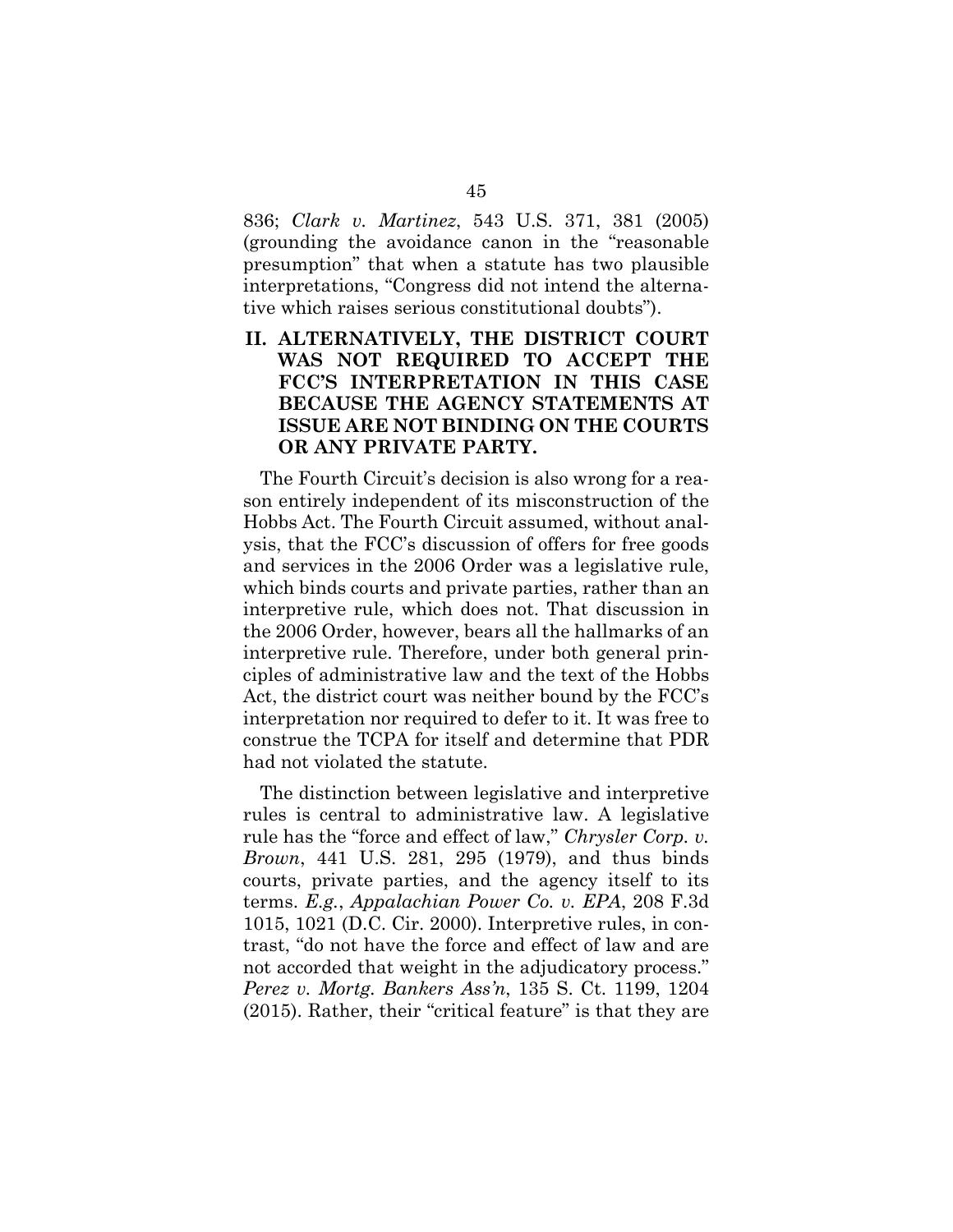issued by an agency to advise the public of the agency's construction of the statutes and rules which it administers." *Id.* Put another way, "interpretive rules or policy statements will not [bind agency discretion or private party conduct], *regardless* of their validity." *Viet. Veterans of Am. v. Sec'y of the Navy*, 843 F.2d 528, 537 (D.C. Cir. 1988).

The Fourth Circuit did not expressly consider whether the discussion of offers for free goods and services in the 2006 Order is a legislative rule, but that is the only reading that makes sense of the Fourth Circuit's assertion that it would be nonsensical "[t]o hold that a district court cannot enjoin or set aside a rule but is nevertheless free to ignore it (or decline[] to defer to it)." Pet. App. 10a–11a (internal quotation marks and citation omitted). That reading likewise finds support in the Fourth Circuit's repeated references to the FCC's interpretation as a "regulation," the "plain meaning" of which controlled the rights and obligations of the parties. Pet. App. 13a–14a. The Fourth Circuit plainly assumed that the FCC's interpretation constitutes a "legislative rule."

That assumption was too simplistic because the distinction between interpretive and legislative rules is critical in this case. First, the Hobbs Act does not apply at all to interpretive rules. An FCC rule is an "order" reviewable under 47 U.S.C. § 402(a), and hence subject to the Hobbs Act's provisions, only if it has the "force of law" in the sense that it "sets a standard of conduct for all to whom its terms apply." *Columbia Broad. Sys., Inc. v. United States*, 316 U.S. 407, 418 (1942). Interpretive rules do not have that effect.

Second, the distinction between interpretive and legislative rules goes directly to the Fourth Circuit's perception that there was something untoward about the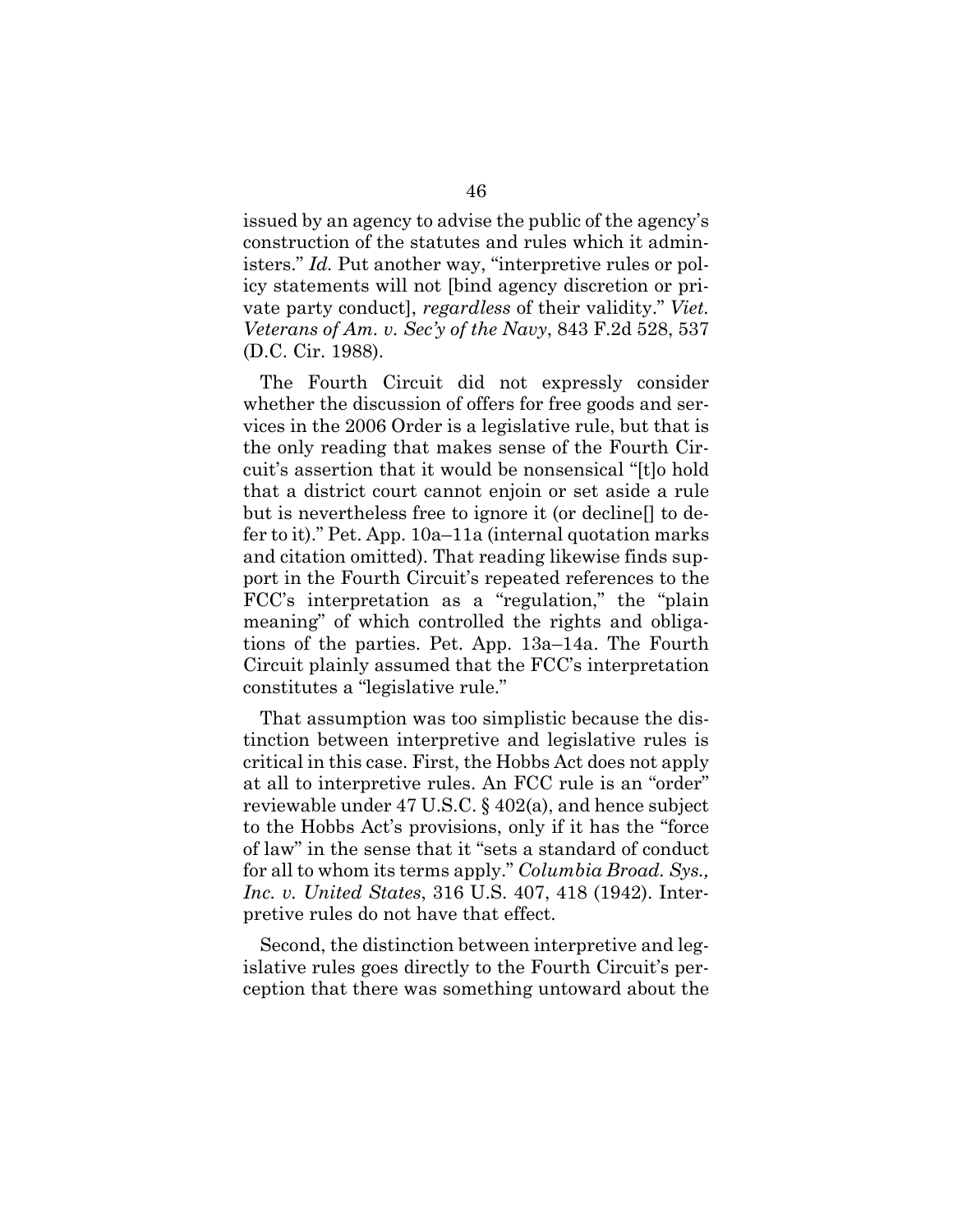district court's refusal to automatically apply the interpretation set forth in the 2006 Order. In the Fourth Circuit's view, the Hobbs Act barred the district court from declining to treat that interpretation as establishing the rule of decision. But there is no such disconnect if the FCC's interpretation is properly regarded as an interpretive rule or general policy statement because "a court is not required to give effect to an interpretative regulation."8 *Batterton v. Francis*, 432 U.S. 416, 425 n.9 (1977).

The FCC's discussion of "offers for free goods and services and informational messages" bears all of the hallmarks of a non-binding interpretive rule or policy statement because it serves to clarify the agency's interpretation of the TCPA and expectations for its own enforcement practices. It does not impose new commands upon private parties or courts.

As noted, the "critical feature of interpretive rules is that they are issued by an agency to advise the public of the agency's construction of the statutes and rules which it administers." *Perez*, 135 S. Ct. at 1204. The Commission's discussion concerning "offers for free goods and services and informational messages" does

<sup>8</sup> Of course, even if the district court were bound by the FCC's rule, PDR's position remains that the district court's interpretation of that rule was correct, in light of the text of the TCPA and the plain language of the 2006 Order itself. *See Chevron, U.S.A., Inc. v. Nat. Res. Def. Council, Inc.*, 467 U.S. 837, 842–43 (1984); *Sandusky*, 788 F.3d at 223 (holding that the "unambiguous terms" of the TCPA apply only to faxes with "commercial components" (internal quotation marks omitted)); *cf. Decker v. Nw. Envtl. Def. Ctr.*, 568 U.S. 597, 609 (2013) (holding that advocating for a "purposeful but permissible reading of the regulation to bring it into harmony with the statute" is not tantamount to "seek[ing] an implicit declaration that the ... regulations were invalid as written" (internal quotation marks and ellipses omitted)).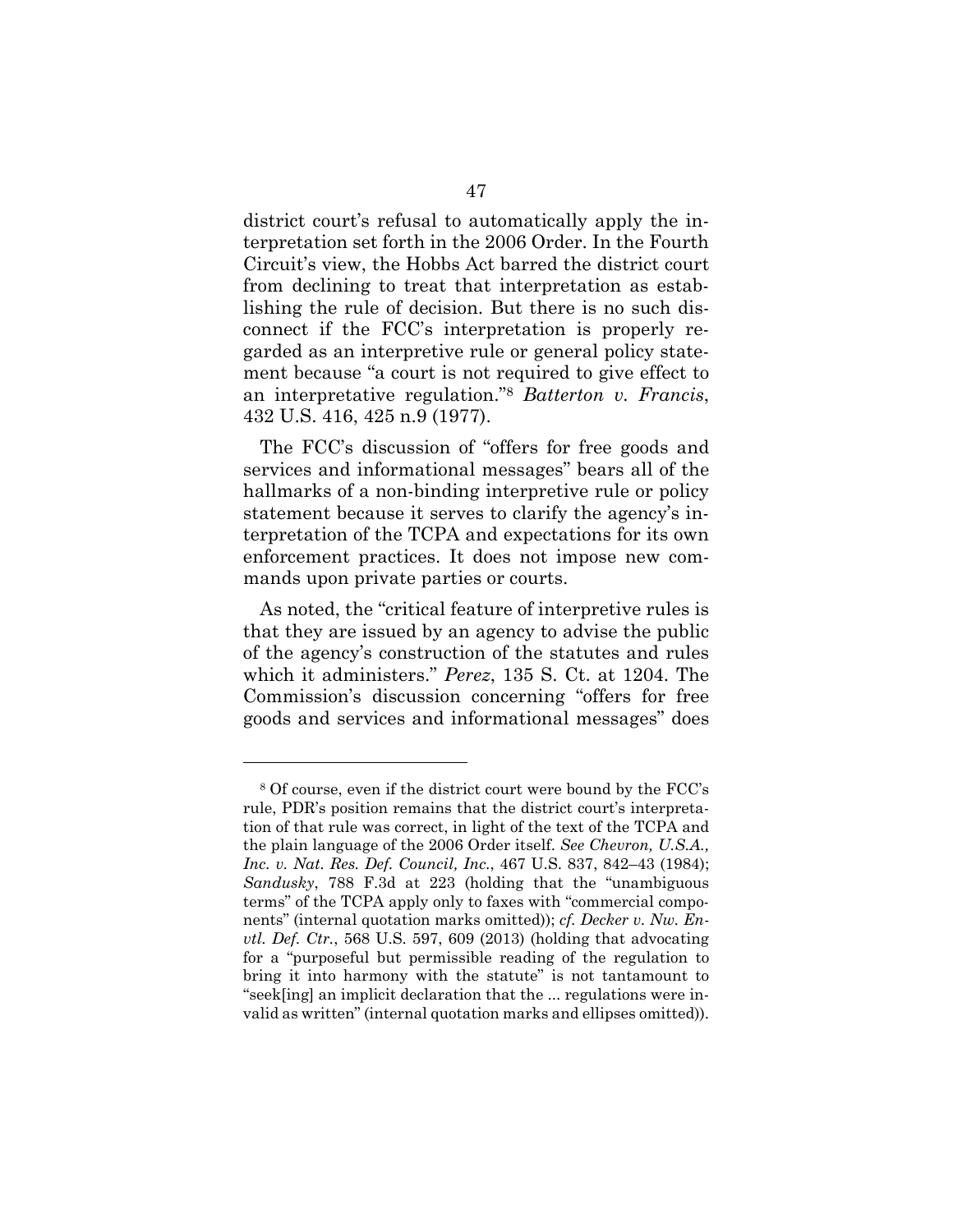just that, and nothing more. It explains the Commission's general understanding that the TCPA regulates commercial fax messages while leaving "noncommercial speech" unregulated. 21 FCC Rcd. at 3810 n.156. It outlines the Commission's view that fax messages that "promote goods or services" qualify as "unsolicited advertisements," even if the commercial "promot[ion]" takes on nominally "no cost" features. *Id.* at 3814. It introduces the Commission's understanding that "informational messages" are an aspect of the "noncommercial speech" that the TCPA leaves unregulated. *Id.*  at 3814 & n.156. And, critically, it lays out a non-exhaustive lists of factors the Commission expects to "consider" on a "case-by-case basis" in distinguishing between "informational messages," on the one hand, and "commercial" messages that "promote goods or services," on the other. *Id.* at 3814–15 & n.187. The FCC's interpretation thus advises the regulated community on how the Commission "will exercise its broad enforcement discretion ... under some extant statute or rule." *Ass'n of Flight Attendants-CWA v. Huerta*, 785 F.3d 710, 716 (D.C. Cir. 2015) (quoting *Nat'l Mining Ass'n v. McCarthy*, 758 F.3d 243, 252 (D.C. Cir. 2014)).

Furthermore, unlike a "legislative rule," nothing in the relevant paragraphs of the FCC's order purports to create new, binding obligations for private parties or to alter anything in a prior Commission regulation. *See United States v. Picciotto*, 875 F.2d 345, 347–48 (D.C. Cir. 1989) (explaining that interpretive rules "merely restate existing duties, rather than creat[e] new duties"). This is in sharp contrast to many other sections of the 2006 Order, which made amendments to the Commission's prior legislative rules and thus were presaged by a notice of proposed rulemaking and reflected in amendments to codified regulations. For example, just a few pages prior to the "offers for free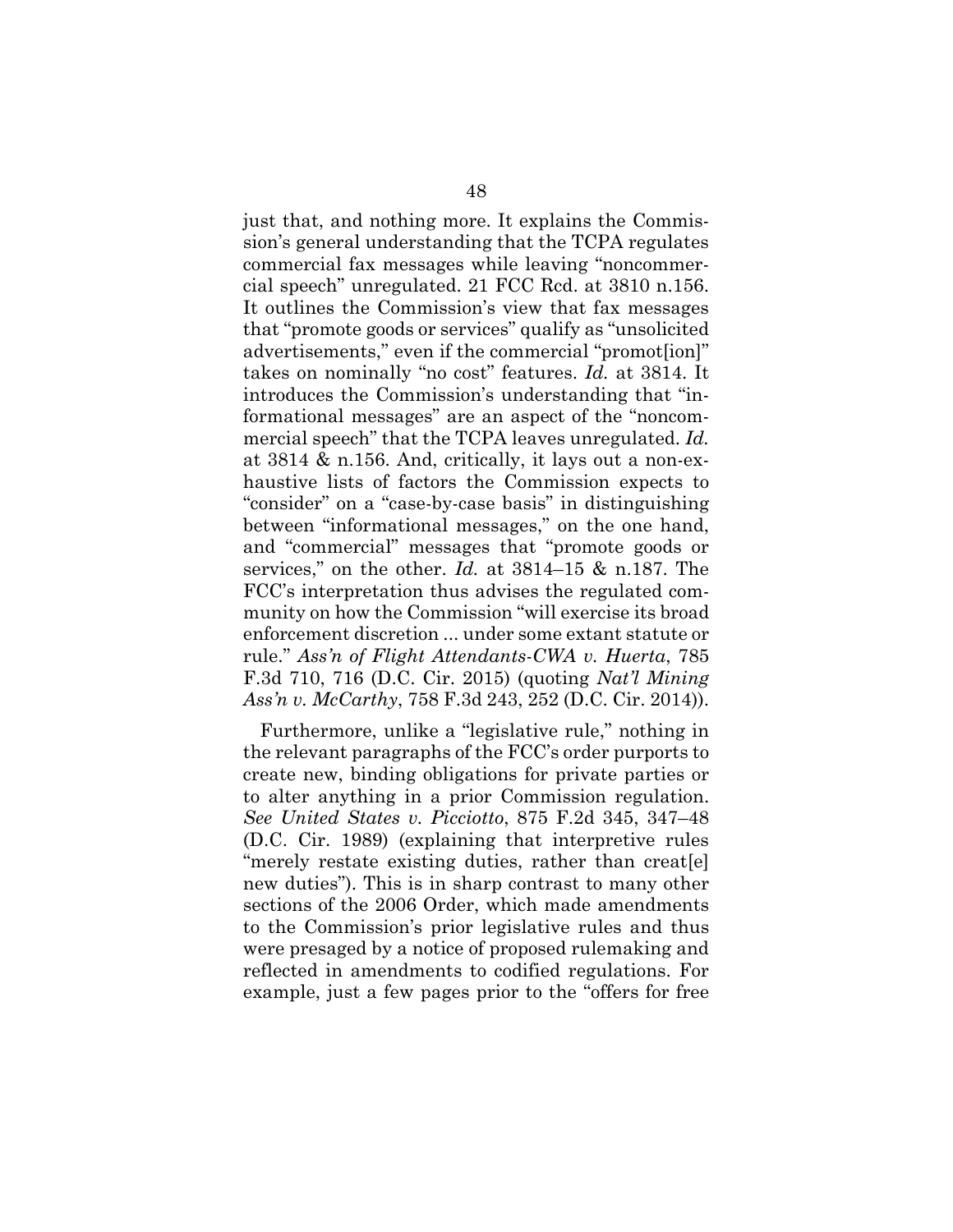goods and services and informational messages" discussion, the Commission noted that it had "sought comment in the [Junk Fax Prevention Act] NPRM" on how to allocate responsibility for transmission of unsolicited faxes between third party agents or broadcasters, on the one hand, and the requesting entity, on the other. 21 FCC Rcd. at 3807. The Commission then answered that question by concluding that "the sender is the person or entity on whose behalf the advertisement is sent," *id.* at 3808; "adopt[ed] a definition of sender for purposes of the facsimile advertising rules," *id.*; and codified just such a definition in its rules, *see* 47 C.F.R. § 64.1200(f)(8) (2006) ("The term *sender* for purposes of paragraph (a)(3) of this section means the person or entity on whose behalf a facsimile unsolicited advertisement is sent or whose goods or services are advertised or promoted in the unsolicited advertisement"). The Commission did nothing like this with respect to "offers for free goods and services and informational messages." It said only that it was responding to petitions for clarification and reconsideration that had been filed in response to the 2003 order, 21 FCC Rcd. at 3814 nn.185 & 187, 3815 n.188, and offered views of the law that bore on the issues raised by the petitioners. The Commission did not codify its views in its TCPA regulations.

For all these reasons, the Commission's interpretation of 47 U.S.C.  $\S$  227(a)(5), as applied to "offers for free goods and services and informational messages," is properly categorized as a non-binding interpretive rule or policy statement. Accordingly, the Commission's interpretation was not reviewable under 47 U.S.C. § 402(a) or the Hobbs Act, and the district court's review of the Commission's interpretation raised no jurisdictional questions respecting the Hobbs Act. Because the Commission's interpretation is not